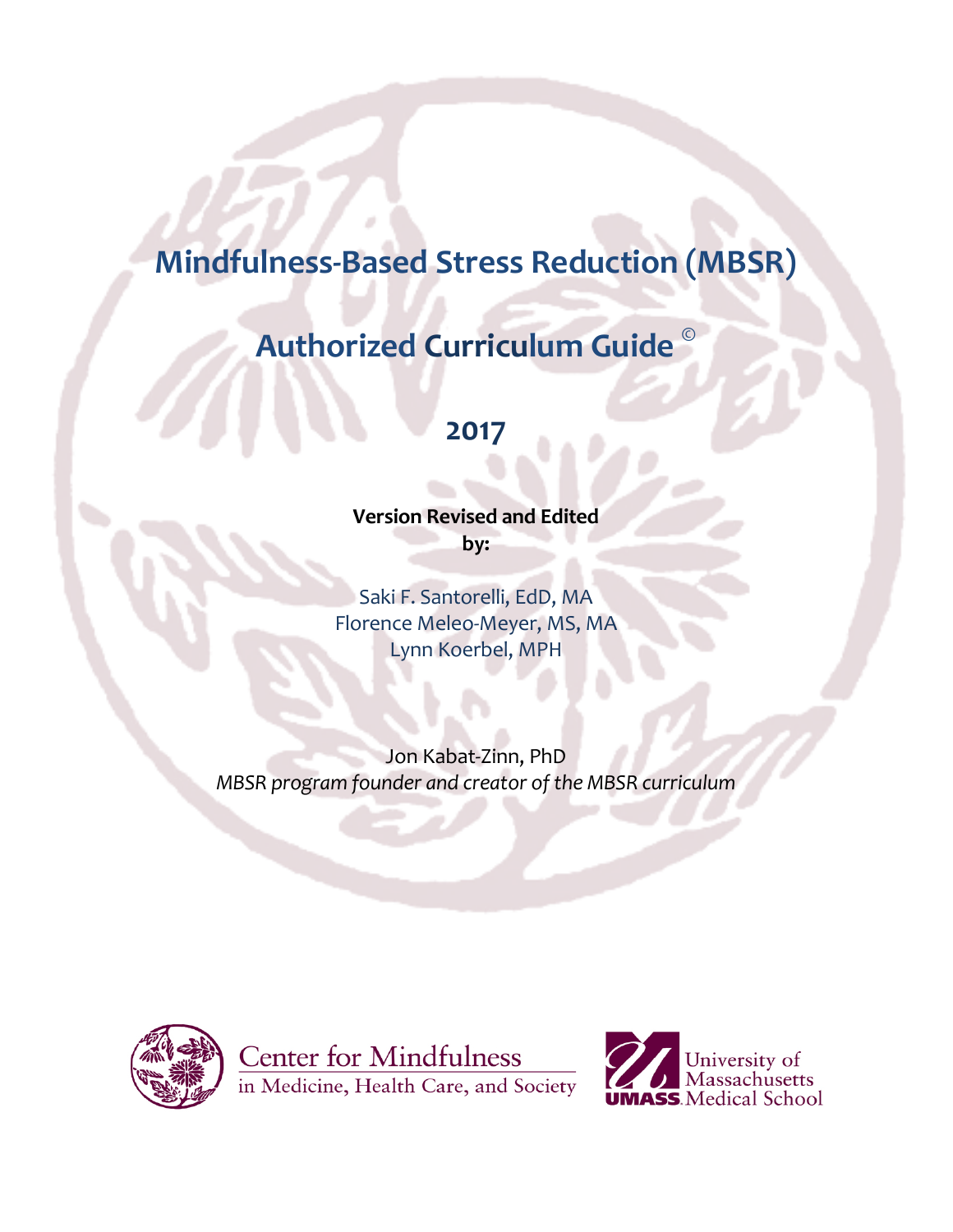The Mindfulness-Based Stress Reduction authorized curriculum guide is the property of the University of Massachusetts Medical School, Center for Mindfulness in Medicine, Health Care, and Society<sup>™</sup> and may not be copied, distributed, or transferred to any individual or any organization without written permission.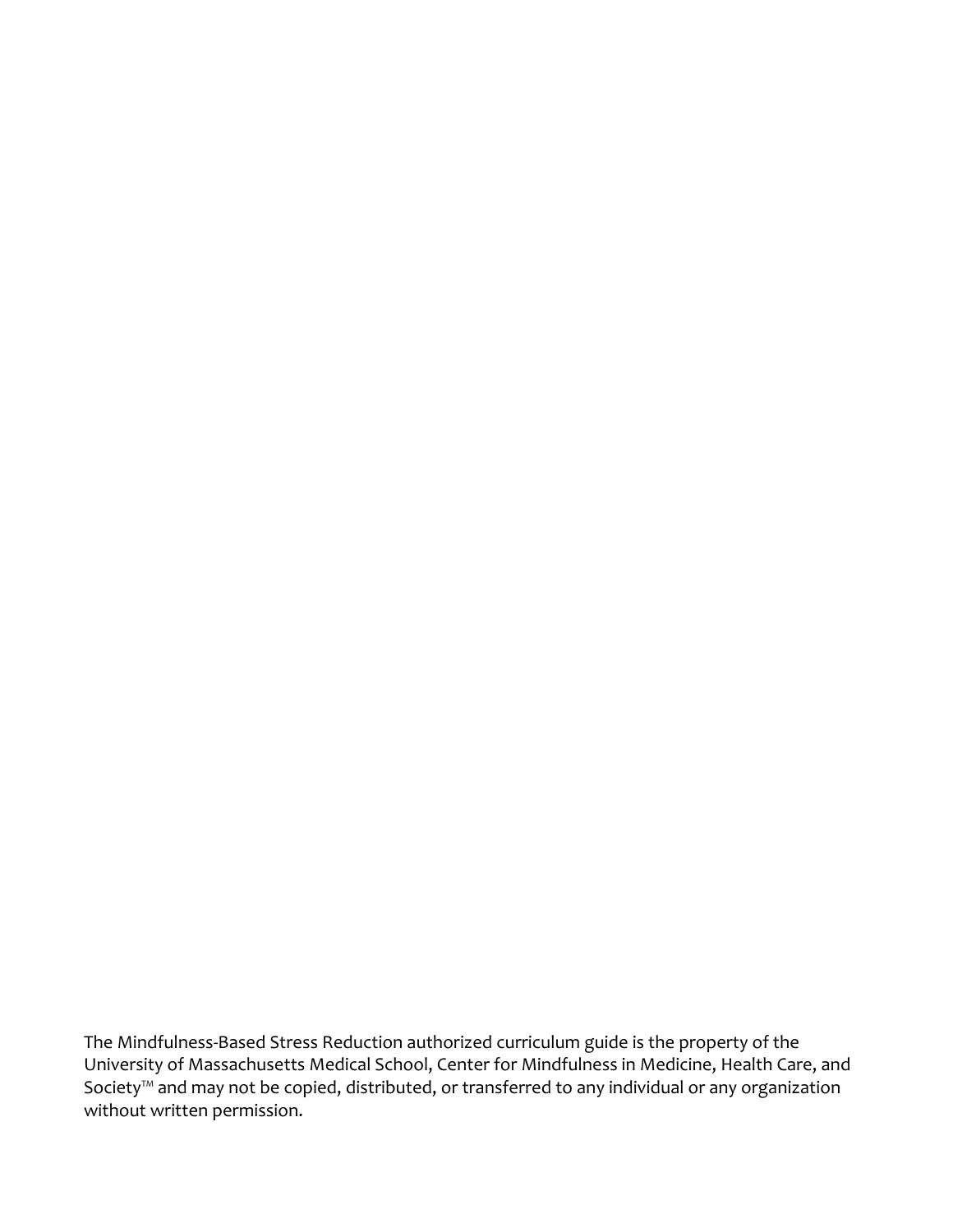### **Center for Mindfulness in Medicine, Health Care, and Society (CFM) University of Massachusetts Medical School**

# **Mindfulness-Based Stress Reduction (MBSR) Authorized Curriculum Guide © 2017**

### **ACKNOWLEDGEMENTS**

We offer a deep bow of gratitude to our colleagues who have shepherded, with great care and attention, the MBSR program curriculum into mainstream medicine and health care since 1979...

### **Jon Kabat-Zinn, PhD**

*MBSR program founder and original curriculum writer*

### **Melissa Blacker, MA**

*Major editorial contributions to multiple revisions of the MBSR curriculum*

# Contributors to this 2017 version include: **Gwénola Herbette, PhD Carl Fulwiler, MD, PhD**

*Please direct all correspondence regarding the Authorized Curriculum Guide© to Jean Baril: [jean.baril@umassmed.edu](mailto:jean.baril@umassmed.edu?subject=Question Regarding MBSR Curriculum Document)*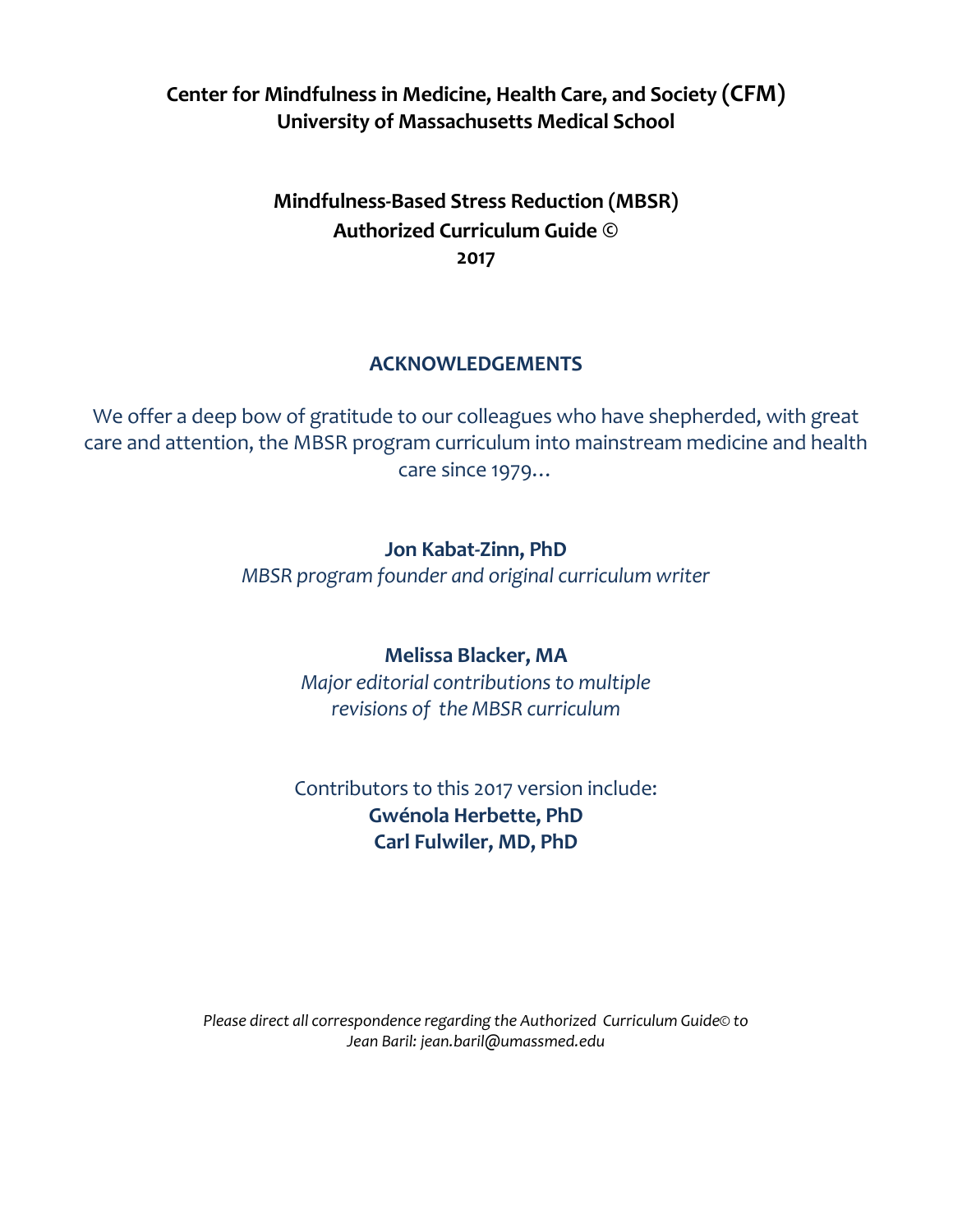# **Center for Mindfulness in Medicine, Health Care, and Society (CFM) University of Massachusetts Medical School**

# **Mindfulness-Based Stress Reduction (MBSR) Authorized Curriculum Guide © 2017**

# **Table of Contents**

|                                                                                  | $\mathbf{1}$ |
|----------------------------------------------------------------------------------|--------------|
|                                                                                  | 4            |
|                                                                                  | 6            |
|                                                                                  | 8            |
|                                                                                  | 12           |
| Class Two ……………………………………………………………………                                             | 15           |
|                                                                                  | 18           |
| Class Four …………………………………………………………………………                                          | 21           |
|                                                                                  | 24           |
|                                                                                  | 28           |
|                                                                                  | 32           |
|                                                                                  | 36           |
|                                                                                  | 39           |
|                                                                                  | 42           |
| Appendix: Conducting Orientation Sessions at the UMass Center for Mindfulness 44 |              |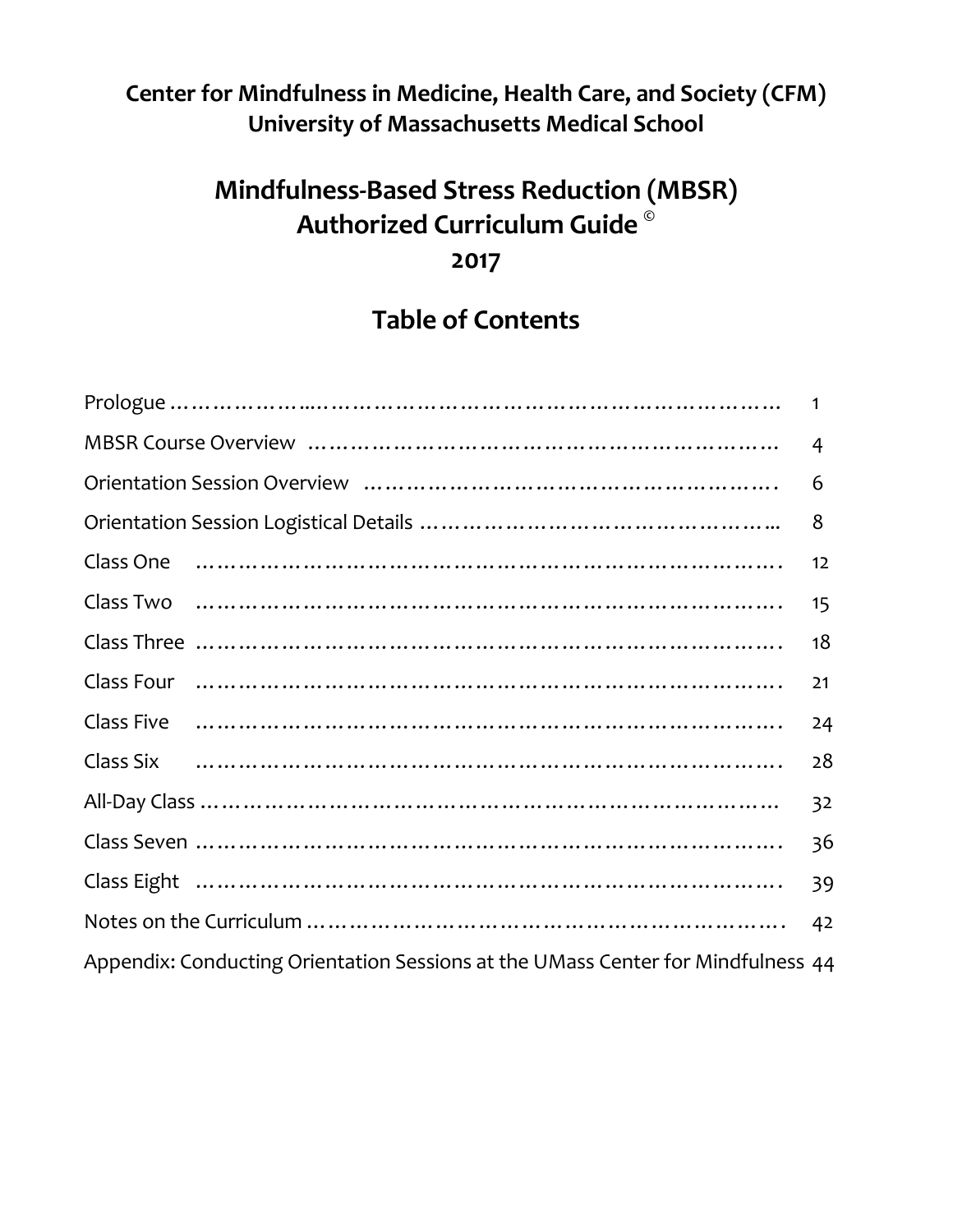## **Prologue**

By Saki F. Santorelli

Eight centuries ago, during the last twelve years of his life, the great teacher and poet, Jelaluddin Rumi, recited and wrote the *Masnavi* - six volumes comprising 64,000 lines of poetry. In this great work, one of the topics Rumi speaks about is what he calls the "variety of intelligences" and, as well, about "Universal Intelligence" - what he refers to as "The Mind of the Whole." Like all good teachers, he urges us to "figure out how to be delivered from our own figuring."<sup>1</sup>

In another instance he comments on "personal intelligence":

Personal intelligence is not capable of doing work. It can learn, but it cannot create. That must come from non-time, non-space. Real work begins there." $2^2$ 

He speaks, too, about what he calls "two kinds of intelligence":

One that is acquired... one already completed and preserved inside you.  $3$ 

In the context of this Mindfulness-Based Stress Reduction (MBSR) Curriculum Guide these "two kinds of intelligence" may be well worth exploring.

### Acquired Intelligence: The Instrumental Dimension of MBSR

Often enough people learning to teach MBSR ask me the question, "Has the MBSR curriculum changed much in 38 years?" I am keenly attentive to the silence that usually ensues between us when this question arises.

What is the answer? Yes? No? Yes and No? Neither yes nor no seems to me to be about as close to reality as I can land.

At heart, the MBSR curriculum has remained absolutely true to the form and formlessness that it entered the world with in 1979.

For now, the basic structure of the program, the sequencing of meditation practices, the underlying class themes and the memes permeating the program remain robust and intact.

 $1$  Moyne, J., Barks, C. (1984). Open Secret. Putney, VT: Threshold Books.

<sup>&</sup>lt;sup>2</sup> Moyne, J., Barks, C. (1994). Say I Am You. Athens, GA: MAYPOP.

<sup>&</sup>lt;sup>3</sup> Moyne, J., Barks, C. (1988). This Longing. Putney, VT: Threshold Books.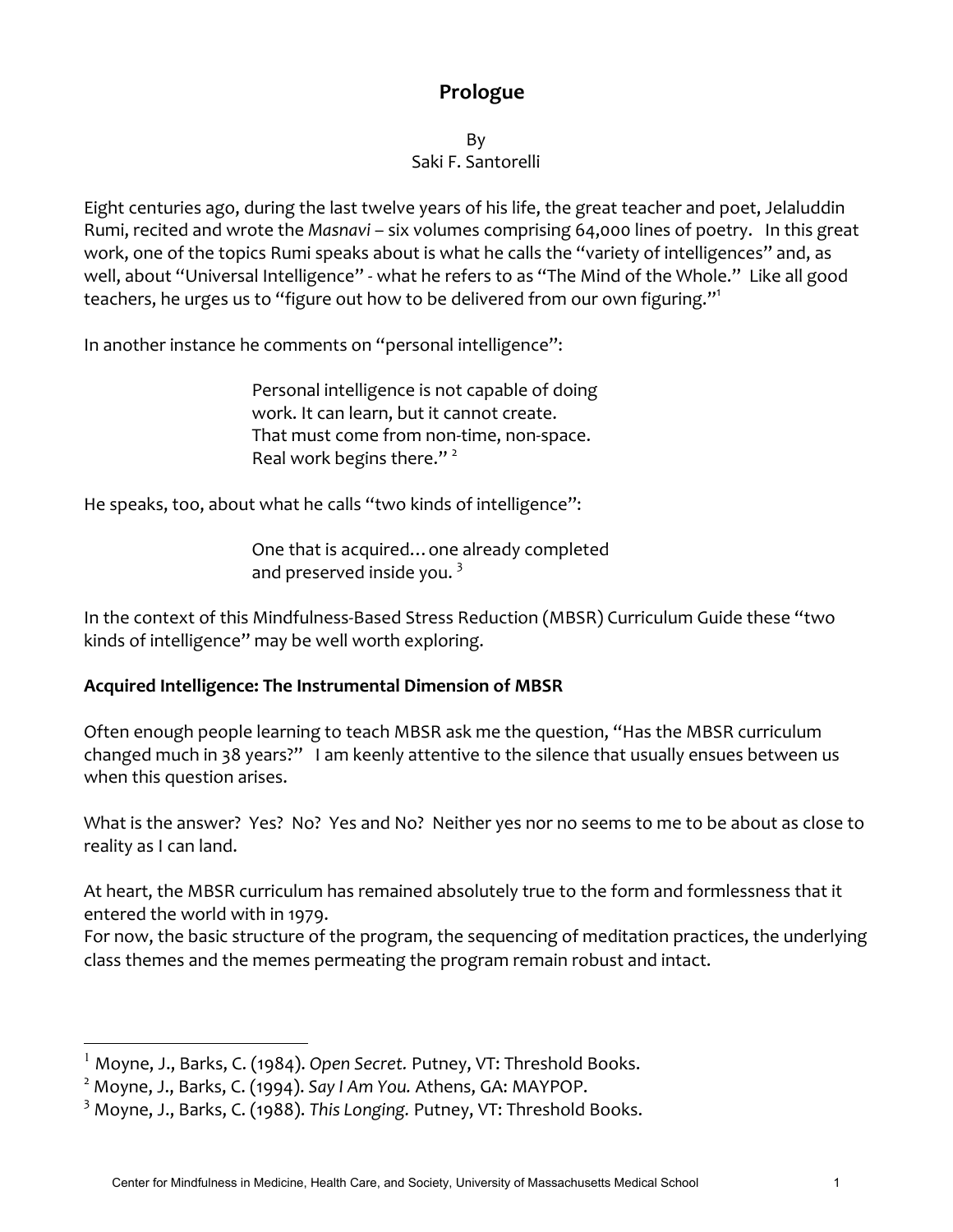In aggregate, these curricular components constitute the "instrumental" domain of the MBSR curriculum. This instrumental domain is what Rumi is referring to as "acquired" intelligence.

Acquired intelligence comes through practice, through repetition, attainment and the development of skills and competencies learned, understood, and experientially refined over time. Surely, the instrumental is of great value, comprising one domain of learning.

Seen through the perspective of the instrumental, this curriculum guide is akin to an operating manual - a class-by-class handbook. Understandably so, when someone is first learning to become an MBSR teacher, the curriculum is often approached in this way.

When viewed through the lens of the instrumental – the world of doing and becoming - then the answer to the question of whether the curriculum has changed leans towards "no"; the curriculum has not changed much at all since 1979.

Of course, herein lies one of the inherent dangers of publishing an "authorized curriculum guide." Soon enough, it will be mistaken for a "manualized protocol." Soon enough, people will become fastened to the form – bound tightly to the instrumental - because it provides a structure, a trajectory, and a map that is easily mistaken for the territory. While valuable and oftentimes comforting, this is also problematic because it is limiting.

Much of the time, we want the map to be the territory because we desperately want *constancy*. Surely it is so often easier for us to hold firmly to and be comforted by the instrumental - by the form. 

Having established some sense of the instrumental dimension of intelligence, let's now turn our attention to a wholly other domain of intelligence.

### "Already Completed" Intelligence: The Non-Instrumental Dimension of MBSR

At the most basic level, you need a room to teach MBSR, a gathering place for people.

Of course, you already inhabit a room that is always with you. This is the room of your heart. Rumi calls this placeless place:

"The freshness in the center of your chest"... "The city inside your chest."

This freshness is outside of space and time, outside of needing to get anything, outside of transforming yourself or anyone or anything - no attaining, no non-attaining, no completeness or incompleteness…simply *being*. 

This is the non-instrumental actuality of MBSR, the intelligence that is already complete within you and within those with whom you work. This intelligence does not need to be acquired but rather, *remembered*.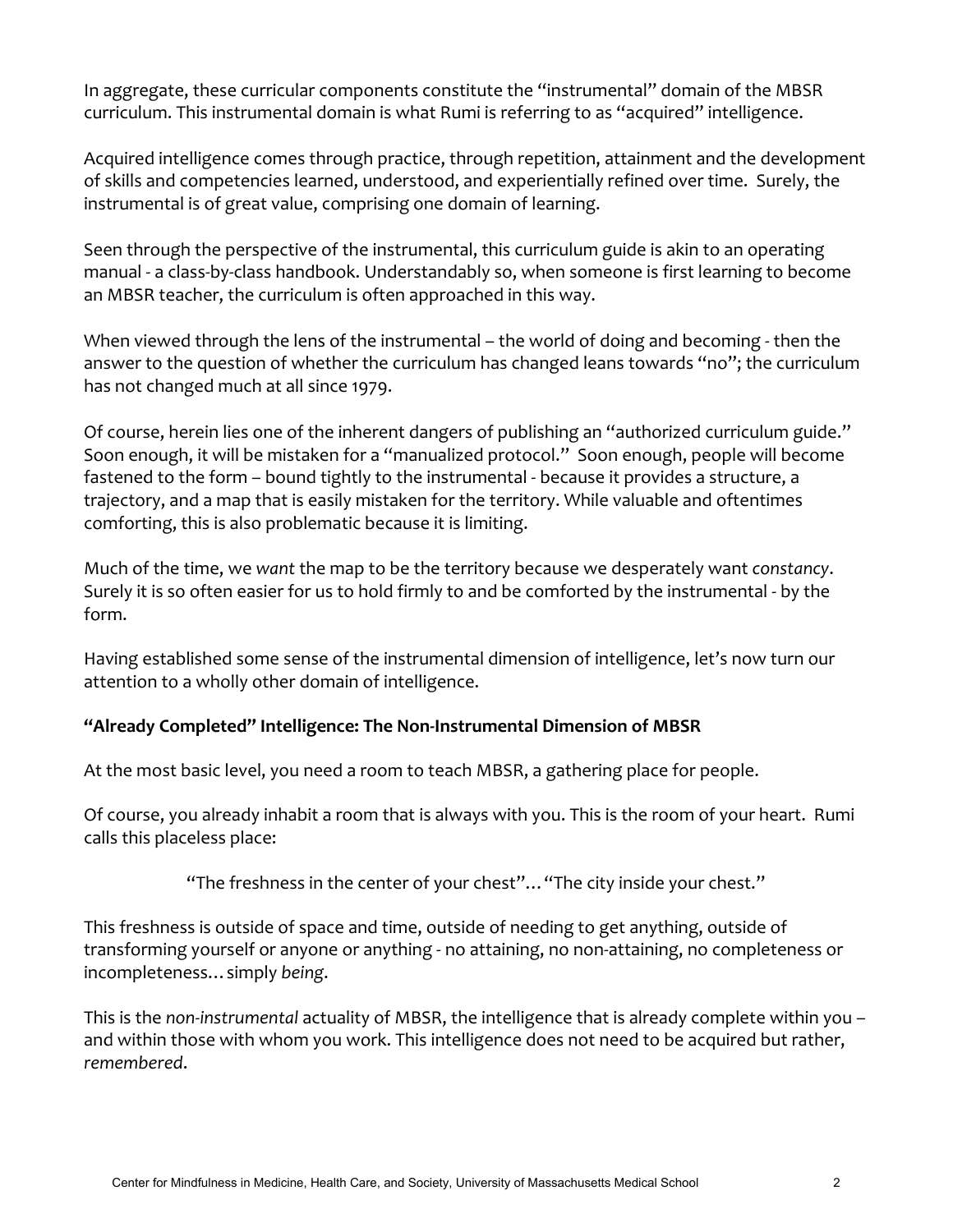This is the real curriculum... the real guide... the deep spring from which MBSR flows out of you and makes its way into the world.

You might consider returning to this water whenever you need a reminder of who and what you are behind all the words and forms described in this Curriculum Guide. This "freshness" available to you whenever you become lost or tired, overextended or discouraged or simply in need of rest and ease and the refreshment of not needing to pursue any aim at all.

I suspect that if you allow yourself the room, you'll discover for yourself that holding too firmly to the instrumental inevitably blinds you to the non-instrumental - to what is most essential about MBSR - because it is most essential about you and all human beings.

Like Russian Matryoshka dolls, the instrumental is nested within the non-instrumental. If this were not the case, how could you learn anything? How could you love anyone, if love were not an innate attribute of your being? How could you ache and feel tenderness in the orbit of another's pain, if empathy wasn't inherent? Surely, we can learn to become increasingly familiar with these attributes through deliberateness and practice. However, if they were not already part and parcel of who and what you *are*, you would have no reference point for loving, compassionating (as Walt Whitman says) or assuming your own measure of universal responsibility.

If MBSR is worth anything, its worth lies in its aliveness. Its aliveness rests in the basic ungraspability of the curriculum *as* MBSR. Seen from this vantage point – the vantage point of the non-instrumental - then the answer to the question, "has the curriculum changed" is yes. The curriculum has changed - because, like everything else, it is constantly changing. Likewise, who and whatever you think of as "you" is also continually changing. This dynamic flux is none other than the creative nature of Rumi's "Universal Intelligence" reflected through you and embodied as you. And, of course, as you grow and deepen, the curriculum is changed, deepening and expanding into new expressions of itself, endlessly.

Ultimately, and in a very palpable way, the "curriculum" of MBSR is none other than your life and the lives of the people you'll share in and engage with week by week in the classroom. The suffering, the inconstancy, the lack of a solid, concrete "self" - the wish for relief of suffering and the longing for wellbeing that you carry within you, and all the people you'll ever work with carry within them - is the curriculum, the vital life of MBSR.

Now, as you turn the page and enter this MBSR Curriculum Guide, now and again, and over and over again, my invitation to you is to realize that the real guide to the MBSR curriculum is always available inside of you, always awaiting your attention, always resting in your completeness outside of any notions of here and now, past and future, time and space.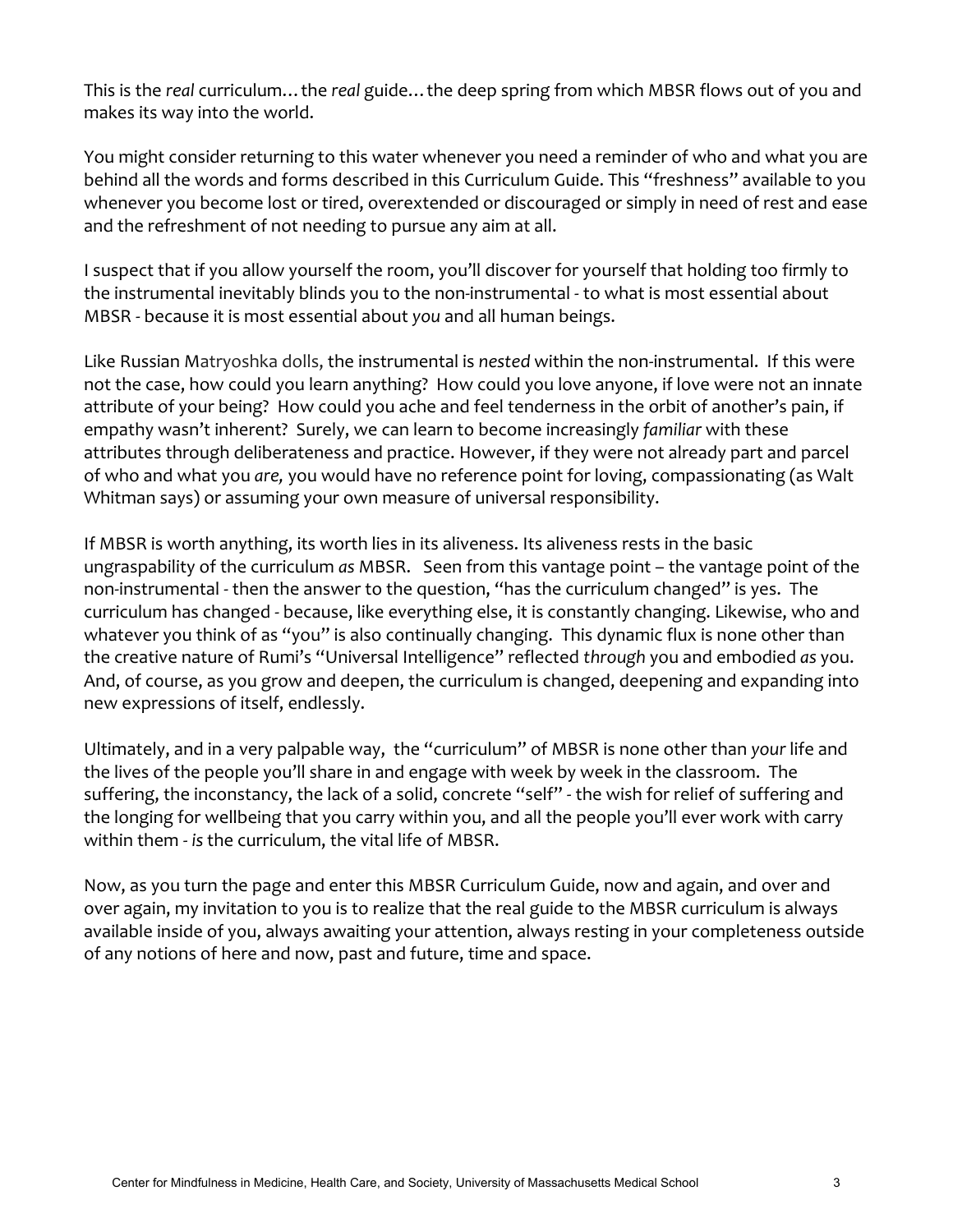# **Center for Mindfulness in Medicine, Health Care, and Society (CFM) University of Massachusetts Medical School**

# **Mindfulness-Based Stress Reduction (MBSR) Authorized Curriculum Guide © 2017**

### **Overview**

As the place of origin of Mindfulness-Based Stress Reduction (MBSR), the University of Massachusetts Center for Mindfulness has, since 1979, conceptualized, developed, implemented and researched MBSR in the form of an 8-week, 10-session course comprised of 31 hours of direct instruction.

This 2017 version of MBSR Curriculum Guide is based upon our cumulative experience totaling more than one million hours of clinical care, more than 24,000 MBSR program completers, referred by more than 7,000 physicians, hundreds of other health care professionals, and through self-referral. In our view, maintaining the fidelity and integrity of MBSR as detailed in this Curriculum Guide will help insure the clinical efficacy, scientific validity, and educational rigor of this approach.

Adherence to the theoretical constructs and core elements of MBSR as described in this Curriculum Guide are based upon clinical experience and scientific investigations. As these investigations proceed and new discoveries are made, we welcome and are prepared to alter the MBSR curriculum.

Currently, there are a wide-range of mindfulness-based programs that have developed out of the basic structure and format of MBSR. We applaud these adaptations and experiments while strongly urging our colleagues to call what they do MBSR only if they adhere to the structure and standards described herein. Without such adherence, the veracity of MBSR will be diminished and the scientific results increasingly suspect.

At its core, MBSR is based on systematic and intensive training in mindfulness meditation and mindful hatha yoga. The curriculum, originally developed by Jon Kabat-Zinn, Ph.D., is an expression and reflection of this core principle. Therefore, it is termed "mindfulness-based." In continual development in the Mindfulness-Based Stress Reduction Clinic at University of Massachusetts Medical School, the curriculum is designed to guide MBSR program participants in the "how" of learning to practice, integrate, and apply mindfulness in their everyday lives. The primary intention of the MBSR curriculum is to create a structured pathway to relieve suffering and increase wellbeing for people facing a host of challenges arising from a wide range of medical and psychological conditions and the demands and stressors inherent in the everday lives of human beings.

Embedded within the context of Mind-Body and Participatory Medicine, the MBSR curriculum focuses on the experiential cultivation of both "formal" and "informal" mindfulness practice as a means of familiarizing one self with awareness itself (mindfulness). The recognition of an innate, ever-present awareness is the foundation for the development of positive health behaviors, psychological and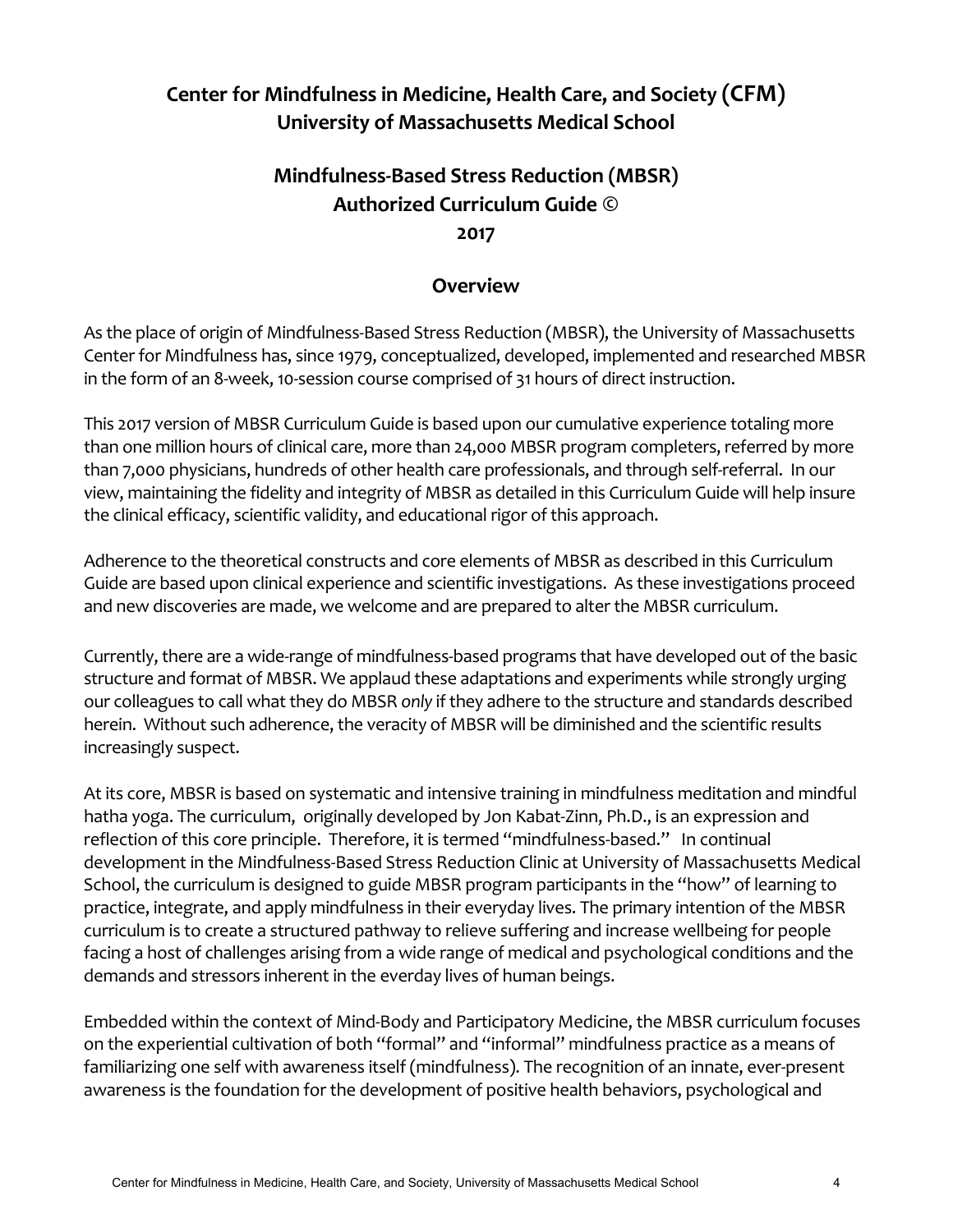emotional resilience, and an overarching sense of wellbeing that can be effectively cultivated and relied upon across the adult life span.

MBSR clinical and basic science research and our experience at the Center for Mindfulness at the University of Massachusetts Medical School strongly supports the efficacy of MBSR as an effective clinical approach that can be utilized by participants far beyond completion of the program.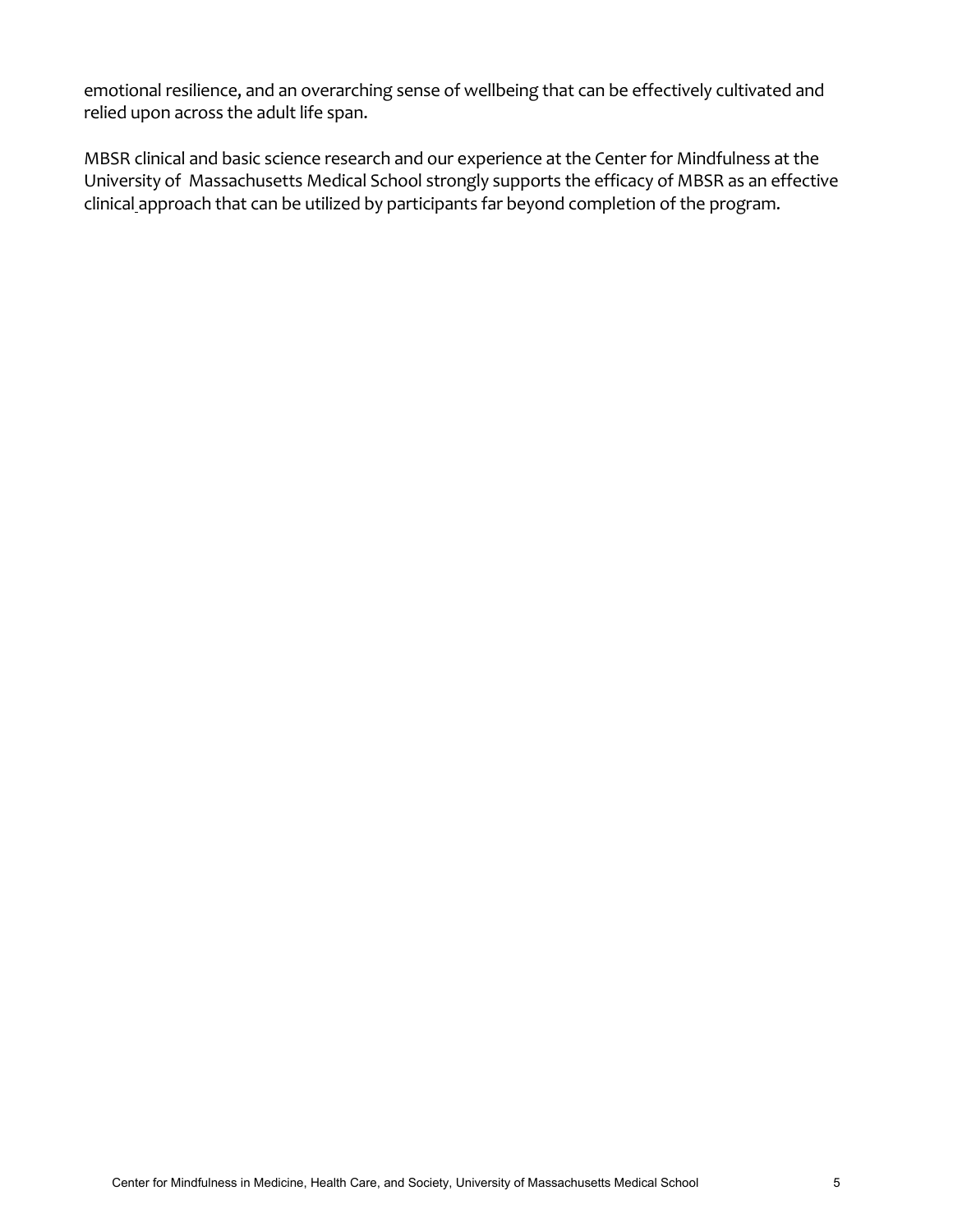# **Orientation Session: Overview**

| <b>Overview</b>      | The main intentions of the Orientation include:                                                                                                                                                                                                                            |
|----------------------|----------------------------------------------------------------------------------------------------------------------------------------------------------------------------------------------------------------------------------------------------------------------------|
|                      | Familiarizing potential participants with what MBSR is and is not<br>❖                                                                                                                                                                                                     |
|                      | $\cdot$ Providing participants with an experience of mindfulness in an                                                                                                                                                                                                     |
|                      | atmosphere of trust and non-judgmental awareness and exchange                                                                                                                                                                                                              |
|                      | ❖ Educating participants about program procedures                                                                                                                                                                                                                          |
|                      | ❖ Assessing how participants interact in the group setting to determine<br>whether the program is a good match                                                                                                                                                             |
|                      | Meeting with each participant individually for a brief screening interview<br>❖                                                                                                                                                                                            |
|                      | $\triangleleft$ Eliciting a commitment from participants to engage in active<br>participation in the program, which includes weekly class attendance<br>and a minimum of 45 minutes to one hour of formal home practice as<br>well as informal practice throughout the day |
| Recommended          |                                                                                                                                                                                                                                                                            |
| <b>Time</b>          | 1:00 - 1:25 hours to cover all components in large group                                                                                                                                                                                                                   |
| <b>Allocations</b>   |                                                                                                                                                                                                                                                                            |
| Formal               | Short Yoga sequence                                                                                                                                                                                                                                                        |
| Practice             | Sitting Meditation - Awareness of Breath                                                                                                                                                                                                                                   |
| <b>Informal</b>      | Following the Group Orientation Session, if participants are waiting their turn for                                                                                                                                                                                        |
| <b>Practice</b>      | an individual interview, an invitation can be offered to consider becoming<br>aware—for brief moments—of the environment, bodily sensations, feelings of                                                                                                                   |
|                      | impatience or boredom, excitement etc.                                                                                                                                                                                                                                     |
| <b>Typical Class</b> | ❖ Overview of orientation                                                                                                                                                                                                                                                  |
| Sequence             |                                                                                                                                                                                                                                                                            |
|                      | * Brief history of MBSR and the Stress Reduction Clinic (SRC) (adapt for                                                                                                                                                                                                   |
|                      | local venue as needed)                                                                                                                                                                                                                                                     |
|                      | <b>Introduce Mindfulness</b><br>❖                                                                                                                                                                                                                                          |
|                      | ❖ Brief practice (yoga, short AOB) (Practice is offered here just as it is done<br>in the MBSR class, including guidance for taking care, self-assessing before<br>taking part in any movement, and exploring one's current limits without<br>pushing oneself beyond them) |
|                      | ❖ Brief sharing of the immediate mindfulness practice experience with<br>Orientation Session participants                                                                                                                                                                  |
|                      | <b>Class Logistics:</b> Times, dates (including the All-Day class), the importance<br>❖<br>of attending each class and the commitment to daily practice                                                                                                                    |

*(For an in-depth description of the Orientation Session as followed at UMass Medical School see Appendix A)*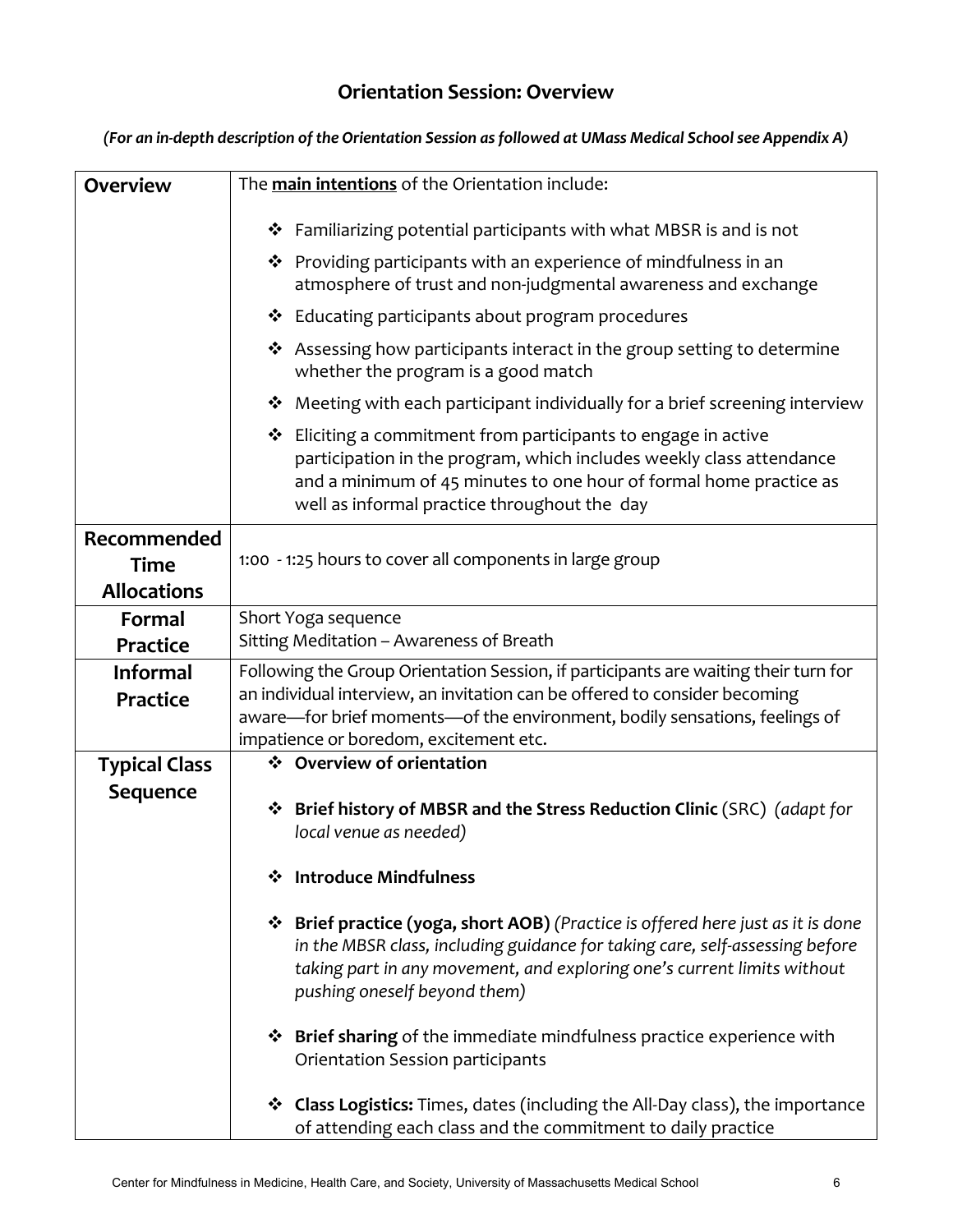| <b>Typical Class</b><br>Sequence<br>(cont) | * Class Content: Experiential learning of formal and informal practices;<br>recordings and home practice; class topics: Perception, stress<br>physiology, stress reactivity and responding, communication                                                                                                                                                                                                                                                                                                                                                                                                                                                                                                                                                                                                                                                         |
|--------------------------------------------|-------------------------------------------------------------------------------------------------------------------------------------------------------------------------------------------------------------------------------------------------------------------------------------------------------------------------------------------------------------------------------------------------------------------------------------------------------------------------------------------------------------------------------------------------------------------------------------------------------------------------------------------------------------------------------------------------------------------------------------------------------------------------------------------------------------------------------------------------------------------|
|                                            | Guidelines for Participation: Commitment, engagement with practice,<br>no need to "believe" anything as a pre-requisite for participation,<br>attentiveness to one's experience as the primary "data." Note that while<br>participants are not required to speak in class, class dialogue in small<br>groups and the larger group is a meaningful part of class time.                                                                                                                                                                                                                                                                                                                                                                                                                                                                                             |
|                                            | ❖ Risks & Benefits:                                                                                                                                                                                                                                                                                                                                                                                                                                                                                                                                                                                                                                                                                                                                                                                                                                               |
|                                            | Risks - Physical, emotional, time, social; also note possible<br>exclusions or areas to talk more with instructor during interview:<br>Addiction, early recovery, untreated psychosis, acute depression,<br>suicidality, PTSD, Social Anxiety, recent loss. These circumstances or<br>conditions do not rule out the possibility of being in the class, but it is<br>essential to share with the teacher during the interview these or<br>anything that feels important to share. During the interview the<br>teacher can offer suggestions for support and make recommend-<br>dations for the most successful outcomes for participation in the<br>MBSR class (Please refer to Appendix A for detailed information and<br>procedures regarding candidate referrals to appropriate medical and<br>psychological professionals and health emergency intervention.) |
|                                            | Benefits - Better coping, evidence-based, dependent on consistent<br>practice, capacity to better care for self, no guarantees                                                                                                                                                                                                                                                                                                                                                                                                                                                                                                                                                                                                                                                                                                                                    |
|                                            | ❖ Invite additional questions                                                                                                                                                                                                                                                                                                                                                                                                                                                                                                                                                                                                                                                                                                                                                                                                                                     |
|                                            | Individual Interview<br>❖                                                                                                                                                                                                                                                                                                                                                                                                                                                                                                                                                                                                                                                                                                                                                                                                                                         |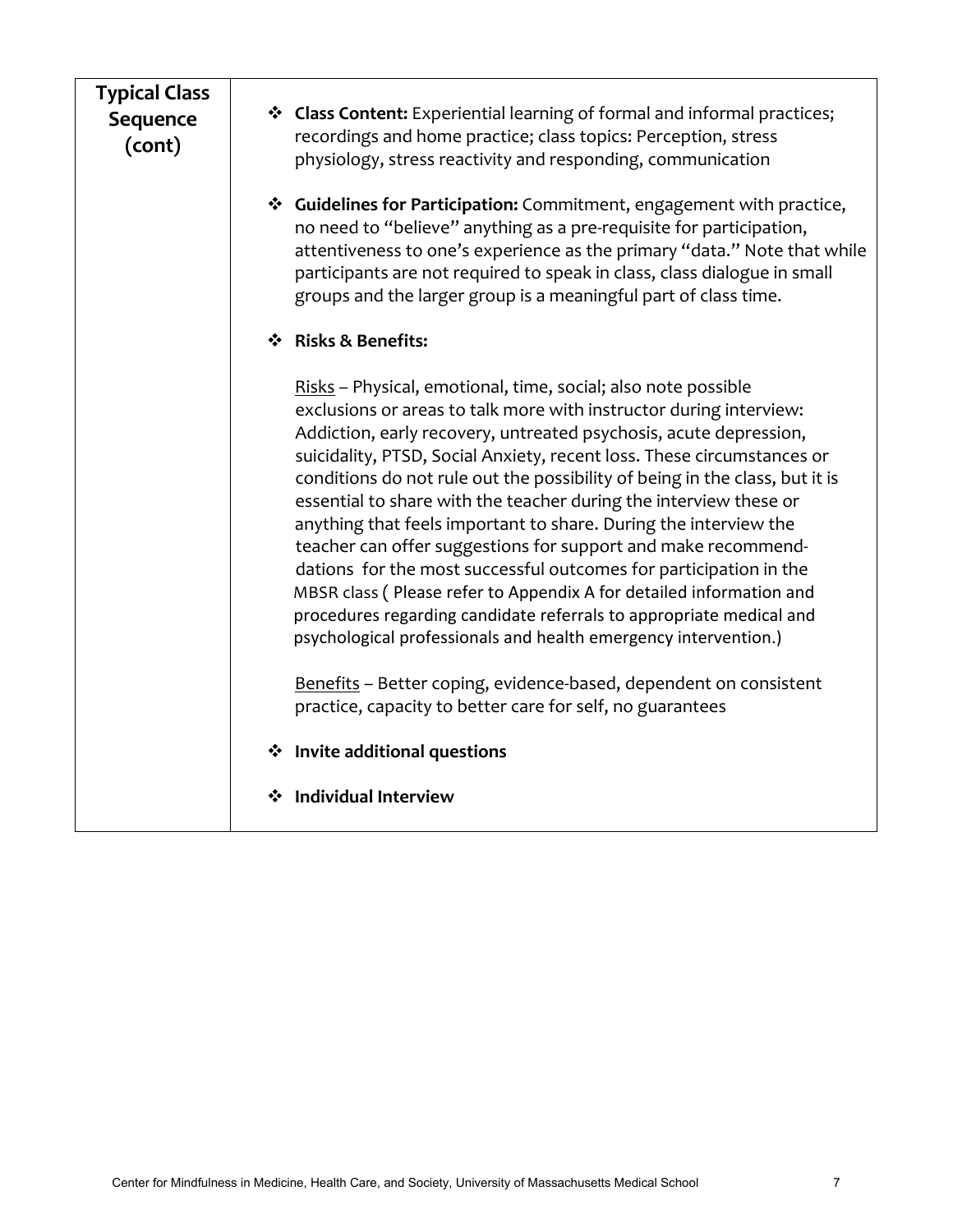### **MBSR Orientation Session Logistical Details**

### **Logistics of the MBSR Course:**

*Below are detailed logistics that are included in the CFM Orientation Sessions. Some logistics are adaptable depending on the venue and whether there is one class or several being offered in a given* timeframe; options are indicated below. Please see Standards of Practice for more information on programmatic elements required to be considered "MBSR."

- $\cdot$  The course meets every week for 8 weeks, either in the morning or evening, for 2.5 to 3.5 hours *(adapt times for local venue).*
- $\cdot$  There is an "All-day" class (a silent retreat day) between the 6<sup>th</sup> and 7<sup>th</sup> week on a weekend day, from 8:45 a.m.– 4:30 p.m. (It is also possible to hold the All-day class between the 5<sup>th</sup> and *6th week if schedules demand).*
- **Eormal and informal practices:** In each class participants will learn about and practice different forms of mindfulness including formal practices of yoga, sitting meditation, body scan, and walking meditation as well as informal practices such as mindful eating, speaking and listening, and mindfulness of daily activities.
- **<sup>❖</sup> Topics covered in class:** Participants will learn about stress, and explore the habitual, automatic behavioral, physical, emotional and cognitive patterns as well as investigate, in detail, more effective and skillful responses to the challenges and demands of everyday life. In parallel, we'll also be exploring what it means to take care of ourselves and flourish, how to relate to ourselves and others more effectively and what it might be like to nourish behaviors and activities that express our innate capacity for wellbeing.
- $\cdot$  In each class there will be periods of formal mindfulness practice, small and large group discussions and talks, as well as practices and exercises related to that week's topics.
- **EXECT Recordings for Home Practice:** Participants will receive CDs or Mp3 downloads with guided meditation and yoga practices and a home practice manual, weekly handouts or email/online information with each week's formal and informal practice assignments.
- **\*** Class size: There will be approximately people in each class. *(Class sizes may vary from* as *few* as 15 and as many as 40 depending on the venue, community, etc. See Standards of *Practice for suggested class size.*)
- \* What to wear/bring: Comfortable clothing, loose at the waist that allows for unconstructed breathing, supports practice. There are no scheduled breaks during class; take care of personal needs as required (this includes bathroom, food, water, medications). Encourage eating lightly before class and avoid having food in the classroom, although if food is needed for medical reasons, individuals should be accommodated. Request refraining from use of scented personal care products (this may include detergents) due to others' sensitivity.
- $\cdot$  Daily home practice consists of 40-45 minutes of recorded formal practice in addition to other exercises, activities, or practice not requiring a recording. Total daily practice time is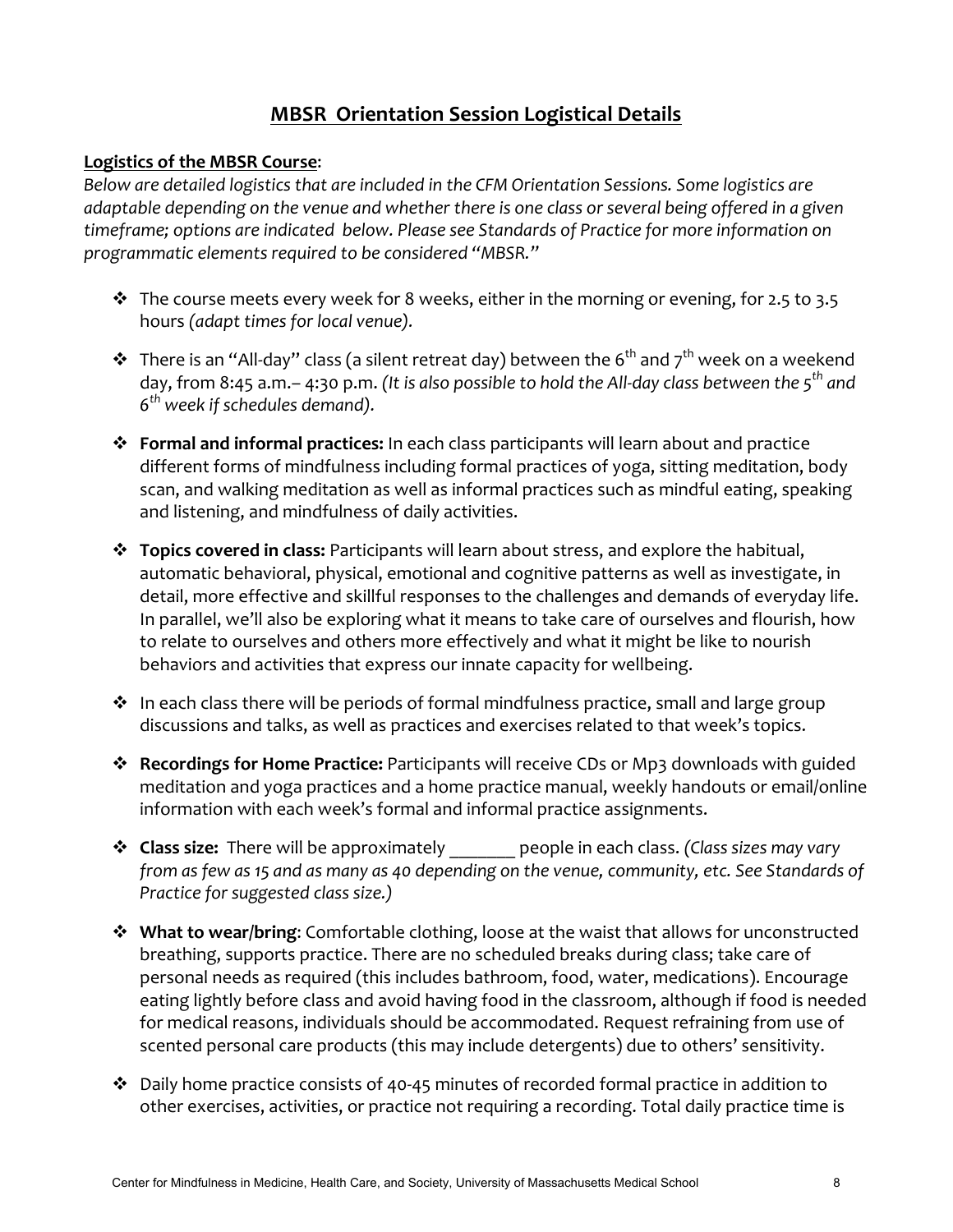60 minutes or more. Encourage participants to consider how they will set aside time for daily practice since this is an essential component to the program.

- $\cdot$  Acknowledge stressfulness of participation in MBSR. This includes time commitment and other possible challenges.
- \* Attendance: Attendance at all 9 classes, including the all-day class is emphasized. If a participant misses a class, there may be possibilities for making up the class that week on another day if multiple classes are held at the site *(dependent on venue)*. If someone knows they will miss 2 or more classes, encourage participation in a different cycle. If, during the course, a participant misses 3 or more classes, they are encouraged to drop out and take the entire program again in another cycle when they are able to make the time commitment. Emphasize the importance of arriving on time. Remind participants to call the teacher if they are unable to attend class, need to make up in another class, or know you will be late for class.
- **❖** Weather policies: Explain any inclement weather policy.
- \* Informed consent Class audio and video recordings for teacher development *(if* applicable; dependent on venue): Explain the nature and use of video and audio recording of each class. Inform participants recordings are used solely to support ongoing teacher development and competency assessment. Have participants sign Informed Consent document before Orientation or the first class.

**Explain the risks and benefits of the program.** (Note: it is only after these have been explained that *the participant can sign the informed consent agreement.)* 

Physical risks (If a brief yoga/movement practice is offered during the Orientation Session, as is suggested, these introductory points of guidance should be included during that movement experience and then reviewed in more depth here):

- $\cdot$  The primary physical risk is connected to practicing mindful yoga.
- $\cdot$  Knowing oneself and taking care of oneself is at the core of mindfulness.
- $\cdot$  If a participant hears guidance that they know is not appropriate for their body or condition, or if anything causes pain, the correct action is to disregard the teacher and either modify the pose/movement, rest and imagine doing the pose/movement, or notice and acknowledge any thoughts or emotions that may be arising in the experience of not doing the pose/movement.
- ❖ Focus is on exploring one's physical limits, by going to the edge of those limits, but not beyond. This exploration is done slowly and with sensitivity, guided by the teacher.
- $\cdot$  Being aware of the body from moment to moment and in everyday situations is an essential aspect of MBSR. The formal yoga sequences are a structured way of developing greater body awareness, and as such, are *awareness* practices rather than practices to develop a specific form or alignment that is often emphasized in other types of yoga.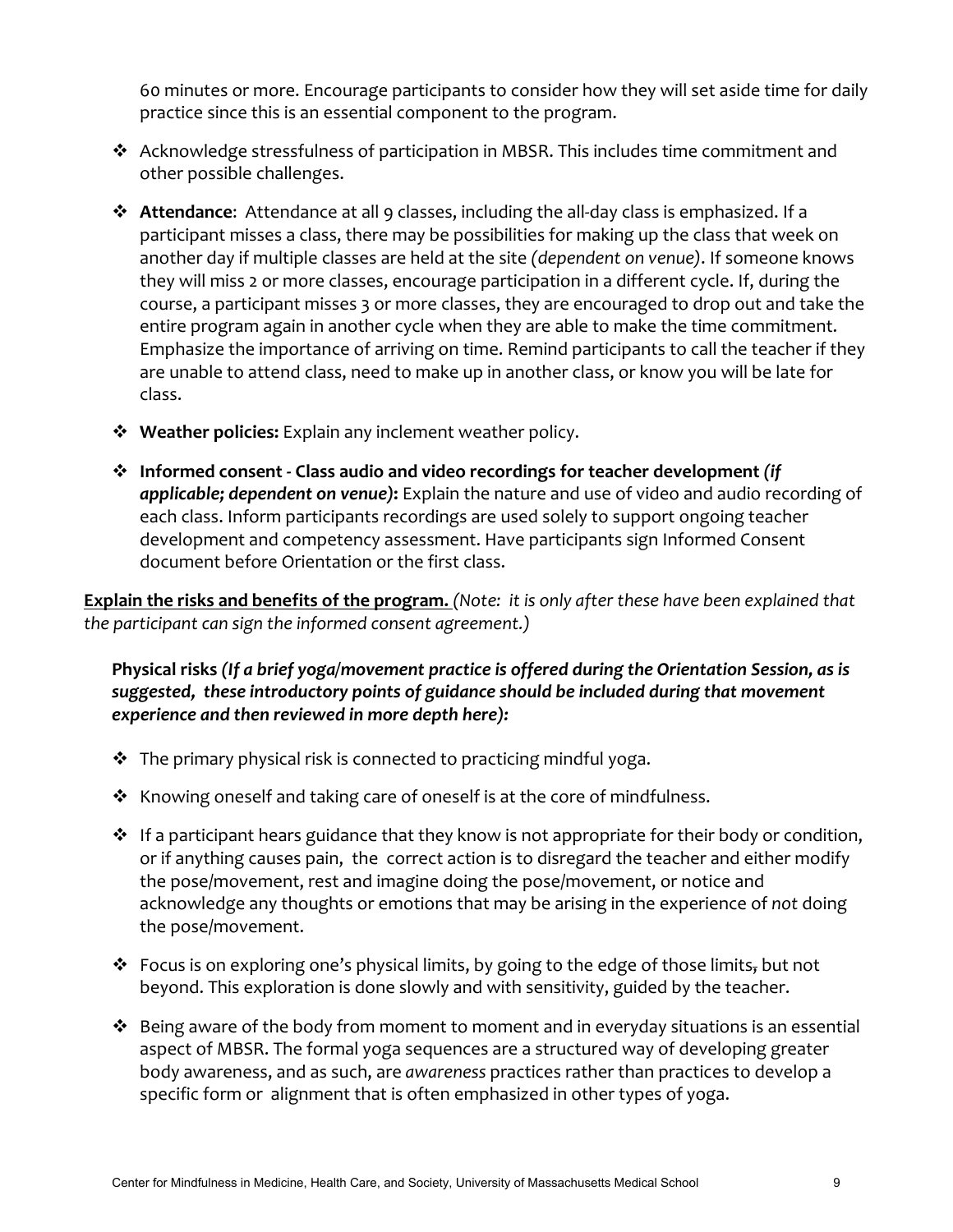- $\clubsuit$  The teacher offers modifications or adaptations to poses/movements to meet the variety of capacities in the class (as was demonstrated in the brief practice guided during Orientation *session).*
- $\div$  Participants with physical conditions or limitations should ask their healthcare provider to review the postures in the practice manual, and to suggest only those postures that are suitable.

### **Emotional risks:**

- $\cdot$  Feelings of sadness, anger, or fear, could seem or become stronger as practice develops, since paying attention in a conscious way—perhaps for the first time—can highlight emotions.
- $\div$  A history of trauma, abuse, significant recent loss or major life changes, or addiction to substances may heighten emotional reactions. Please speak with the teacher if this occurs, and together you can determine the best course of action (i.e., modifying practice, dropping the course, waiting for another time when acute symptoms may be less).
- $\clubsuit$  Participants may make discoveries about themselves that they may not like.
- $\cdot$  Participants may be challenged and find themselves facing the unknown.
- $\cdot$  Experiential learning is often non-linear; participants' symptoms can sometimes worsen, particularly in the early weeks of the program. Even with regular practice, participants may feel like "nothing is happening." This is normal and a typical aspect of any learning process. Participants are encouraged to speak to their teacher with any concerns.

#### **Other people in your life:**

- $\cdot$  It may be a challenge to set aside the space and time to do this practice; requesting assistance from from family, friends and/or co-workers may be supportive.
- $\cdot \cdot$  Participants may experience changes in reactivity, behavior and communication, and family, friends and/or co-workers may be uncomfortable with these new behaviors or attitudes.
- $\cdot$  Participants may find that their relationships change as attention deepens and new behaviors evolve.

#### Time:

 $\cdot$  Finding time to make a new habit of mindfulness practice can be challenging: it's normal to have the idea that there is not enough time for practice. Participants often find, counterintuitively, that setting aside time for practice increases the sense of spaciousness in the rest of the day.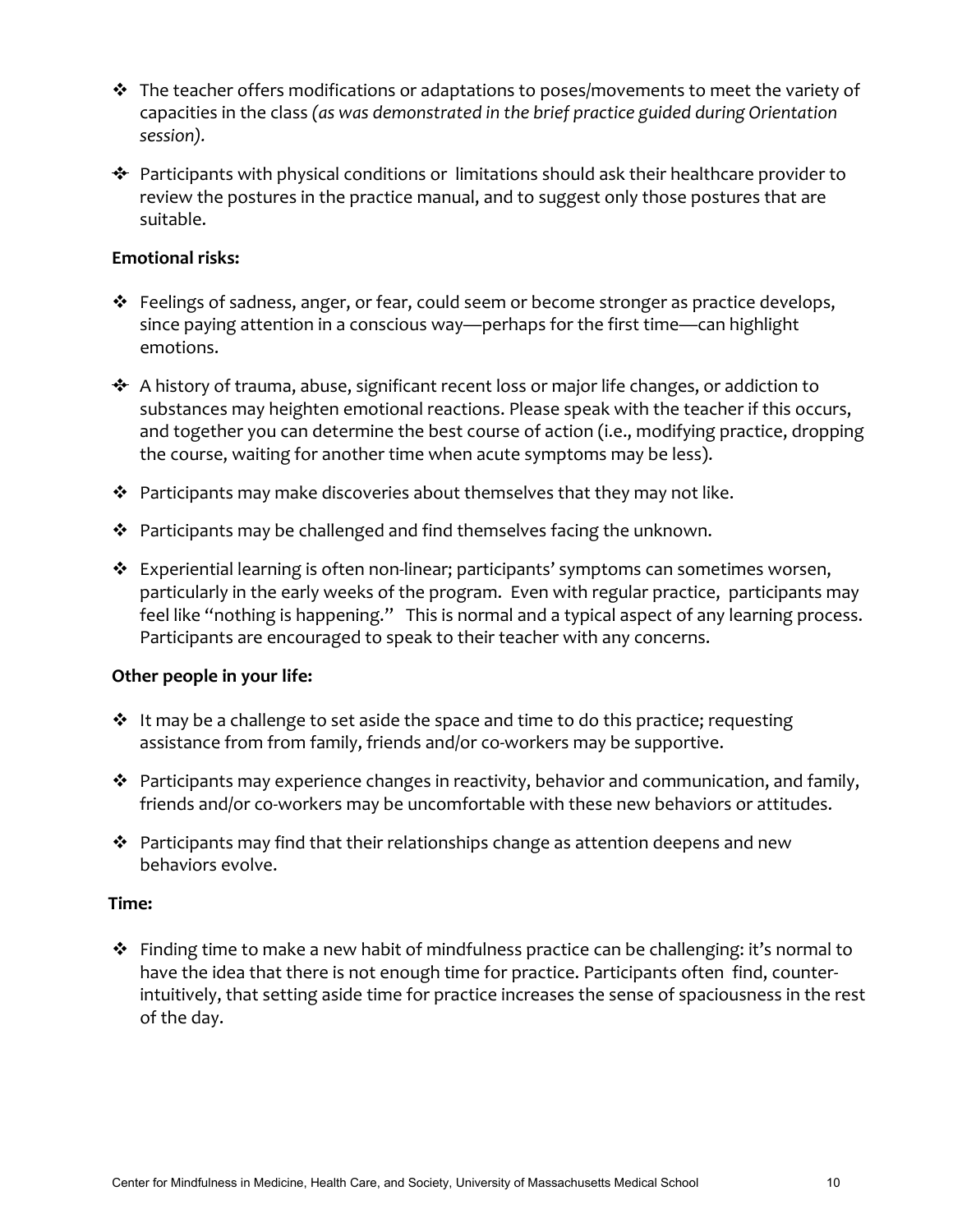### **Benefits:**

- $\cdot$  Increased awareness and concentration
- $\cdot$  Discovering new ways to cope more effectively with existing conditions difficulties, pain or suffering
- ❖ Learning to take better care of oneself
- \* Many physical, psychological and emotional health benefits of MBSR have been reported in scientific literature
- $\cdot$  We cannot guarantee or promise any particular results from participation in the MBSR course. Rather, emphasis is placed on the participant's active engagement in the program. We encourage participants to assume the stance of a scientist investigating their area of interest: with openness and curiosity, suspension of judgement and a sense of healthy questioning. It is more important for a participant to experience for themselves whatever is happening, rather than for the teacherto tell them what may or may not happen as a result of their participation in the course.

Invite additional questions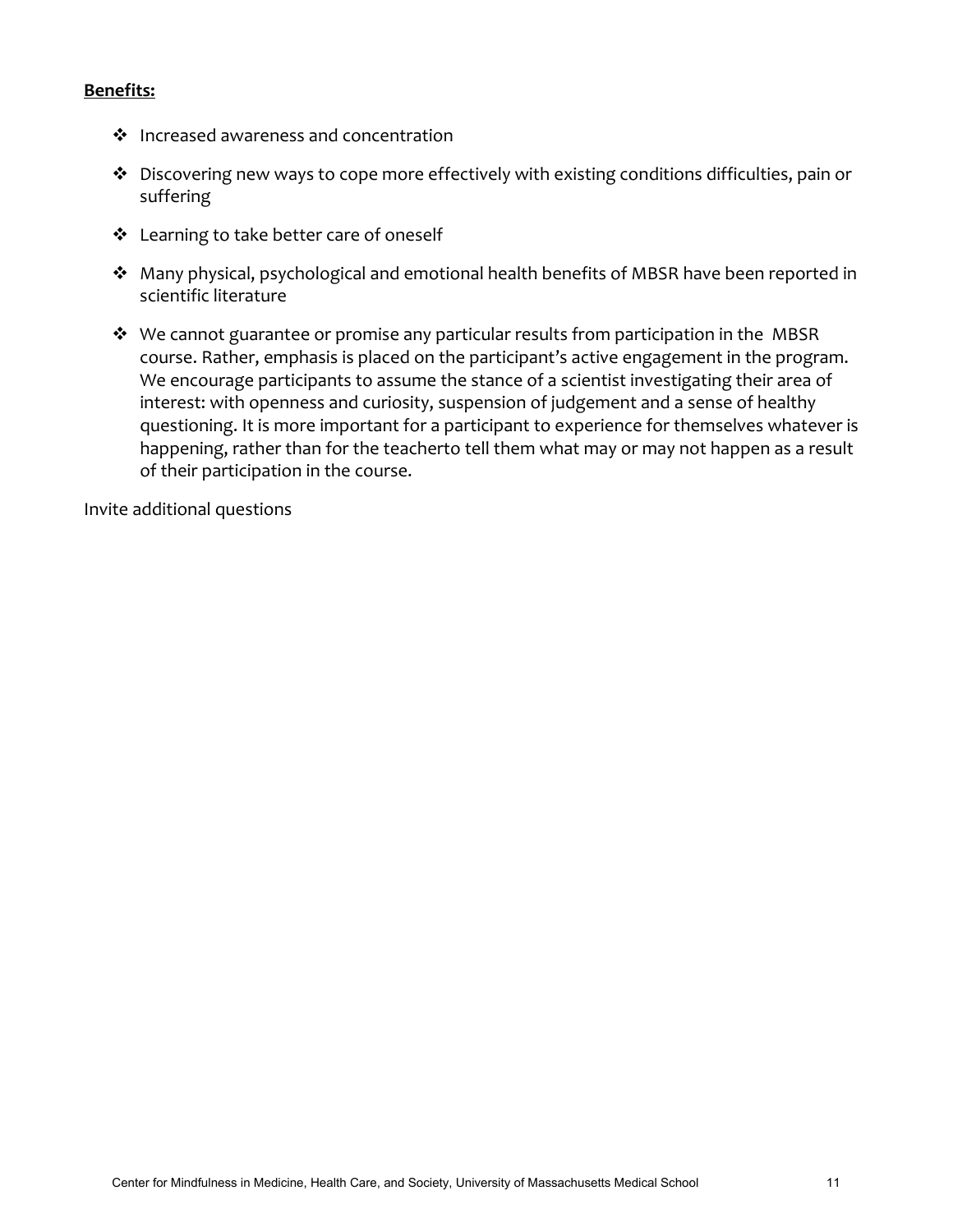### **Class One**

| <b>Overview</b>                    | This 3-hour session includes a review of the approach and the<br>establishment of a learning contract with the participant/patient. The<br>theoretical underpinnings of mindfulness within the context of Mind-<br>Body and Participatory Medicine and the application of self-regulatory<br>skills related to the individual's condition or referring diagnosis are also<br>established. The participant/patient is experientially introduced to mindful<br>eating, some standing yoga stretches, mindfulness of breathing and the<br>body scan meditation. Home practice is assigned using the first guided<br>recording (body scan meditation) as a means of beginning to learn to<br>become familiar with mindful awareness of the body. |
|------------------------------------|----------------------------------------------------------------------------------------------------------------------------------------------------------------------------------------------------------------------------------------------------------------------------------------------------------------------------------------------------------------------------------------------------------------------------------------------------------------------------------------------------------------------------------------------------------------------------------------------------------------------------------------------------------------------------------------------------------------------------------------------|
| <b>Theme</b>                       | From our point of view, as long as you are breathing, there is more right<br>with you than wrong with you, no matter what challenges you are facing.<br>Challenges and difficulties are workable. Mindful awareness, defined as<br>the awareness that arises from paying attention, on purpose, in the<br>present moment, non-judgmentally, (Kabat-Zinn, J, Full Catastrophe<br>Living, 1990, 2013) is fundamental to this approach since the present<br>moment is the only time anyone ever has for perceiving, learning,<br>growing and transforming.                                                                                                                                                                                      |
|                                    | Building trust within the group and beginning to sense a community;<br>defining and applying mindfulness to our life experientially; opening and<br>starting to explore; acknowledging alternative perspectives; trusting the<br>possibility to see oneself with fresh eyes.                                                                                                                                                                                                                                                                                                                                                                                                                                                                 |
| Recommended<br><b>Time</b>         | Formal Practice - Approximately 1 hour (much depends on the size of the<br>group and how much time is allotted for the body scan).                                                                                                                                                                                                                                                                                                                                                                                                                                                                                                                                                                                                           |
| <b>Allocations</b>                 | Informal Practice - Approximately 20-30 minutes (eating meditation)                                                                                                                                                                                                                                                                                                                                                                                                                                                                                                                                                                                                                                                                          |
|                                    | Group Discussion $-1$ hour $+$ (depending on size of group and needs for<br>group introductions                                                                                                                                                                                                                                                                                                                                                                                                                                                                                                                                                                                                                                              |
|                                    | Logistics (attendance, announcements, home practice) - 30 minutes                                                                                                                                                                                                                                                                                                                                                                                                                                                                                                                                                                                                                                                                            |
| <b>Formal Practice</b>             | Opening Practice (brief, arriving)                                                                                                                                                                                                                                                                                                                                                                                                                                                                                                                                                                                                                                                                                                           |
|                                    | <b>Body Scan</b>                                                                                                                                                                                                                                                                                                                                                                                                                                                                                                                                                                                                                                                                                                                             |
|                                    | Standing Yoga (It is recommended that a few poses from the Standing<br>Yoga sequence be introduced in classes 1, 2, 4 and 5, so that by Class 5,<br>when participants/patients receive the Standing Yoga recording, all<br>Standing Yoga postures will have have been introduced, eliminating the<br>need to do the sequence in its entirety in class 5)                                                                                                                                                                                                                                                                                                                                                                                     |
| <b>Informal</b><br><b>Practice</b> | <b>Eating Meditation</b>                                                                                                                                                                                                                                                                                                                                                                                                                                                                                                                                                                                                                                                                                                                     |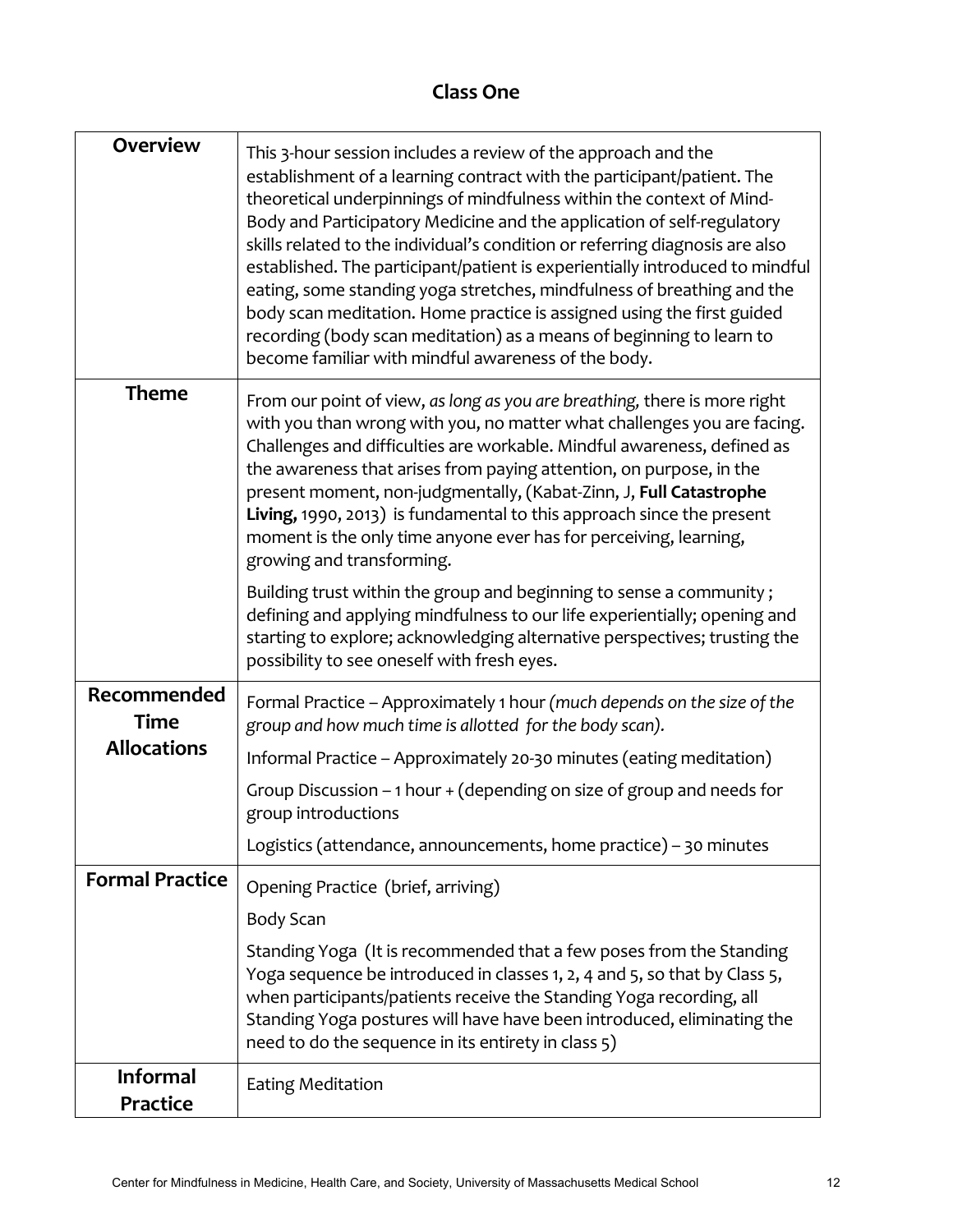| <b>Typical Class</b>           | Welcome and brief introduction of program by the instructor                                                                                                                                                                                                                                                                                                                                                                                                                                                                                                                                                                                                                                                                                                                                                                                                                                                                                                                                                                                                                                                                                    |
|--------------------------------|------------------------------------------------------------------------------------------------------------------------------------------------------------------------------------------------------------------------------------------------------------------------------------------------------------------------------------------------------------------------------------------------------------------------------------------------------------------------------------------------------------------------------------------------------------------------------------------------------------------------------------------------------------------------------------------------------------------------------------------------------------------------------------------------------------------------------------------------------------------------------------------------------------------------------------------------------------------------------------------------------------------------------------------------------------------------------------------------------------------------------------------------|
| <b>Sequence</b><br>(continued) | Opening meditation: becoming attentive to and aware of thoughts,<br>emotions, and sensations in the present moment (may also include what<br>is seen, heard, other senses)                                                                                                                                                                                                                                                                                                                                                                                                                                                                                                                                                                                                                                                                                                                                                                                                                                                                                                                                                                     |
|                                | Class responses to opening meditation (can be just a few responses if it is<br>a large class)                                                                                                                                                                                                                                                                                                                                                                                                                                                                                                                                                                                                                                                                                                                                                                                                                                                                                                                                                                                                                                                  |
|                                | Review definition of mindfulness, including entire time in class as an<br>opportunity to practice moment-to-moment seamless awareness (not<br>just in the meditations)                                                                                                                                                                                                                                                                                                                                                                                                                                                                                                                                                                                                                                                                                                                                                                                                                                                                                                                                                                         |
|                                | Review of guidelines for participation i.e.: Confidentiality, self-care,<br>communication with instructor, no advice-giving, no fixing or rescuing<br>others, avoidance of scentied products, etc.                                                                                                                                                                                                                                                                                                                                                                                                                                                                                                                                                                                                                                                                                                                                                                                                                                                                                                                                             |
|                                | Guided individual internal reflection: What has brought you here? What<br>is your intention? What do you really want? (Option: small group or dyad<br>sharing about guided reflection before going into large group.)                                                                                                                                                                                                                                                                                                                                                                                                                                                                                                                                                                                                                                                                                                                                                                                                                                                                                                                          |
|                                | Group go-around: Provide participants with the opportunity to introduce<br>themselves, what they are here for, and their goals and expectations for<br>the program. The instructor may make instructive comments,<br>observations, and welcoming remarks from time to time in response to<br>individuals. This is not a discussion; avoid cross-talk between participants,<br>and teacher may inform the group that s/he may need to interrupt to<br>keep on time and maintain guidelines. Mindful listening and speaking may<br>be introduced here. Encourage everyone to speak—even if only to say<br>their name. Also encourage those who may be attending for professional<br>training purposes (e.g. as the beginning of MBSR teacher training, for<br>instance, or in order to introduce mindfulness to their patients or clients)<br>to drop beneath the professional role to the personal aspects of their<br>lives, to be authentic and willing to explore what is available for them,<br>without pre-conceptions of this program solely as a training, but rather to<br>see their full partipation as an essential part of training. |
|                                | Yoga: Introduction to standing Mountain Pose and a few other standing<br>poses (See recommendation under "Formal Practice" on previous page).                                                                                                                                                                                                                                                                                                                                                                                                                                                                                                                                                                                                                                                                                                                                                                                                                                                                                                                                                                                                  |
|                                | Raisin-eating exercise: introduction to mindfulness meditation using the<br>ordinary act of eating, followed by a dialogue about the experience. Focus<br>on direct sensory observation - what can be seen, felt, heard, smelled,<br>tasted. Observing and then slowly eating one raisin, with guidance from<br>instructor, stopping for observations from participants. Bringing friendly<br>curiosity to this investigation, then eating a second raisin in silence.<br>Instructor is attentive to observations that are deductions, opinions and<br>theories removed from the participant's immediate experience. Group<br>dialogue can be an inquiry into what is directly experienced through this<br>practice. The instructor stays awake and alive to the recognition of past                                                                                                                                                                                                                                                                                                                                                           |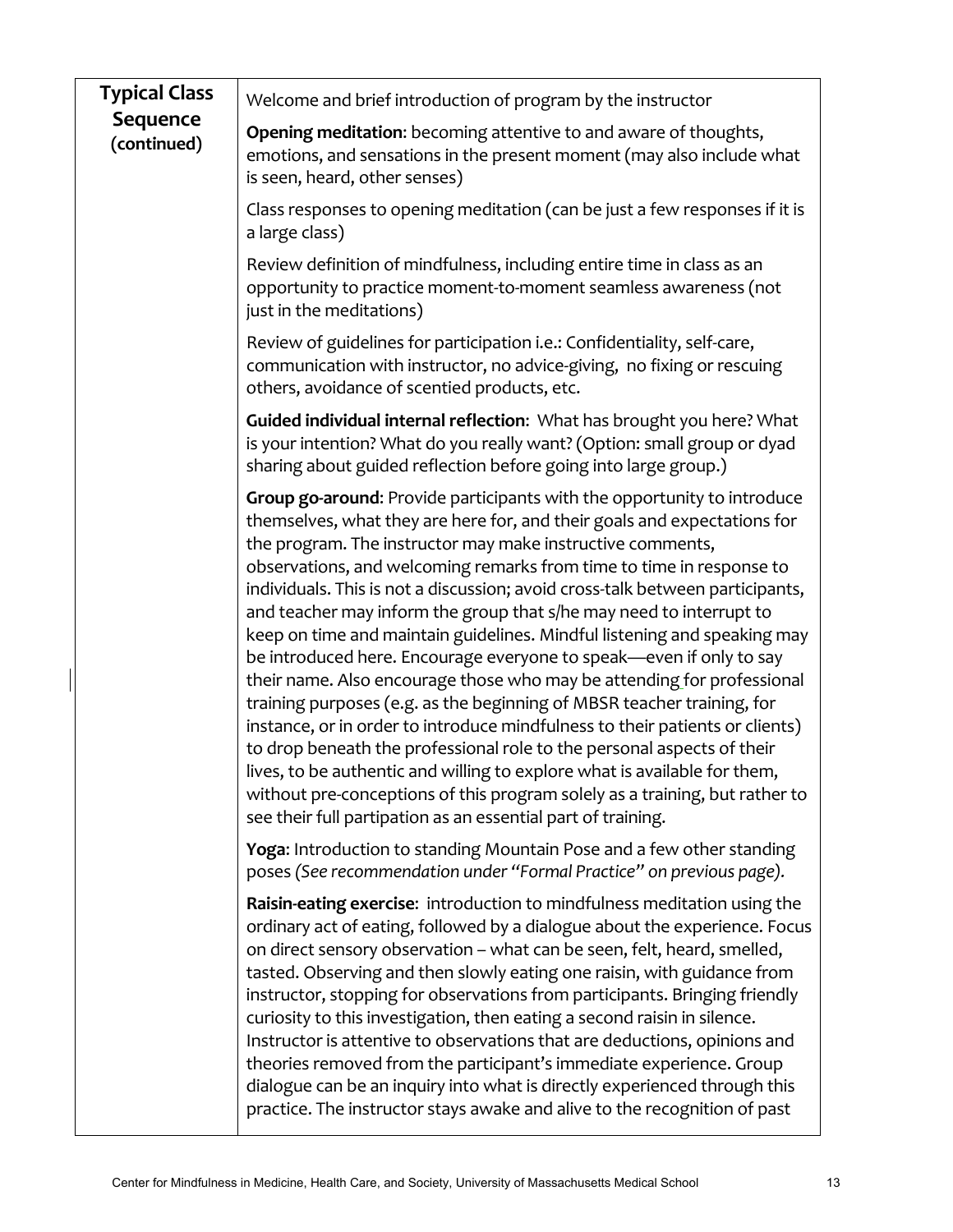| <b>Typical Class</b><br><b>Sequence</b><br>(continued) | experience influencing the present; the interconnection of the raisin to -<br>sun, soil, rain, energy of planting, harvesting, delivering the food, and<br>then becoming the energy of the body; relationship between hunger,<br>satisfaction, emptiness, and fullness; and what shows up when present<br>for the full act of eating. Not needing to necessarily bring these topics<br>forward, but allowing them to arise in the group.                                                                                                                                                                                 |
|--------------------------------------------------------|--------------------------------------------------------------------------------------------------------------------------------------------------------------------------------------------------------------------------------------------------------------------------------------------------------------------------------------------------------------------------------------------------------------------------------------------------------------------------------------------------------------------------------------------------------------------------------------------------------------------------|
|                                                        | Abdominal breathing: Tie the moment-to-moment awareness of eating<br>exercise to experiencing the breath in the same way. Introduce various<br>comfortable postures for lying down: corpse pose, astronaut pose, or<br>sitting in chairs if necessary. Focus on the feeling of the abdomen rising<br>and falling with the in-breath and the out-breath, mindfully "tasting" the<br>breath in the same way that the group tasted the raisin. Non-judgmentally<br>observing one's own breathing from moment to moment; and bringing<br>one's attention back to the breath and the present moment when the<br>mind wanders. |
|                                                        | Body Scan: From mindfulness of breathing, move into guided body scan<br>with people continuing to lie on floor or sitting in comfortable position.                                                                                                                                                                                                                                                                                                                                                                                                                                                                       |
|                                                        | Finish with discussion of people's experiences with the body scan and<br>assign daily home practice. Give instructions for use of the 45-minute<br>Body Scan recording for home practice during Week One.                                                                                                                                                                                                                                                                                                                                                                                                                |
|                                                        | Review home practice. End with short Awareness of Breath (AOB)<br>meditation.                                                                                                                                                                                                                                                                                                                                                                                                                                                                                                                                            |
| <b>Home Practice</b>                                   | Body Scan recording $\geq 6$ days this week<br>$\bullet$                                                                                                                                                                                                                                                                                                                                                                                                                                                                                                                                                                 |
|                                                        | Home Practice Manual: The 9 Dots Puzzle. Give instructions to work<br>٠<br>with the puzzle and also be attentive to how you approach the puzzle.                                                                                                                                                                                                                                                                                                                                                                                                                                                                         |
|                                                        | Eat one meal this week mindfully or at least a few bites during one<br>٠<br>meal                                                                                                                                                                                                                                                                                                                                                                                                                                                                                                                                         |
|                                                        | Optional informal practice ("small doses, many times"): Informally<br>and intentionally notice or cultivate moments of awareness during<br>the day-tuning briefly into the breath, body, sounds, what can be<br>seen, and thoughts and emotions-whatever is present, noticing<br>without judgment; recognizing directly that you can deliberately<br>cultivate a continuity of awareness throughout your day as a way of<br>beginning to access your innate resources for coping and meeting<br>live in ways that are less conditioned and more appropriate to<br>situations you are facing                              |
|                                                        | Optional informal practice: Informally practice some of the mindful<br>$\bullet$<br>stretches you learned in class as a way to reconnect with the body<br>and the present moment                                                                                                                                                                                                                                                                                                                                                                                                                                         |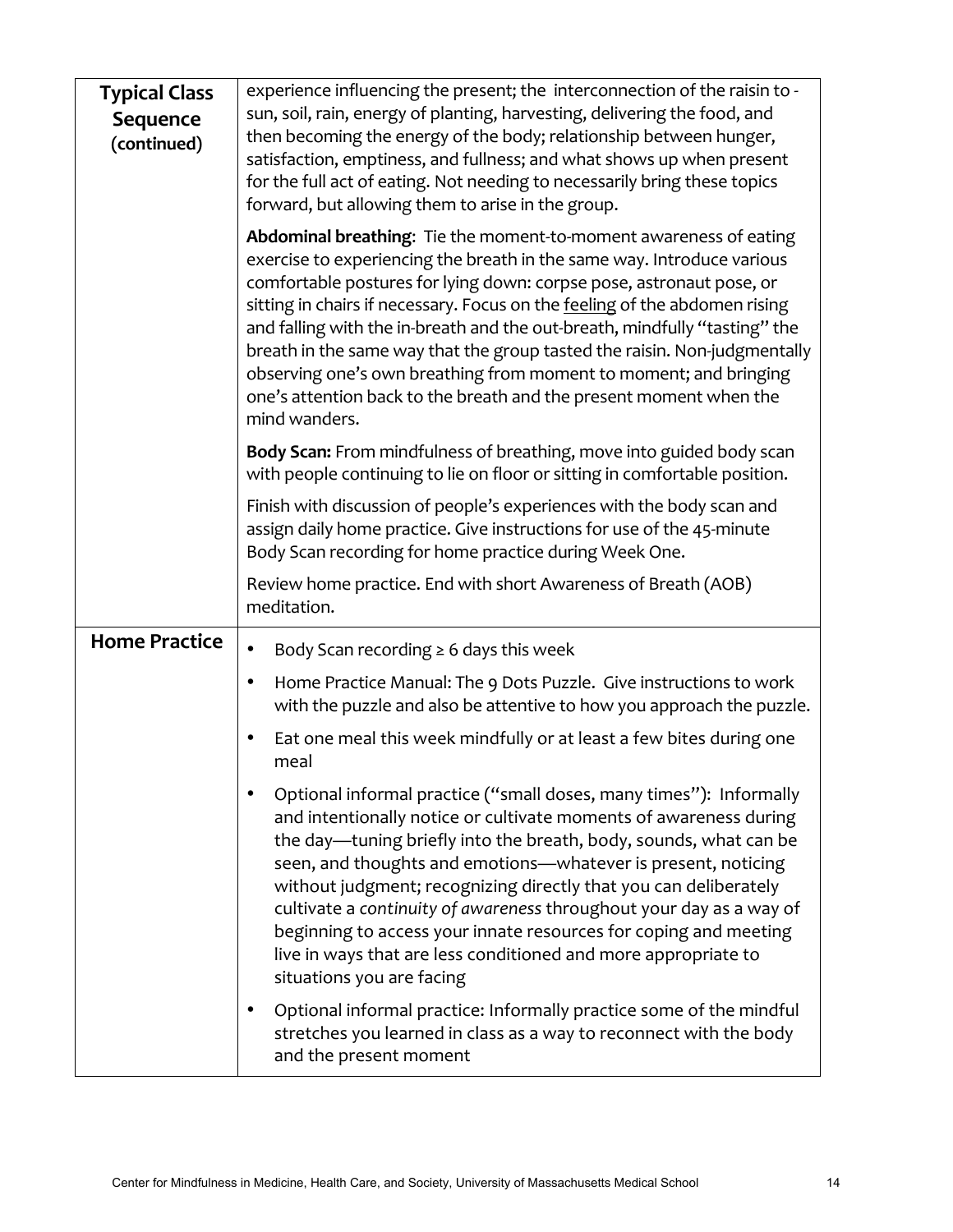# **Class Two**

| <b>Overview</b>                    | This 2.5 hour session includes one hour of experiential mindfulness<br>training and skill development, and one hour or more of focused dialogue<br>and reflection on home practice and, thematically, on the role of<br>perception and conditioning in the appraisal and assessment of stress.<br>The pivotal role of self-responsibility in the positive development of short<br>and long-term changes in health and health-enhancing behaviors is<br>introduced. Home practice is assigned with an emphasis on the regular<br>daily practice of the body scan for a second week, plus introduction of<br>short periods of sitting meditation, and the application and integration of<br>mindfulness into the participant's everyday life.             |
|------------------------------------|---------------------------------------------------------------------------------------------------------------------------------------------------------------------------------------------------------------------------------------------------------------------------------------------------------------------------------------------------------------------------------------------------------------------------------------------------------------------------------------------------------------------------------------------------------------------------------------------------------------------------------------------------------------------------------------------------------------------------------------------------------|
| <b>Theme</b>                       | Perception and creative responding: How you see things (or don't see<br>them) will determine in large measure how you will react or respond to<br>them. This ties in with how people see their participation in the program;<br>how they see their pain, their illness; the stress and pressures in their lives;<br>the level of commitment they will bring to the program and to the<br>personal discipline it requires. Make the connection to automatic habitual<br>stress reactivity and recovery from acute stressors, and the principle that<br>"It's not the stressors per se, but how you handle them" that influences<br>the short and long-term health effects they may have on your mind, body<br>and overall sense of health and wellbeing. |
| Recommended                        | Formal Practice - 1 hour                                                                                                                                                                                                                                                                                                                                                                                                                                                                                                                                                                                                                                                                                                                                |
| <b>Time</b><br><b>Allocations</b>  | Group Discussion - 40 minutes                                                                                                                                                                                                                                                                                                                                                                                                                                                                                                                                                                                                                                                                                                                           |
|                                    | Didactic Presentation (nine dots) - 30 min including group discussion                                                                                                                                                                                                                                                                                                                                                                                                                                                                                                                                                                                                                                                                                   |
|                                    | Logistics (attendance, announcements, home practice) - 20 minutes                                                                                                                                                                                                                                                                                                                                                                                                                                                                                                                                                                                                                                                                                       |
| <b>Formal Practice</b>             | Opening meditation                                                                                                                                                                                                                                                                                                                                                                                                                                                                                                                                                                                                                                                                                                                                      |
|                                    | <b>Sitting Meditation</b>                                                                                                                                                                                                                                                                                                                                                                                                                                                                                                                                                                                                                                                                                                                               |
|                                    | Standing Yoga - a few postures (optional)                                                                                                                                                                                                                                                                                                                                                                                                                                                                                                                                                                                                                                                                                                               |
|                                    | Body Scan (45 minutes)                                                                                                                                                                                                                                                                                                                                                                                                                                                                                                                                                                                                                                                                                                                                  |
|                                    | AOB sitting meditation (introduction with postural guidance)                                                                                                                                                                                                                                                                                                                                                                                                                                                                                                                                                                                                                                                                                            |
| <b>Informal</b><br><b>Practice</b> | For home practice: Mindfulness of routine activities: Brushing teeth,<br>washing dishes, taking a shower, taking out garbage, shopping, reading<br>to kids, eating (participant chooses one).                                                                                                                                                                                                                                                                                                                                                                                                                                                                                                                                                           |
|                                    |                                                                                                                                                                                                                                                                                                                                                                                                                                                                                                                                                                                                                                                                                                                                                         |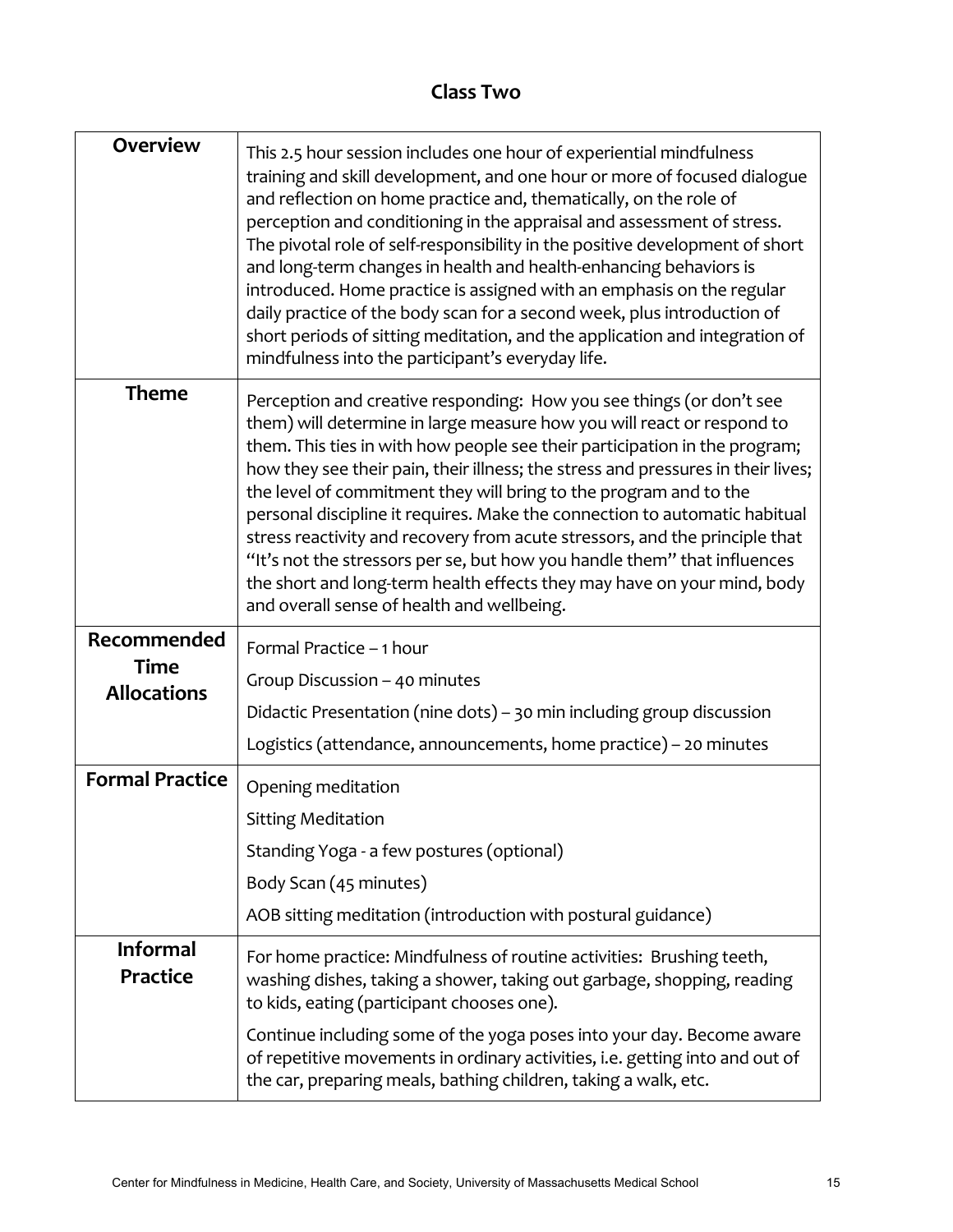| <b>Typical Class</b> | Standing yoga                                                                                                                                                                                                                                                                                                                                                                                                                                                                                                                                                                                                                                                                                                                                                                                                                                               |
|----------------------|-------------------------------------------------------------------------------------------------------------------------------------------------------------------------------------------------------------------------------------------------------------------------------------------------------------------------------------------------------------------------------------------------------------------------------------------------------------------------------------------------------------------------------------------------------------------------------------------------------------------------------------------------------------------------------------------------------------------------------------------------------------------------------------------------------------------------------------------------------------|
| Sequence             | <b>Guided body scan</b>                                                                                                                                                                                                                                                                                                                                                                                                                                                                                                                                                                                                                                                                                                                                                                                                                                     |
|                      | Small and/or large group work: Discussion of the body scan experience<br>both in the session as well as home practice with particular attention to<br>how successful they were at making the time for it, problems and<br>obstacles encountered (sleepiness, boredom, other), how they worked<br>with them or not, and what participants may be learning and/or seeing<br>about themselves from practicing the body scan.                                                                                                                                                                                                                                                                                                                                                                                                                                   |
|                      | Establish the universality of the wandering mind and the notion of<br>working with this recognition with curiosity, acceptance/<br>acknowledgment and deliberate, repeated, re-focusing of attention;<br>explicitly letting participants know that this deliberate re-directing of<br>mind and "coming back" is as much a part of the meditation practice as<br>staying on the object of attention; noting (without analysis) where the<br>mind goes and what is on one's mind. Emphasize the importance of<br>desisting from repressing and suppressing thoughts or feelings or<br>forcing things to be a certain way. Best way to get somewhere is not to<br>try to get anywhere, not even "relaxed." The option is to "let be" or<br>"let go." This is a new way of learning. The body has its own language<br>and its own intelligence. Non-conceptual. |
|                      | Discuss eating one mindful meal and/or the experience of their<br>relationship with food this week.                                                                                                                                                                                                                                                                                                                                                                                                                                                                                                                                                                                                                                                                                                                                                         |
|                      | 9-Dots Puzzle: Examine the experience of working with the 9-Dot Puzzle<br>and the theme of expanding the field of awareness when facing familiar<br>or new challenges or circumstances. Several subthemes may emerge out<br>of this experience. These may include: ways someone problem solves,<br>recognizing conditioned behavioral, cognitive and emotional patterns<br>that arise when working with difficulties and challenges (including<br>"solving" the 9-Dots Puzzle); beginning to recognize patterns that are<br>self-defeating or non-productive as well as ways that the past influences<br>the present (labels, beliefs, identities); along with the breakthrough<br>"aha!" experience. (May connect any/all of these themes to practicing the<br>body scan.)                                                                                 |
|                      | Option: Use the old woman/young woman or other trompe L'oeil or<br>other perception-challenging visual aids to investigate different ways of<br>seeing or not seeing.                                                                                                                                                                                                                                                                                                                                                                                                                                                                                                                                                                                                                                                                                       |
|                      | <b>Sitting Meditation:</b> Introduce sitting meditation with awareness of<br>breathing (AOB) as primary object of attention. Begin by introducing and<br>exploring postural options. Do a brief guided meditation.                                                                                                                                                                                                                                                                                                                                                                                                                                                                                                                                                                                                                                          |
|                      | Discussion about the AOB meditation.                                                                                                                                                                                                                                                                                                                                                                                                                                                                                                                                                                                                                                                                                                                                                                                                                        |
|                      | Go over home practice. End with short AOB meditation.                                                                                                                                                                                                                                                                                                                                                                                                                                                                                                                                                                                                                                                                                                                                                                                                       |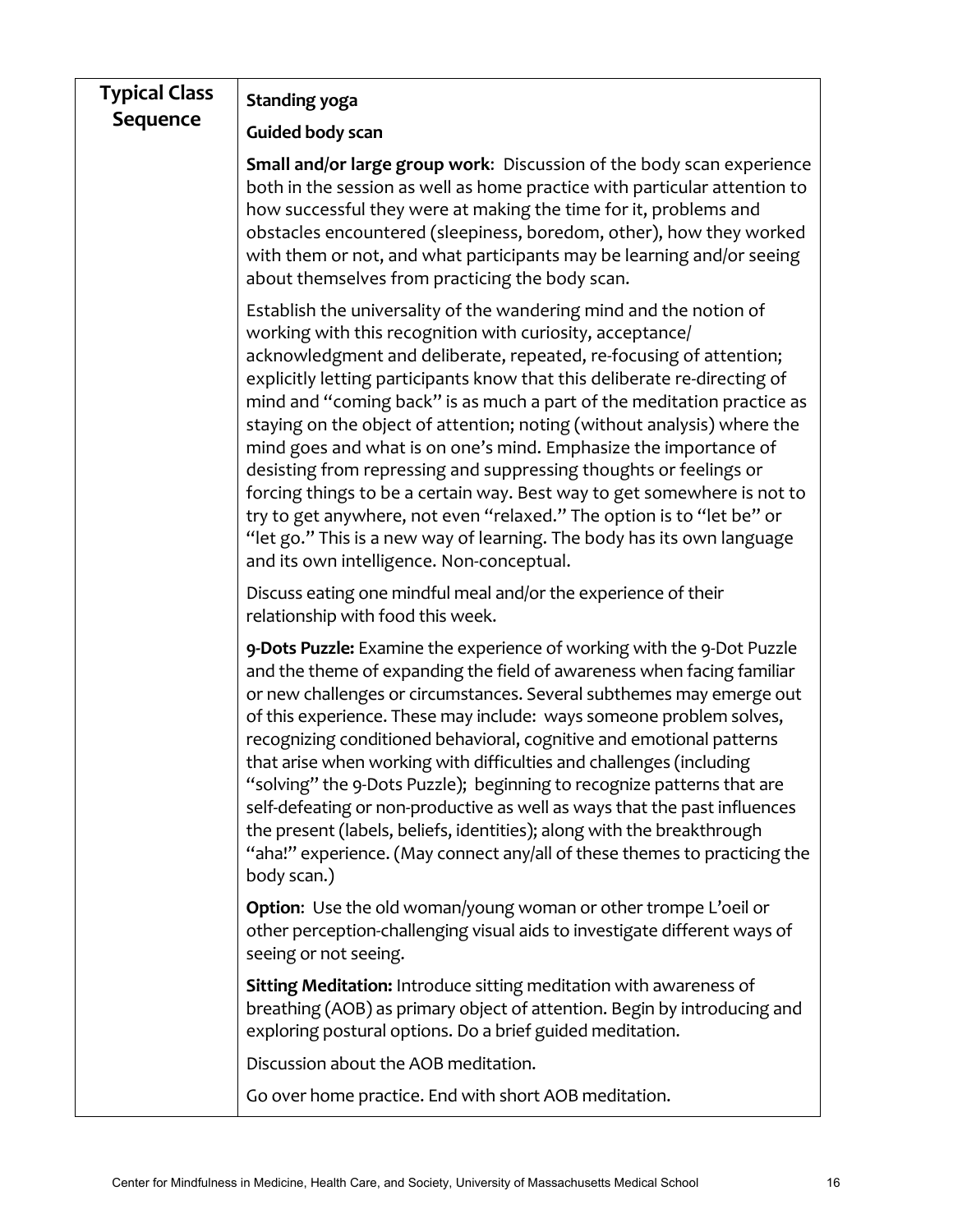| <b>Home Practice</b> | Body Scan recording $\geq 6$ times per week<br>$\bullet$                                                                                                                                                                                                                                                                                                                           |
|----------------------|------------------------------------------------------------------------------------------------------------------------------------------------------------------------------------------------------------------------------------------------------------------------------------------------------------------------------------------------------------------------------------|
|                      | AOB sitting meditation: 10-15 minutes per day - No recording for home<br>٠<br>practice. Participants/patients are instructed to practice on their own.<br>This is not about controlling or changing the breath, but rather being<br>with the breath and the bodily sensations of breathing, noticing when<br>attention wanders, and deliberately returning attention to the breath |
|                      | Fill out Pleasant Events Calendar for the week – one entry per day.<br>$\bullet$<br>Note: If no pleasant event is perceived on a given day, there is no need<br>to fill out the calendar for that day                                                                                                                                                                              |
|                      | Choose one daily activity to bring full awareness to for the week:<br>٠<br>Brushing teeth, taking out the garbage, taking a shower, feeding a<br>pet, etc.                                                                                                                                                                                                                         |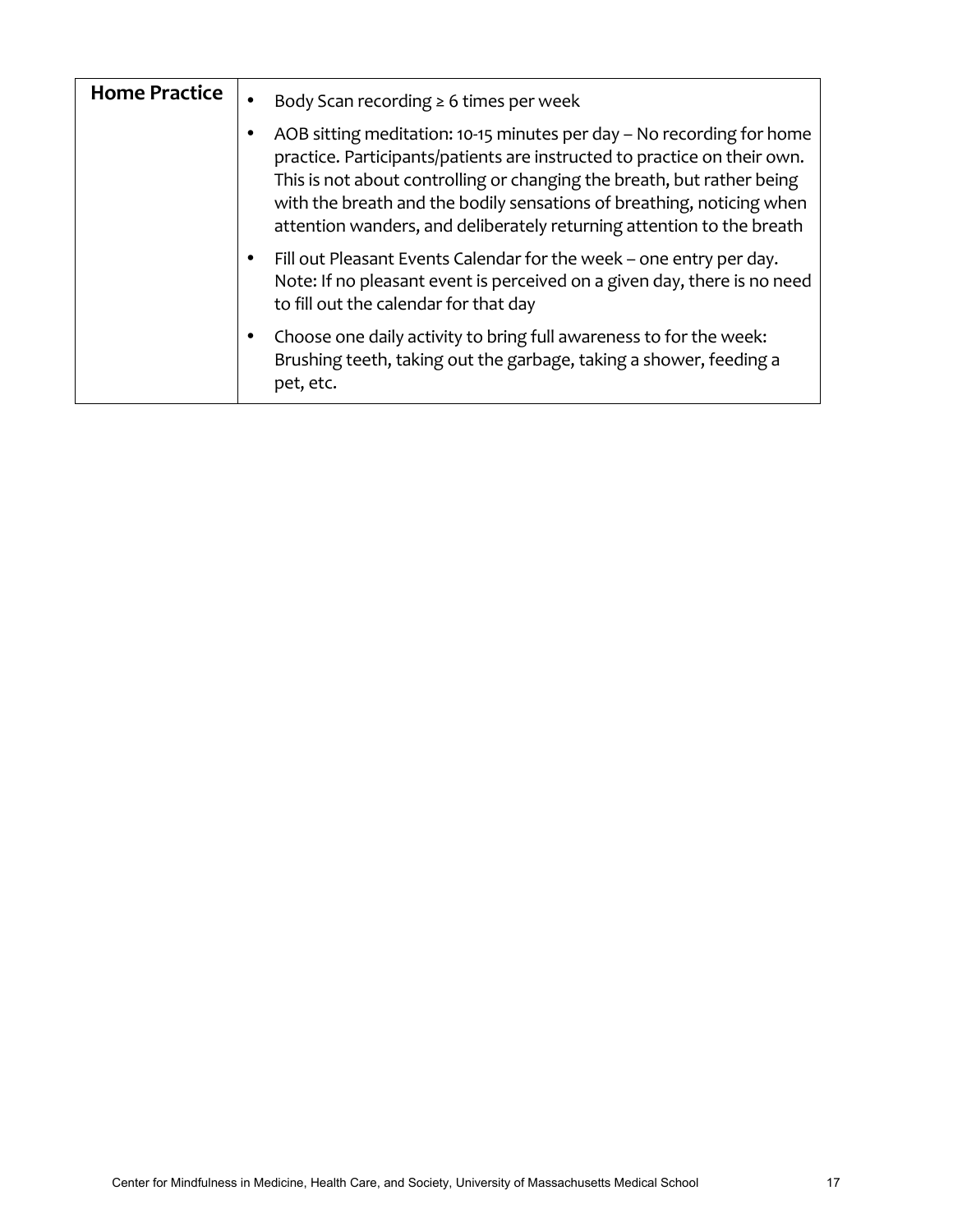# **Class Three**

| <b>Overview</b>                    | In this 2.5 hour session, participants practice several distinct yet<br>interrelated formal mindfulness practices -- mindful hatha yoga (ending<br>with a brief body scan), sitting meditation and optional walking<br>meditation -- for a minimum of 90 minutes. This extended formal practice<br>period is followed by inquiry into and exploration of participants'<br>experiences with in-class and assigned home practices. Typical topics<br>include challenges and insights encountered in formal practice and in<br>integrating mindfulness into everyday life. |
|------------------------------------|-------------------------------------------------------------------------------------------------------------------------------------------------------------------------------------------------------------------------------------------------------------------------------------------------------------------------------------------------------------------------------------------------------------------------------------------------------------------------------------------------------------------------------------------------------------------------|
| <b>Theme</b>                       | There is pleasure and power in being present. Attending to and<br>investigating the way things are in the body and mind in the present<br>moment through the practices of yoga and meditation.                                                                                                                                                                                                                                                                                                                                                                          |
| Recommended<br><b>Time</b>         | Formal Practice - 70-90 minutes                                                                                                                                                                                                                                                                                                                                                                                                                                                                                                                                         |
| <b>Allocations</b>                 | Group Discussion - 1 hour                                                                                                                                                                                                                                                                                                                                                                                                                                                                                                                                               |
|                                    | Logistics (attendance, announcements, home practice) - 20 minutes                                                                                                                                                                                                                                                                                                                                                                                                                                                                                                       |
| <b>Formal Practice</b>             | Opening meditation, which can flow into longer sitting practice of AOB<br>with attention to posture                                                                                                                                                                                                                                                                                                                                                                                                                                                                     |
|                                    | Mindful Lying Down Yoga                                                                                                                                                                                                                                                                                                                                                                                                                                                                                                                                                 |
|                                    | Walking Practice (If time): This practice can be introduced at any time<br>from week three forward - It is strongly recommended that mindful<br>walking be introduced at least one time prior to the all day-class.                                                                                                                                                                                                                                                                                                                                                     |
|                                    | Closing meditation                                                                                                                                                                                                                                                                                                                                                                                                                                                                                                                                                      |
| <b>Informal</b><br><b>Practice</b> | Reminder during class discussions (both small and large group) of mindful<br>listening and speaking                                                                                                                                                                                                                                                                                                                                                                                                                                                                     |
| <b>Typical Class</b><br>Sequence   | Class three options for increasing seamless continuity of practice include<br>the possibility of moving directly from sitting to lying down yoga or from<br>sitting to walking to lying down yoga, offering a longer period of formal<br>practice. In this case, the group dialogue would include what was<br>experienced in all the practices.                                                                                                                                                                                                                         |
|                                    | Sitting meditation with awareness of breathing. Specific guidance<br>related to establishing a stable, upright and balanced sitting posture.                                                                                                                                                                                                                                                                                                                                                                                                                            |
|                                    | Group discussion on sitting, body scan, and mindfulness in routine<br>activities. Discuss the importance of being embodied through the sharing<br>of participants' direct experience of feeling embodied (established in their<br>somatic/bodily experience) or ungrounded and disconnected from the<br>body.                                                                                                                                                                                                                                                           |
|                                    | Optional: Introduce walking meditation.                                                                                                                                                                                                                                                                                                                                                                                                                                                                                                                                 |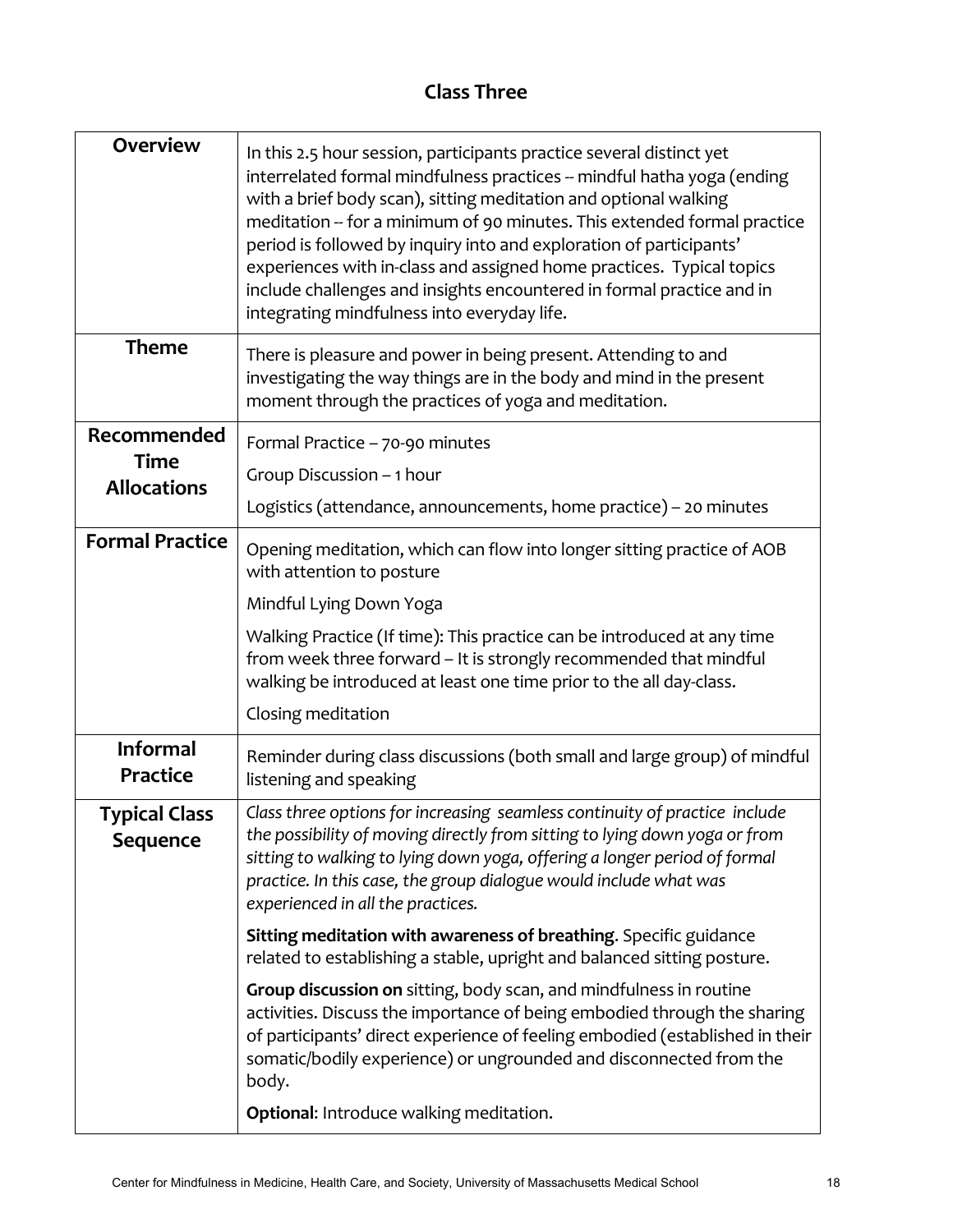| <b>Typical Class</b> | Lying Down Yoga: Slowly move through the sequence of postures on the                                                                                    |
|----------------------|---------------------------------------------------------------------------------------------------------------------------------------------------------|
| Sequence             | Lying-down Yoga recording, with guidance and comments interspersed as                                                                                   |
| (continued)          | required. Emphasis is on mindfulness and approaching one's current limits                                                                               |
|                      | with gentleness-learning to dwell at the boundary without overstepping                                                                                  |
|                      | and investigating what is sensitive and wise, moment-to-moment for                                                                                      |
|                      | each participant. Participants are encouraged to avoid any postures they                                                                                |
|                      | feel would cause injury or a setback and, to experiment with caution and                                                                                |
|                      | care when in doubt. Particular attention is paid to people with chronic                                                                                 |
|                      | musculoskeletal problems i.e. lower back, neck, joints and chronic pain in                                                                              |
|                      | general. Verbal guidance is explicit and accurate (i.e. if lying on the floor:<br>" drawing the right knee up to the chest and wrapping your arms under |
|                      | the thigh") so that people know what to do without having to look at                                                                                    |
|                      | the teacher. We expect all MBSR teachers to actively demonstrate the                                                                                    |
|                      | yoga postures along with program participants. This may include offering                                                                                |
|                      | chair options or other adaptations for people with physical limitations.                                                                                |
|                      | Teachers are encouraged to respond to specific participant needs and                                                                                    |
|                      | tailor the postures accordingly. The teacher is encouraged to ask if                                                                                    |
|                      | anyone needs additional guidance regarding a posture, and if needed, the                                                                                |
|                      | teacher can assist the participant, asking permission first before making                                                                               |
|                      | physical contact.                                                                                                                                       |
|                      | It is skillful and supportive to offer chair yoga adaptations for those who                                                                             |
|                      | are unable to lie down on the floor. This may necessitate moving back and                                                                               |
|                      | forth between the floor and a chair as you guide participants in the yoga.                                                                              |
|                      | Group discussion about the experience of practicing the yoga postures.                                                                                  |
|                      | Go over Pleasant Events Calendar, being particularly attentive to                                                                                       |
|                      | exploring the ordinariness of experiencing a moment as pleasant.                                                                                        |
|                      | (Optional: before a formal group discussion with the participants about the                                                                             |
|                      | Pleasant Events Calendar consider leading a short guided reflection that asks                                                                           |
|                      | participants to select one pleasant event, focusing on physical sensations,                                                                             |
|                      | emotions, and thoughts as they arise as memory, and then as they arise in<br>the present moment.)                                                       |
|                      |                                                                                                                                                         |
|                      | Particular emphasis on mind/body connections, patterns, what people                                                                                     |
|                      | observed/learned about themselves in everyday circumstances. Also,<br>wondering together if there were any pleasant moments experienced                 |
|                      | during the body scan in the past week (or sitting practice). Investigating                                                                              |
|                      | what qualities in all of these pleasant moments or events caused them to                                                                                |
|                      | be labeled as pleasant by the participant? What qualities do these distinct                                                                             |
|                      | pleasant moments or events have in common for the participant? (This is                                                                                 |
|                      | an opening to acknowledge how habits are conditioned and our desire to                                                                                  |
|                      | want things to be a certain way that results in attachment, aversion etc.                                                                               |
|                      | Note: this is not an opportunity for a 'lecture' but a weaving together of                                                                              |
|                      | some of the ways our behaviors are patterned based upon the actuality of                                                                                |
|                      | participants' responses). Relate to observations that we miss many of our                                                                               |
|                      | pleasant moments, perhaps focusing only on the unpleasant ones.                                                                                         |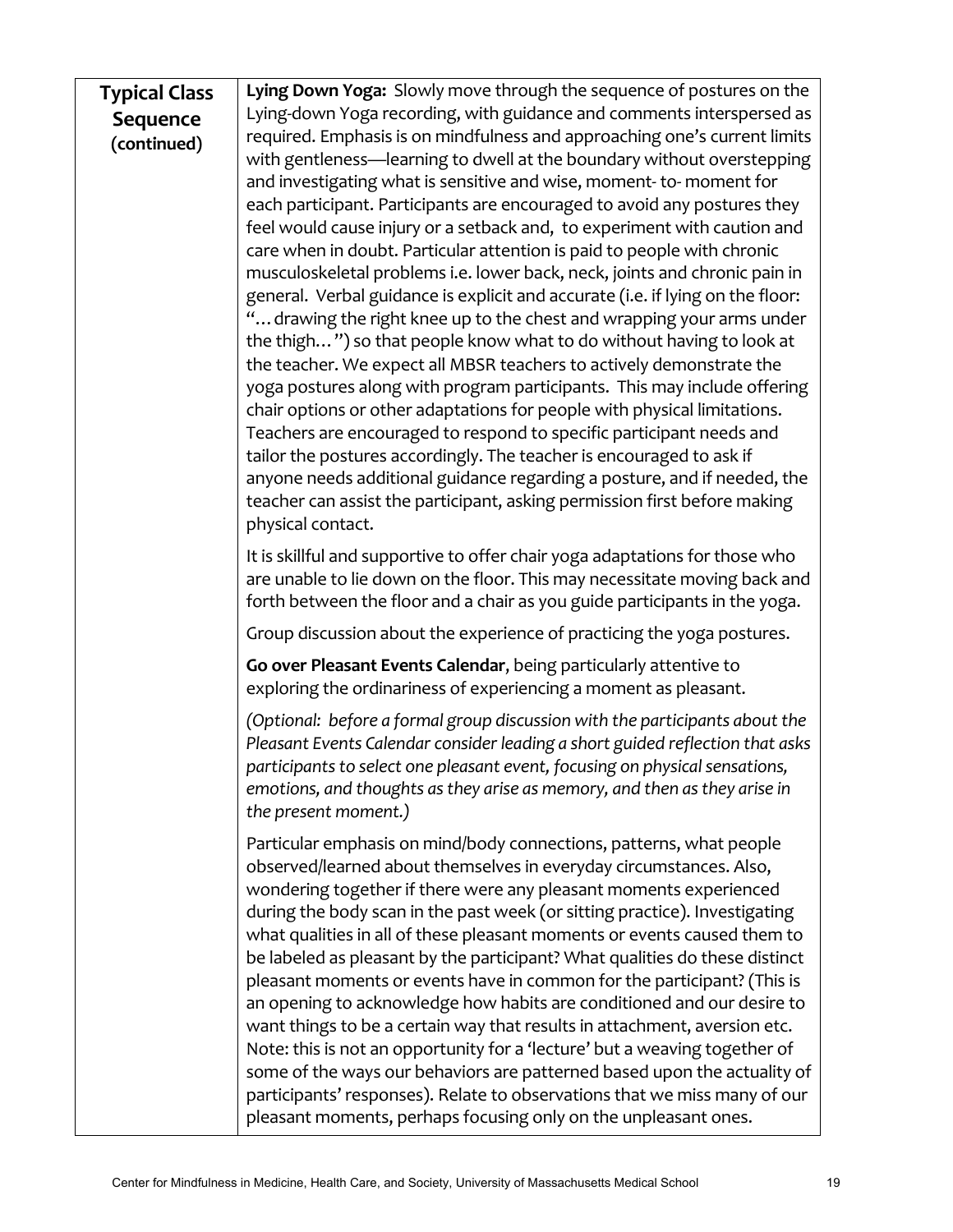| <b>Typical Class</b><br>Sequence<br>(continued) | Possible themes of connection, belonging, and contact being an<br>important element of pleasant moments. Also, there may also be the<br>perspective of not wanting anything, just appreciating what we already<br>have and the possibility of having pleasant moments in spite of being in a<br>crisis or in physical or emotional pain. (Option: Pleasant Events can be<br>"unpacked" in Class 4, along with the Unpleasant Events Calendar,<br>depending on time and inclination of the instructor.) |
|-------------------------------------------------|--------------------------------------------------------------------------------------------------------------------------------------------------------------------------------------------------------------------------------------------------------------------------------------------------------------------------------------------------------------------------------------------------------------------------------------------------------------------------------------------------------|
|                                                 | Assign home practice, alternating yoga with the body scan. Emphasize<br>the importance of getting down on the floor and working mindfully with<br>your body every day, if only for a few minutes.                                                                                                                                                                                                                                                                                                      |
|                                                 | Finish class with a short sitting meditation, AOB, expanding attention to<br>the whole body.                                                                                                                                                                                                                                                                                                                                                                                                           |
| <b>Home Practice</b>                            | Alternate Body Scan recording with Lying-down Yoga recording, every<br>$\bullet$<br>other day $\geq 6$ days per week                                                                                                                                                                                                                                                                                                                                                                                   |
|                                                 | Sitting meditation with AOB - 15 - 20 min per day<br>$\bullet$                                                                                                                                                                                                                                                                                                                                                                                                                                         |
|                                                 | Fill out an Unpleasant Events Calendar for the week, one entry per day                                                                                                                                                                                                                                                                                                                                                                                                                                 |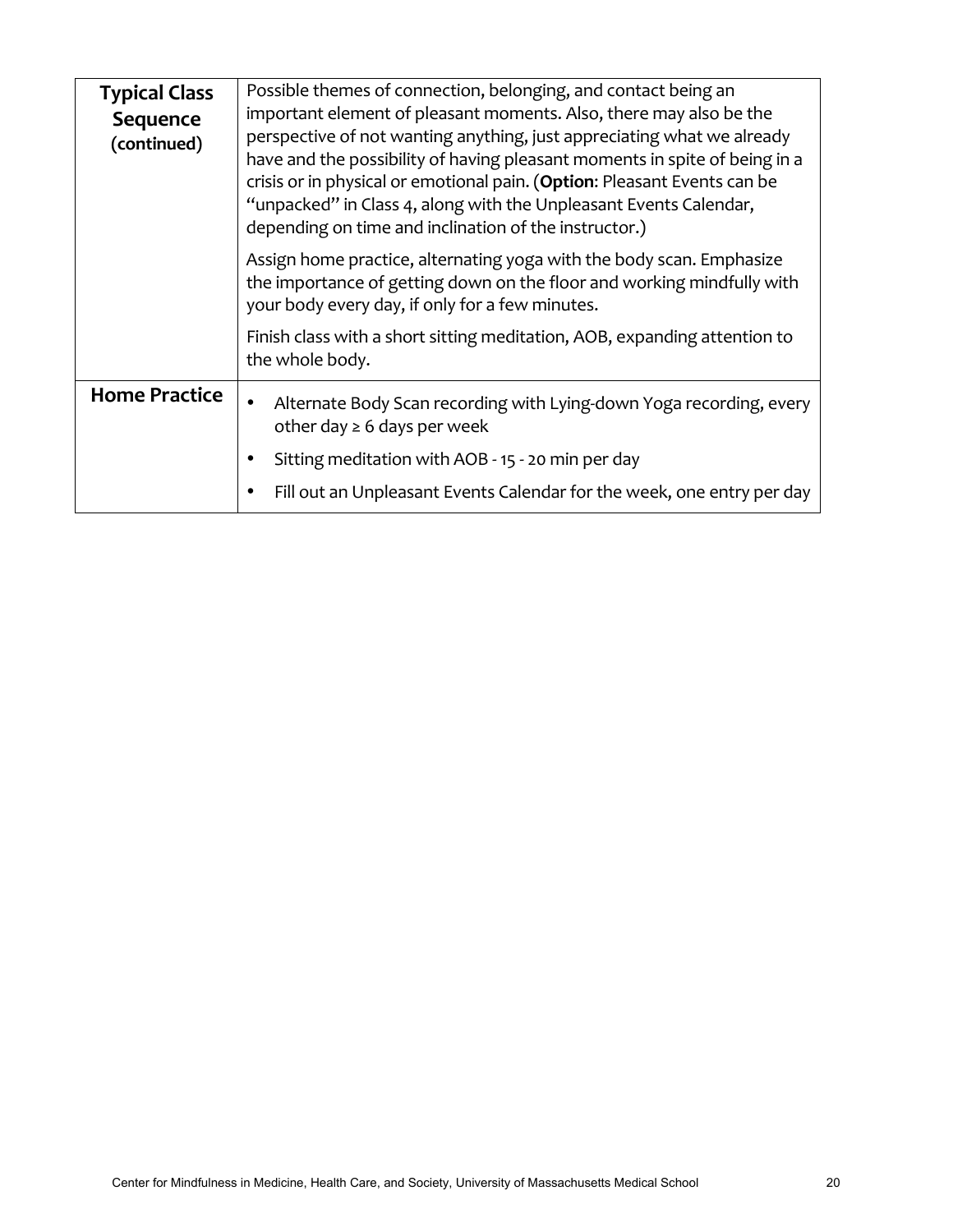# **Class Four**

| <b>Overview</b>                    | During this 2.5 hour session, participants engage in a combination of the<br>three major formal mindfulness practices that they have also been<br>practicing at home during the preceding three weeks. These include:<br>mindful hatha yoga, sitting meditation and the body scan. In this class, a<br>brief guided body scan can be practiced before the start of the sitting<br>practice (this is optional and lying down is not necessary). Instruction<br>emphasizes the development of concentration, embodiment, the<br>capacity to train and re-direct attention, and the systematic expansion of<br>the field of awareness.                                                                                                                                                                                                                                                                                                                                                                                                                                                           |
|------------------------------------|-----------------------------------------------------------------------------------------------------------------------------------------------------------------------------------------------------------------------------------------------------------------------------------------------------------------------------------------------------------------------------------------------------------------------------------------------------------------------------------------------------------------------------------------------------------------------------------------------------------------------------------------------------------------------------------------------------------------------------------------------------------------------------------------------------------------------------------------------------------------------------------------------------------------------------------------------------------------------------------------------------------------------------------------------------------------------------------------------|
| <b>Theme</b>                       | How conditioning and perception shape our experience. By practicing<br>mindfulness, we cultivate curiosity and openness to the full range of<br>experience and through this process cultivate a more flexible attentional<br>capacity. We learn new ways of relating to stressful moments and events,<br>whether external or internal. Exploration of mindfulness as a means of<br>recognizing and reducing the negative effects of automatic, habitual<br>stress reactivity as well as the development of more effective ways of<br>responding positively and pro-actively to stressful situations and<br>experiences is addressed with increasing depth and dimensionality. The<br>physiological and psychological bases of stress reactivity are reviewed<br>and in-depth discussion is directed toward using mindfulness as a way of<br>working with, reducing, and recovering more quickly from stressful<br>situations and experiences. Daily practice aimed at recognizing and<br>experientially inquiring into automatic habitual reactive patterns is<br>assigned for home practice. |
| Recommended                        | Formal Practice - 1 hour and 10 minutes                                                                                                                                                                                                                                                                                                                                                                                                                                                                                                                                                                                                                                                                                                                                                                                                                                                                                                                                                                                                                                                       |
| <b>Time</b><br><b>Allocations</b>  | Group Discussion - 1 hour                                                                                                                                                                                                                                                                                                                                                                                                                                                                                                                                                                                                                                                                                                                                                                                                                                                                                                                                                                                                                                                                     |
|                                    | Logistics (attendance, announcements, home practice) - 20 minutes                                                                                                                                                                                                                                                                                                                                                                                                                                                                                                                                                                                                                                                                                                                                                                                                                                                                                                                                                                                                                             |
| <b>Formal Practice</b>             | Opening meditation                                                                                                                                                                                                                                                                                                                                                                                                                                                                                                                                                                                                                                                                                                                                                                                                                                                                                                                                                                                                                                                                            |
|                                    | <b>Standing Yoga</b>                                                                                                                                                                                                                                                                                                                                                                                                                                                                                                                                                                                                                                                                                                                                                                                                                                                                                                                                                                                                                                                                          |
|                                    | Sitting meditation                                                                                                                                                                                                                                                                                                                                                                                                                                                                                                                                                                                                                                                                                                                                                                                                                                                                                                                                                                                                                                                                            |
|                                    | Closing meditation                                                                                                                                                                                                                                                                                                                                                                                                                                                                                                                                                                                                                                                                                                                                                                                                                                                                                                                                                                                                                                                                            |
| <b>Informal</b><br><b>Practice</b> | Reminder during class discussions (both small and large group) of<br>mindfully listening and speaking                                                                                                                                                                                                                                                                                                                                                                                                                                                                                                                                                                                                                                                                                                                                                                                                                                                                                                                                                                                         |
| <b>Typical Class</b>               | <b>Standing Yoga postures (building from those done last week)</b>                                                                                                                                                                                                                                                                                                                                                                                                                                                                                                                                                                                                                                                                                                                                                                                                                                                                                                                                                                                                                            |
| <b>Sequence</b>                    | Sitting meditation with focus on breath, body sensations (introduced via<br>brief body scan while sitting), and the whole body. Particular emphasis on<br>working with painful physical sensations. Introducing ways of working                                                                                                                                                                                                                                                                                                                                                                                                                                                                                                                                                                                                                                                                                                                                                                                                                                                               |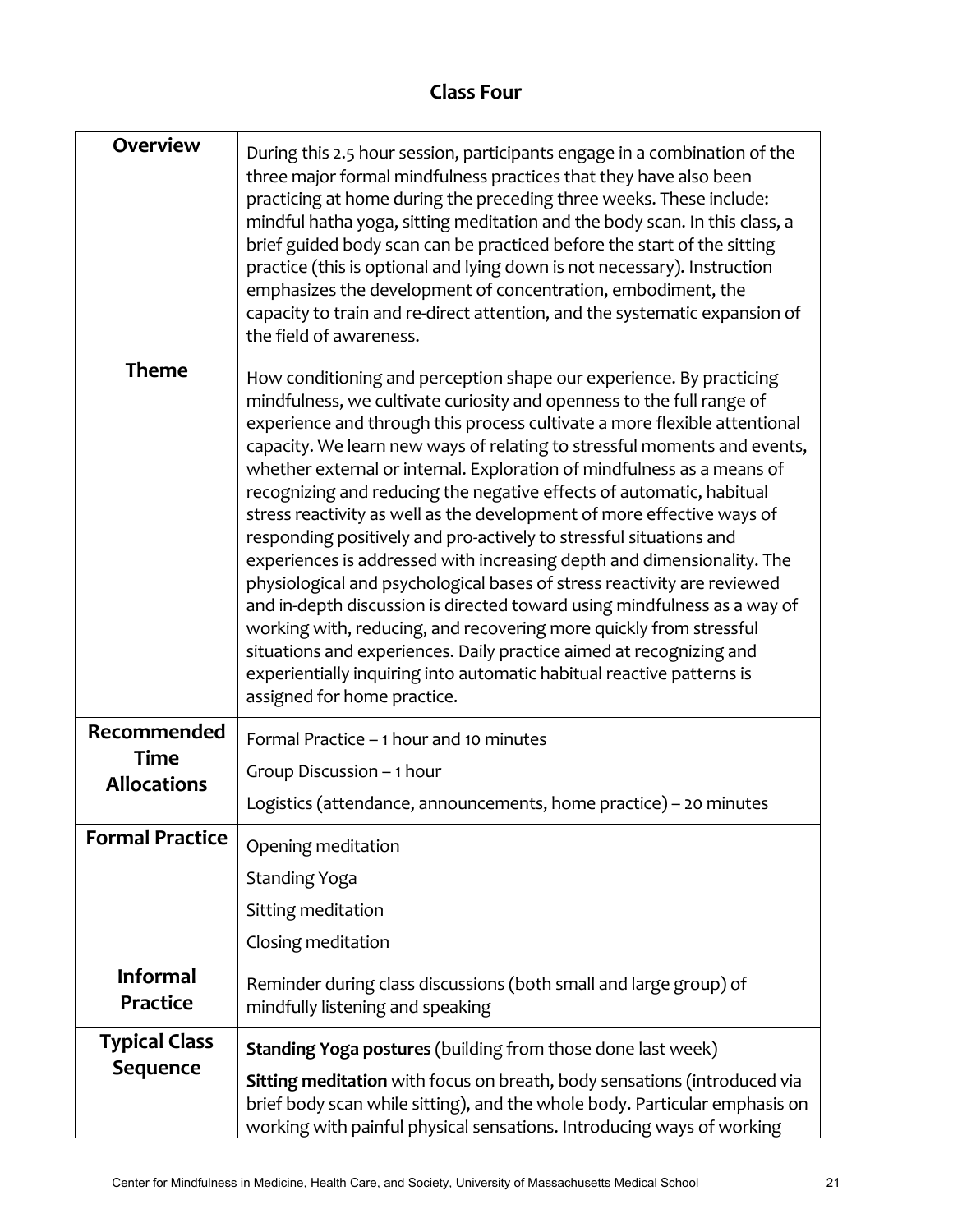#### **Typical Class Sequence (continued)** with discomfort/pain: shifting posture if pain is posture-related; using uncomfortable sensations as object of awareness by investigating quality, duration, and nature of sensations—highlighting the continually changing aspect of bodily sensations, and shifting attention to the breath if sensations are overwhelming. In addition, exploration of the possibility of bringing awareness to emotions or thoughts that might also be present

with physical pain or other sensations (for instance, tightening or constricting when experiencing pain). This can also be expanded to emotional pain or discomfort. The same approaches can be offered with emotional pain: Knowing experience directly, using uncomfortable emotions as objects of awareness, and also shifting attention to the breath if emotions become too difficult or of prolonged intensity. To develop greater flexibility of attention, emphasis is placed on modulating attention to work more effectively with strong bodily sensations and emotions as a means of self-regulation and coping more effectively.

**Group discussion** exploring the sitting meditation practiced at the beginning of this session. Inquire into the experience of working with physical sensations, the daily sitting practice, and yoga. Fine-tune yoga instructions as required. Invite exploration about the relationship between practicing yoga and the body scan. Connect to daily life experience. 

Optional: Before a group discussion with the participants about the Unpleasant Events Calendar, consider leading a short guided reflection that asks participants to select one unpleasant event, focusing on physical sensations, emotions, and thoughts as they arise as memory, and then as they arise in the present moment (this allows even those who may not have completed the home practice to participate fully).

**Review Unpleasant Events Calendar, being particularly attentive to** exploring the familiarity of unpleasant moments. Emphasis on mind/body connections, patterns, what people observed/learned about themselves., and wondering together if there were any unpleasant moments experienced during any of the formal or informal home practices in the past week. Investigating any common attributes in all of these unpleasant moments or events that caused them to be labeled as unpleasant. What qualities do these distinct unpleasant moments or events have in common?

(Note: if Pleasant Events were not investigated in class three, both Pleasant and Unpleasant Events may be explored in this session.)

**Group discussion:** Continue exploring physical sensations, emotions, and thoughts associated with unpleasant events. Connect to experience of stress -- How do we actually experience it physically, cognitively and affectively? Ask participants to name stressors --what is particularly stressful for you and what are you discovering about stress and stress reactivity through the practice of mindfulness? Explore with the class their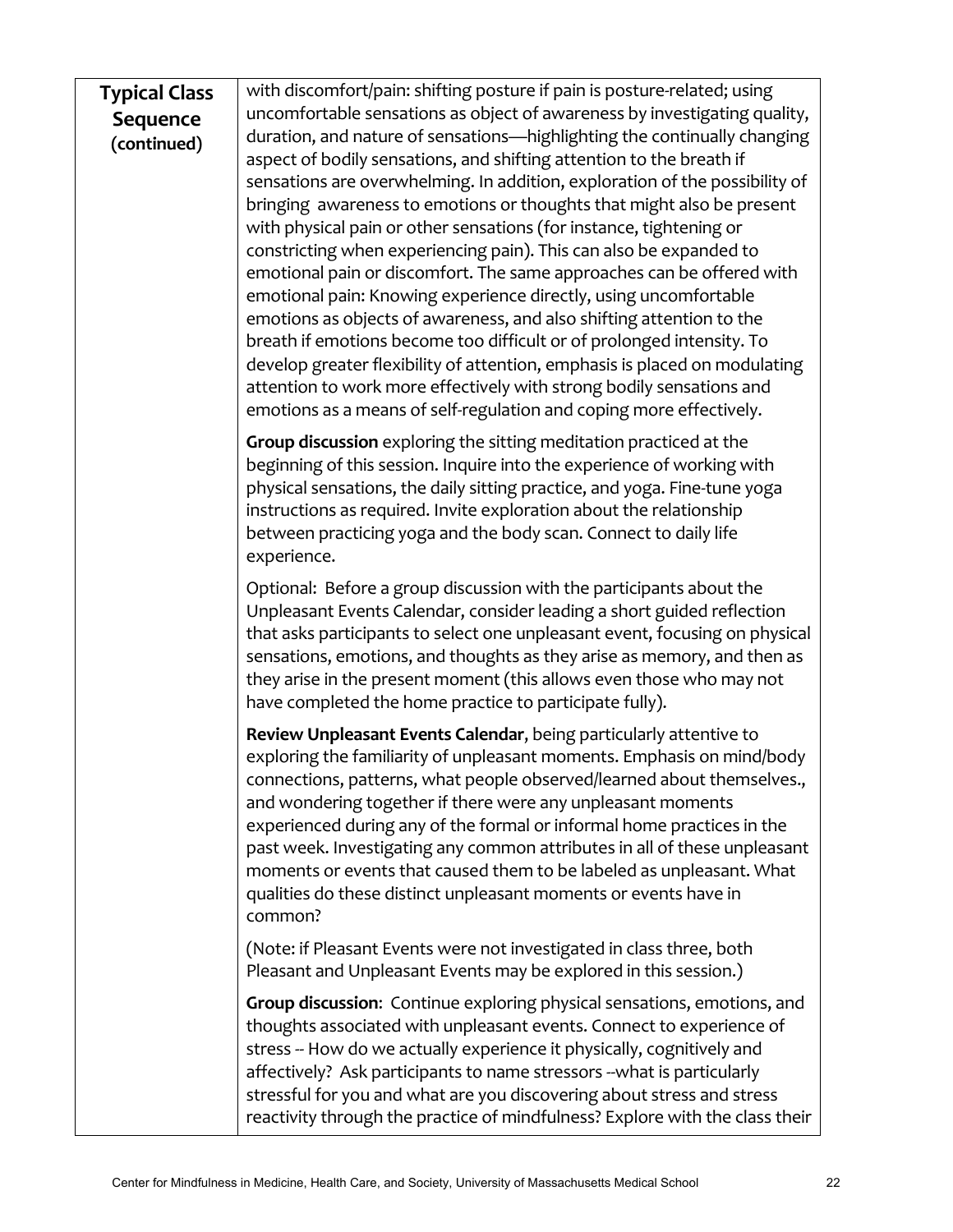| <b>Typical Class</b>   | experience of Automatic, Habitual Stress Reactivity (See: Kabat-Zinn, Full                                                                                                                                                                                                                                                                                                                                                                                                                                                           |
|------------------------|--------------------------------------------------------------------------------------------------------------------------------------------------------------------------------------------------------------------------------------------------------------------------------------------------------------------------------------------------------------------------------------------------------------------------------------------------------------------------------------------------------------------------------------|
| Sequence<br>(continue) | Catastrophe Living, 2013, pgs 306-334). How does it influence mind, body,<br>health, and their patterns of behavior? Association with expectations, not<br>getting one's own way (what is my way, anyway? would I know it if I<br>got it? and how long would it last?) Definitions of stress and stressors<br>(see, for example, evolving theories and studies about stress from<br>Cannon, Selye, Lazarus, Sapolosky, McEwen.) Best to explore this through<br>dialogue and reflection rather presenting didactically as a lecture. |
|                        | Assign home practice                                                                                                                                                                                                                                                                                                                                                                                                                                                                                                                 |
|                        | Conclude class with brief sitting meditation                                                                                                                                                                                                                                                                                                                                                                                                                                                                                         |
| <b>Home Practice</b>   | Alternate Body Scan recording with Lying-down Yoga recording, every<br>other day $\geq 6$ days per week                                                                                                                                                                                                                                                                                                                                                                                                                              |
|                        | Sitting meditation 20 minutes per day with attention to breathing,<br>other physical sensations, and awareness of the whole body                                                                                                                                                                                                                                                                                                                                                                                                     |
|                        | Be aware of automatic habitual stress reactions and behaviors during<br>the week, without trying to change them                                                                                                                                                                                                                                                                                                                                                                                                                      |
|                        | Be aware of feeling stuck, blocking, numbing, and shutting off to the<br>$\bullet$<br>moment when it happens this week                                                                                                                                                                                                                                                                                                                                                                                                               |
|                        | Review information about stress in practice manual or handout                                                                                                                                                                                                                                                                                                                                                                                                                                                                        |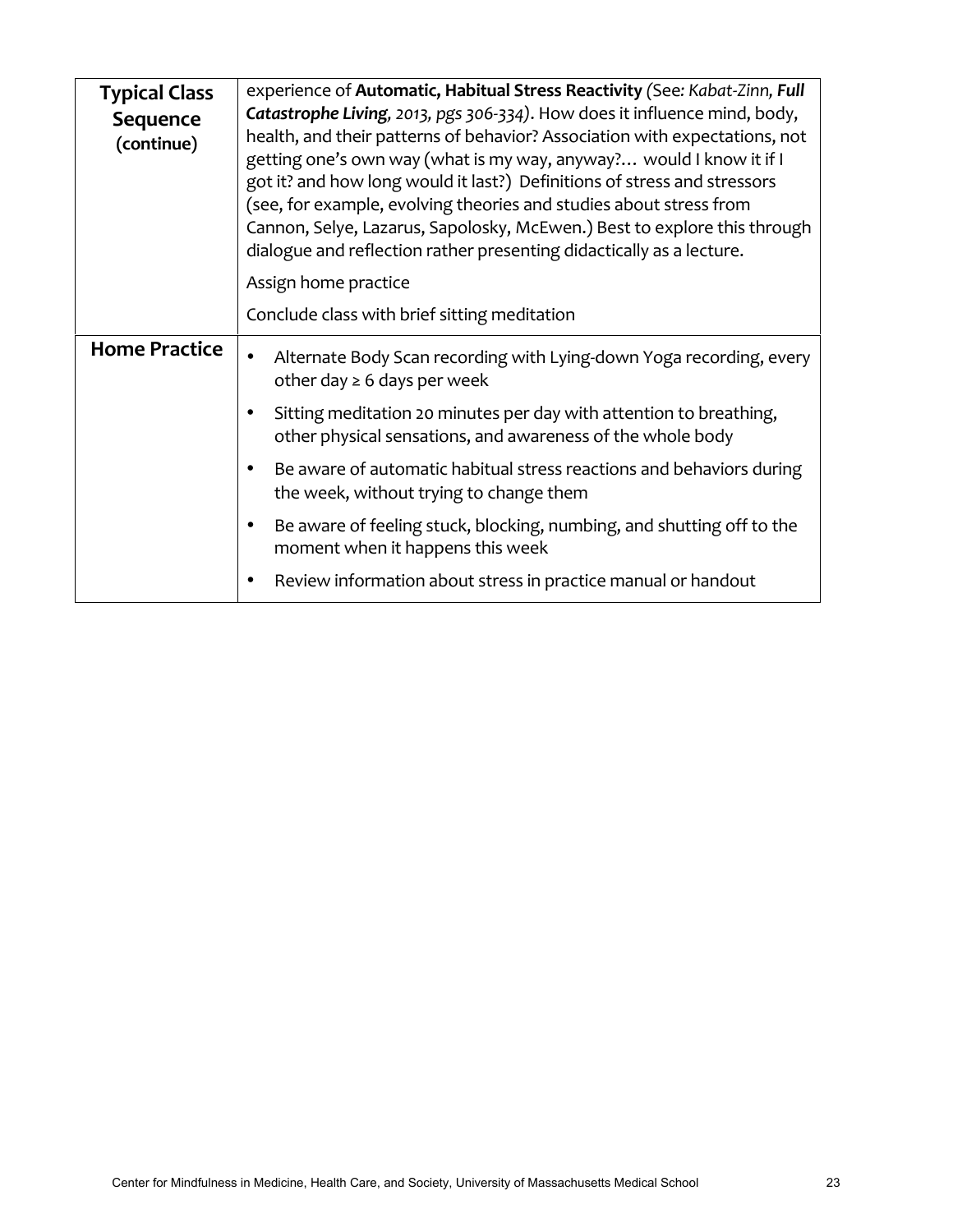# **Class Five**

**F** 

| <b>Overview</b> | During this 2.5 hour session, participants engage in a combination of the<br>three major formal mindfulness practices that have also been practiced at<br>home during the preceding three weeks: The body scan, mindful hatha<br>yoga and sitting meditation. This session marks the halfway point in the<br>course. It emphasizes the capacity of participants to adapt more rapidly<br>and effectively to everyday challenges and stressors. Experiential practice<br>of mindfulness continues with an emphasis on responding (vs. reacting) to<br>stressors and the value and utility of mindfulness in learning to stop, step<br>back and see more clearly/objectively and to then be in a better position<br>to make informed choices (responding) in meeting various situations. To<br>further the capacity to respond, problem-, emotion-, and meaning-<br>focused coping strategies may be delineated (See Lazarus and Folkman,<br>and Folkman.) A central element of the session is oriented around the<br>participant's capacity to recover more rapidly from stressful encounters<br>when they occur. Strategies continue to be developed with emphasis on<br>the growing capacity to attend more precisely to a variety of physical and<br>mental perceptions and to use this awareness as a way of deliberately<br>interrupting and intervening in previously conditioned, habitual behaviors<br>and choosing more effective mindfulness-mediated stress responses.<br>(See: Kabat-Zinn, Full Catastrophe Living, 2013, pgs 335-349). Neuroscience<br>research may be appropriately included here, and is best introduced in<br>relation to what is being reported by participants regarding their actual<br>experience. Daily mindfulness practice is assigned, with an emphasis on<br>the observation and application of mindful awareness in daily life. |
|-----------------|--------------------------------------------------------------------------------------------------------------------------------------------------------------------------------------------------------------------------------------------------------------------------------------------------------------------------------------------------------------------------------------------------------------------------------------------------------------------------------------------------------------------------------------------------------------------------------------------------------------------------------------------------------------------------------------------------------------------------------------------------------------------------------------------------------------------------------------------------------------------------------------------------------------------------------------------------------------------------------------------------------------------------------------------------------------------------------------------------------------------------------------------------------------------------------------------------------------------------------------------------------------------------------------------------------------------------------------------------------------------------------------------------------------------------------------------------------------------------------------------------------------------------------------------------------------------------------------------------------------------------------------------------------------------------------------------------------------------------------------------------------------------------------------------------------------------------------------------------------------------------|
| <b>Theme</b>    | <b>Theme One</b><br>Awareness of being stuck in one's life or in particular situations in one's<br>life, highlighting the conditioned patterns often encountered in highly<br>demanding situations in which one finds oneself (i.e. fight, flight, and<br>freeze - stress reactivity/automaticity/mindlessness.) Investigation of the<br>ways people often cope including: numbing, denial, passive-<br>aggressiveness, suppression of feelings, substance dependency, thoughts<br>of suicide etc. Recognizing and honoring the fact that these coping<br>methods may have been protective and supported survival, and that they<br>may now be counter-evolutionary and limiting, if not self-destructive.<br>Note: These topics may have arisen in class four as automatic habitual<br>stress reactivity and the biology of fight, flight and freeze were unpacked.<br>This theme may continue as participants explore and describe what it was<br>like to bring a close and caring attention to their automatic habitual stress<br>reactions without trying to change them.                                                                                                                                                                                                                                                                                                                                                                                                                                                                                                                                                                                                                                                                                                                                                                                            |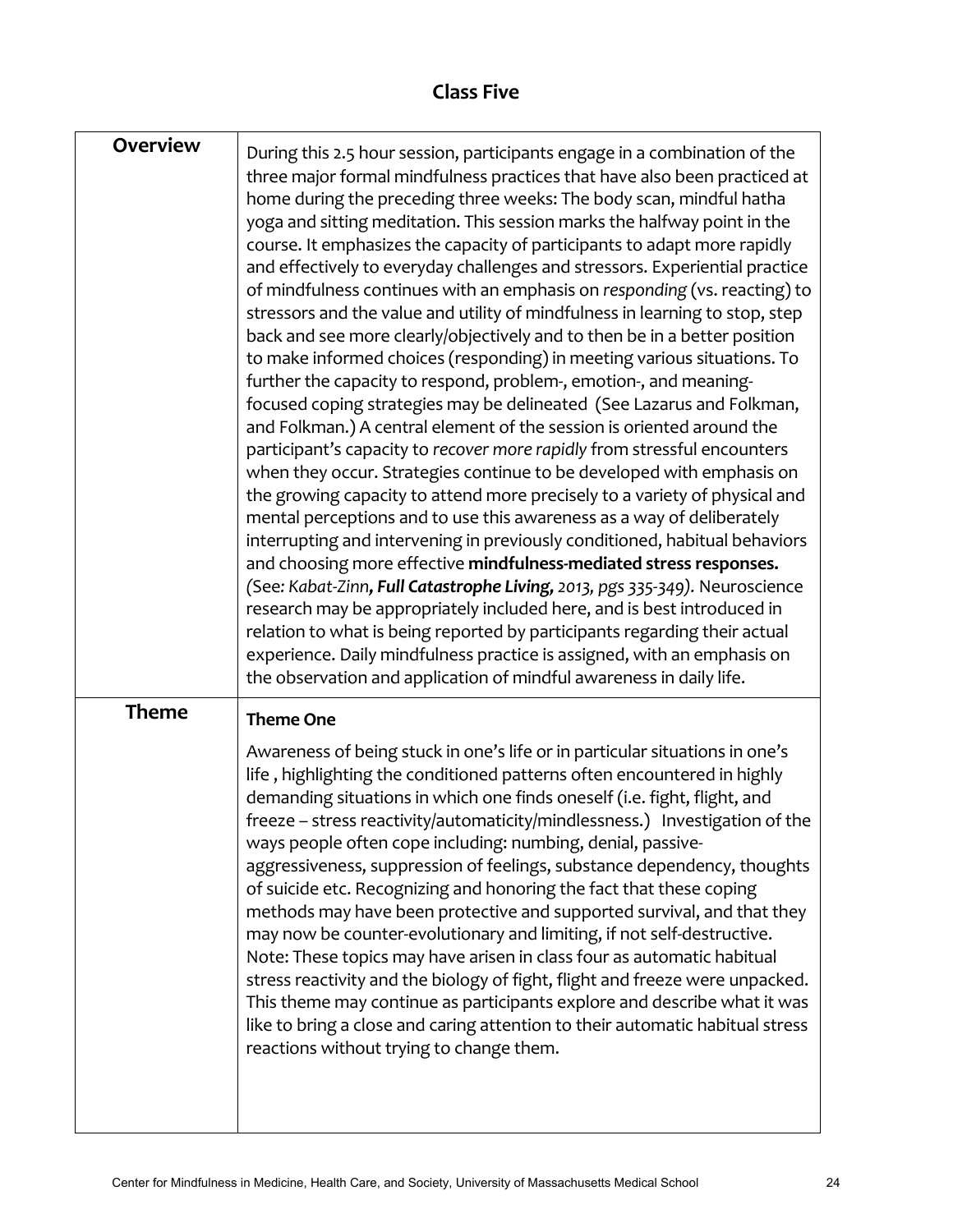| <b>Theme</b>                            | <b>Theme Two</b>                                                                                                                                                                                                                                                                                                                                                                                                                                                                                                                                                                                                     |
|-----------------------------------------|----------------------------------------------------------------------------------------------------------------------------------------------------------------------------------------------------------------------------------------------------------------------------------------------------------------------------------------------------------------------------------------------------------------------------------------------------------------------------------------------------------------------------------------------------------------------------------------------------------------------|
| (continued)                             | Connect mindfulness with perception/appraisal in the critical moment<br>(the moment of conscious contact), and with the arising of reactive<br>physical sensations, emotions, cognitions and behaviors. Emphasis on<br>attentiveness to the capacity to respond rather than to react to stressful<br>situations. Explore the effect of emotional reactivity in health and illness.<br>Acknowledge the full range of emotions and, when called for, to express                                                                                                                                                        |
|                                         | them with clarity and respect for self and other. Explore as well the<br>capacity to recover more quickly as a means of reducing the "wear and<br>tear" on the body-mind that occurs when a reactive cycle of arousal<br>persists.                                                                                                                                                                                                                                                                                                                                                                                   |
| Recommended                             | Formal Practice - 1 hour and 20 minutes                                                                                                                                                                                                                                                                                                                                                                                                                                                                                                                                                                              |
| <b>Time</b><br><b>Allocations</b>       | Group Discussion - 1 hour                                                                                                                                                                                                                                                                                                                                                                                                                                                                                                                                                                                            |
|                                         | Logistics (attendance, announcements, home practice) - 10 minutes                                                                                                                                                                                                                                                                                                                                                                                                                                                                                                                                                    |
| <b>Formal Practice</b>                  | Opening meditation                                                                                                                                                                                                                                                                                                                                                                                                                                                                                                                                                                                                   |
|                                         | Standing Yoga (a few poses)                                                                                                                                                                                                                                                                                                                                                                                                                                                                                                                                                                                          |
|                                         | Sitting meditation (the longer, full sit is offered, including all five objects<br>of awareness and more silence)                                                                                                                                                                                                                                                                                                                                                                                                                                                                                                    |
|                                         | Closing meditation                                                                                                                                                                                                                                                                                                                                                                                                                                                                                                                                                                                                   |
| <b>Informal</b><br>Practice             | Reminder during class discussions (both small and large group) of<br>mindfully listening and speaking                                                                                                                                                                                                                                                                                                                                                                                                                                                                                                                |
| <b>Typical Class</b><br><b>Sequence</b> | <b>Standing yoga</b>                                                                                                                                                                                                                                                                                                                                                                                                                                                                                                                                                                                                 |
|                                         | 45 minute Sitting Meditation attending to breath, body, sounds, and<br>thoughts and emotions as "events" in consciousness, distinguishing the<br>event from the content, and then opening to choiceless awareness/open<br>presence, and returning to breath at the end, grounding in the body.<br>Longer spans of silence during formal mindfulness practice are<br>emphasized.                                                                                                                                                                                                                                      |
|                                         | From meditation move into guided reflection: The program is half-over<br>today. How has it been going so far? Pause and take stock: What am I<br>learning, if anything? How does it show up in my life, if at all? How am I<br>engaging with this program in terms of commitment to weekly classes<br>and daily practice? If I have been finding it difficult to practice at home<br>and/or attend weekly classes, am I willing to recommit for the second half<br>of the course? Note that growth is non-linear. Letting go of expectations<br>for the second half based on experience of the first half of course. |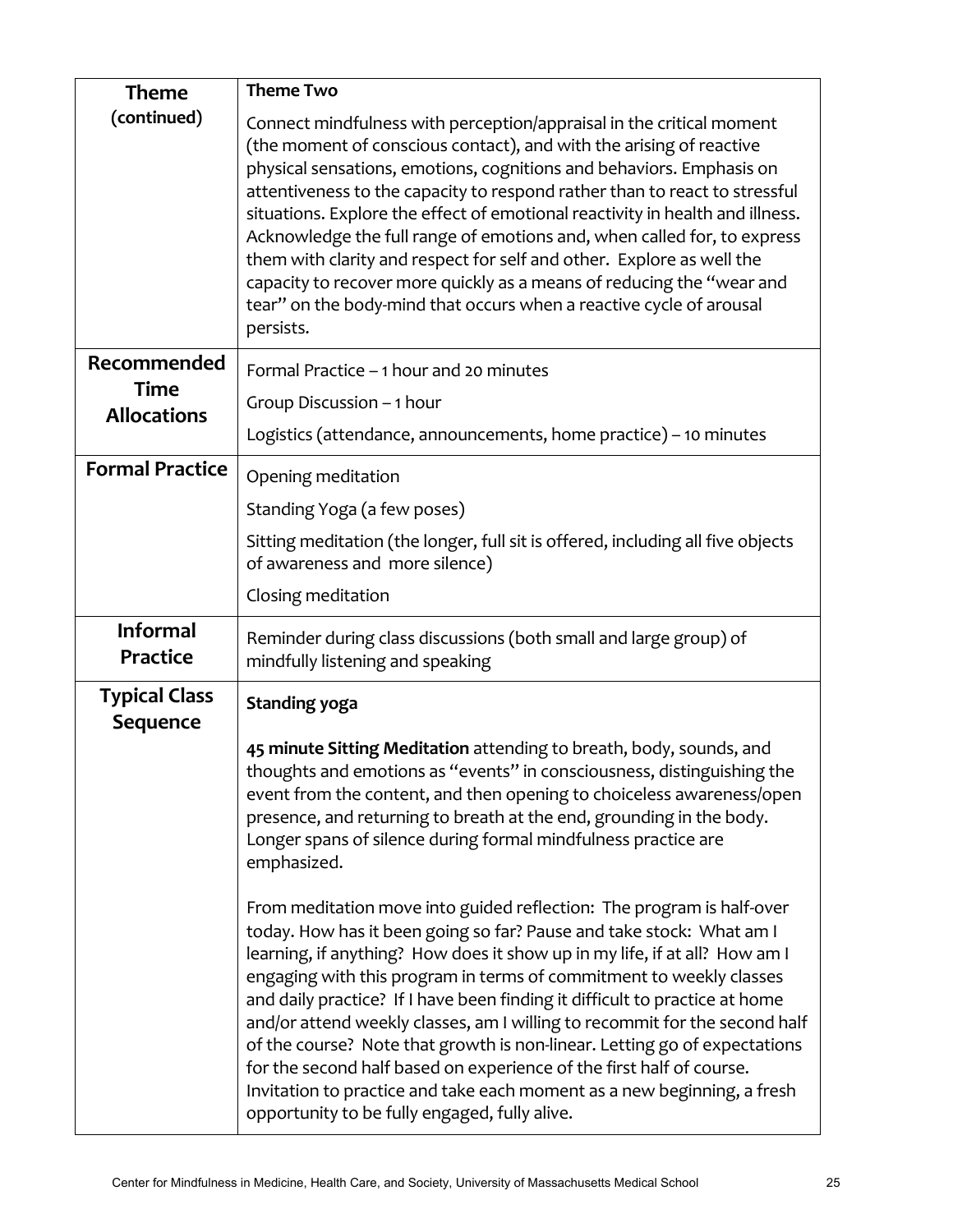| <b>Typical Class</b> | Exploring these questions, Midway Assessment forms are handed out, as                                                                                                                                                                                                                                                                                                                                                                                                                                                                   |
|----------------------|-----------------------------------------------------------------------------------------------------------------------------------------------------------------------------------------------------------------------------------------------------------------------------------------------------------------------------------------------------------------------------------------------------------------------------------------------------------------------------------------------------------------------------------------|
| Sequence             | assessments are completed, participants move into dyads to discuss their                                                                                                                                                                                                                                                                                                                                                                                                                                                                |
| (continued)          | experience of the program so far. (If no written midway assessment is<br>used, dyads and a large group discussion can be substituted. However,<br>when possible, we recommend the use of written self-assessments as it<br>provides many participants with a useful form of self-reflection while<br>providing the instructor confidential and candid responses from individual<br>participants that can be followed up as another means of tailoring the<br>course to each person.)                                                    |
|                      | Inquire into experiences practicing the meditation, body scan and yoga<br>home practice, as well as the new meditation introduced at the beginning<br>of class.                                                                                                                                                                                                                                                                                                                                                                         |
|                      | Explore observations of reacting to stressful events during the week.<br>Note habitual behavioral patterns, thoughts and emotions associated<br>with the feeling of being stuck in these conditioned reactions. Include<br>patterns that arise during meditation practice.                                                                                                                                                                                                                                                              |
|                      | Introduce and ask if people are also experiencing - even in small ways -<br>a greater possibility of responding with awareness in these moments,<br>rather than reacting automatically. In making the distinction between<br>reacting and responding, emphasize that in many situations, reacting is<br>skillful. It's not the stress but how you perceive and relate to it that<br>dictates its effects on the mind and the body (within limits).                                                                                      |
|                      | Option: Review reacting vs. responding diagrams (from Full Catastrophe<br>Living $2^{nd}$ edition, 2013.) Mention evolving theories and studies about<br>stress hardiness, coping, resilience (see, for example Kobasa, Antonovsky,<br>Schwartz and Shapiro, Garmezy, Werner, Bonanno), and also<br>neuroscience regarding neuroplasticity and default mode network<br>(Hölzel, Farb, Brewer, and others). As in class four, it is best to explore this<br>through dialogue and reflection rather presenting didactically as a lecture. |
|                      | Go over home practice assignment -- Emphasize that the new Sitting<br>recording has more silence on it to allow participants to practice more<br>deeply on their own in between the guided instructions.<br>Brief sitting meditation                                                                                                                                                                                                                                                                                                    |
| <b>Home Practice</b> |                                                                                                                                                                                                                                                                                                                                                                                                                                                                                                                                         |
|                      | Provide participants new guided meditation practices (CDs or instruct<br>on MP3 dowload if used) - Sitting Meditation and Standing Yoga<br>Sequence. Alternate Sitting Meditation with Standing Yoga and either<br>Body Scan or Lying Down Yoga (for example: One day practice sitting<br>meditation, the next, practice standing yoga, the third day practice<br>sitting meditation, the fourth day, practice the body scan, etc.).                                                                                                    |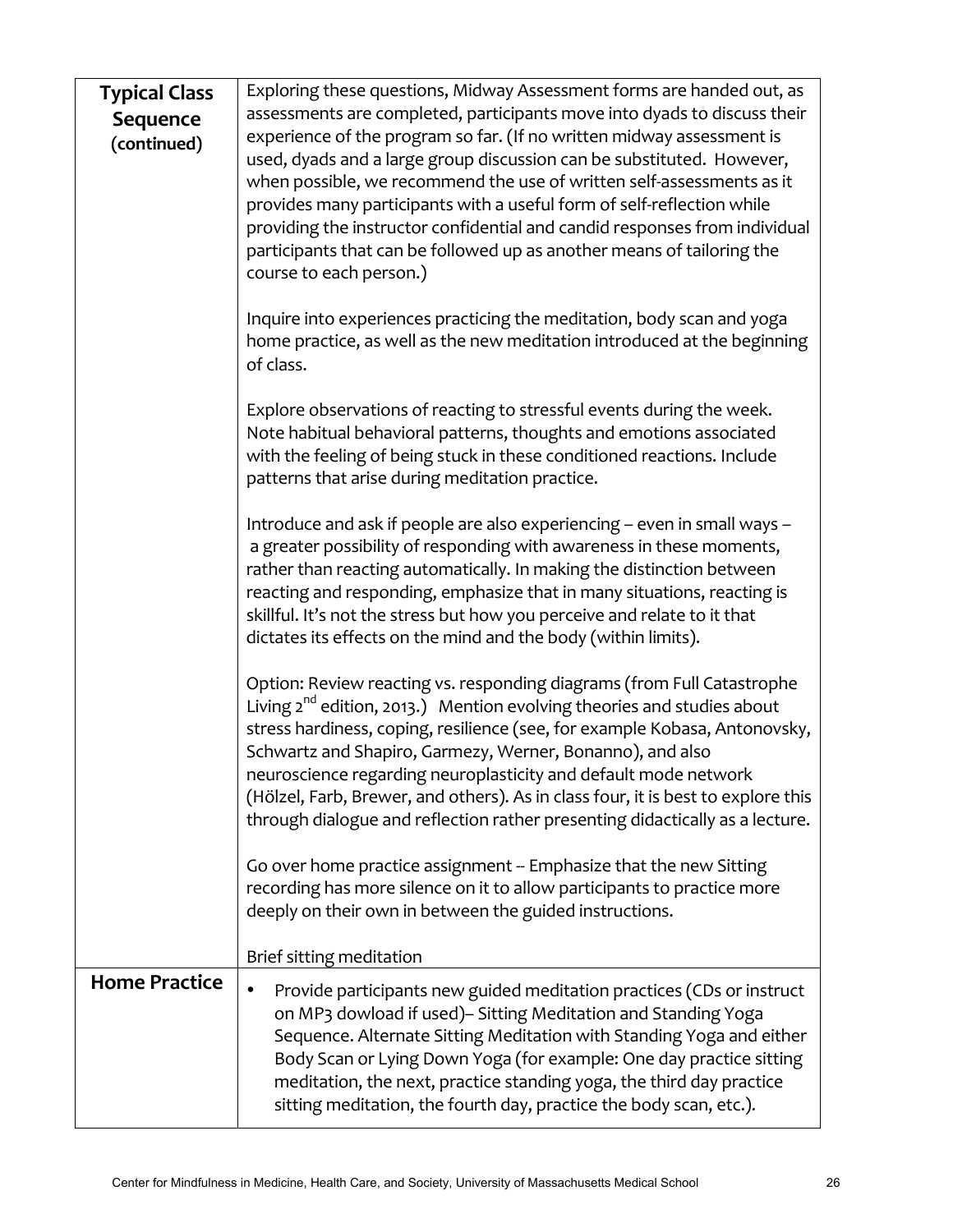| <b>Home Practice</b> | ٠         | Fill out Difficult Communications Calendar                                                                                                                                                                                                                                                                                                |
|----------------------|-----------|-------------------------------------------------------------------------------------------------------------------------------------------------------------------------------------------------------------------------------------------------------------------------------------------------------------------------------------------|
| (continued)          | $\bullet$ | Bring awareness to moments of reacting and explore options for<br>responding with greater mindfulness, spaciousness, and creativity in<br>formal meditation practice and in everyday life. Remember that the<br>breath is an anchor, a way to heighten awareness of reactive<br>tendencies, to slow down and make more conscious choices. |
|                      |           |                                                                                                                                                                                                                                                                                                                                           |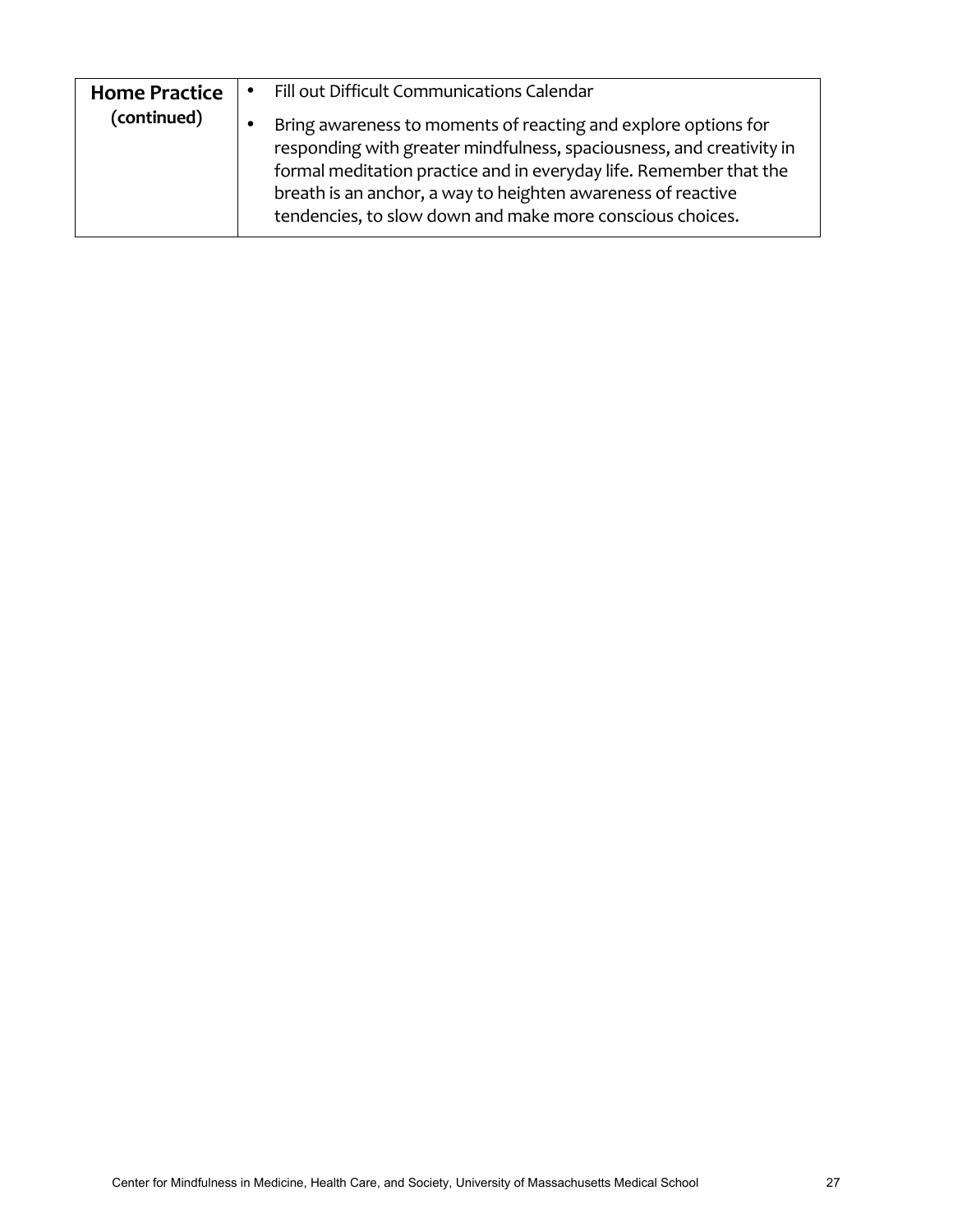# **Class Six**

| <b>Overview</b>                                  | In this 2.5 hour session, experiential training in MBSR continues with an<br>emphasis on the growing capacity to self-regualte and cope more<br>effectively with stress. Discussion is oriented around the continued<br>development of "transformational coping strategies": Awareness,<br>attitudes and behaviors that enhance the psychological characteristic<br>known as "stress hardiness" or resilience. Theory is linked directly to the<br>MBSR methods and skills being practiced and grounded in the actual life<br>experiences of the participants. The emphasis continues to be on the<br>broadening of participants' inner resources for developing health-<br>enhancing attitudes and behaviors and the practical application of such<br>competencies into participants' particular life situations and health status.<br>Daily mindfulness practices continue to be assigned for home practice<br>with an emphasis on the observation and application of these skills in<br>everyday life. Participants engage in an in-depth exploration of stress as it<br>presents within the domain of communications - particularly, difficult and<br>challenging interpersonal exchanges. The focus of this strategy-building<br>session revolves around the application of previously learned<br>mindfulness/MBSR skills and methods in the area of communications. A<br>variety of communication styles are examined both didactically and<br>experientially, and strategies for more effective and creative<br>interpersonal communication are developed. |
|--------------------------------------------------|-------------------------------------------------------------------------------------------------------------------------------------------------------------------------------------------------------------------------------------------------------------------------------------------------------------------------------------------------------------------------------------------------------------------------------------------------------------------------------------------------------------------------------------------------------------------------------------------------------------------------------------------------------------------------------------------------------------------------------------------------------------------------------------------------------------------------------------------------------------------------------------------------------------------------------------------------------------------------------------------------------------------------------------------------------------------------------------------------------------------------------------------------------------------------------------------------------------------------------------------------------------------------------------------------------------------------------------------------------------------------------------------------------------------------------------------------------------------------------------------------------------------------------------------------------------------|
| <b>Theme</b>                                     | Stressful communications; knowing your feelings; expressing your<br>feelings accurately; developing a greater awareness of interpersonal<br>communication patterns, and barriers to doing so are all explored.<br>Interpersonal mindfulness: remaining aware and balanced in<br>relationships, especially under conditions of acute or chronic stress, the<br>strong expectations of others, past habits of emotional<br>expression/suppression and the presentation of self in everyday life are<br>investigated using a wide range of "embodied" methods. Based on the<br>skills that we have been developing through the entire program, all<br>instructional processes emphasize cultivating the capacity to be more<br>flexible and to recover more rapidly during challenging interpersonal<br>situations.                                                                                                                                                                                                                                                                                                                                                                                                                                                                                                                                                                                                                                                                                                                                                  |
| Recommended<br><b>Time</b><br><b>Allocations</b> | Formal Practice - 1 hour and 10 minutes<br>Group Discussion - 1 hour and 10 minutes<br>Logistics (attendance, announcements, home practice) - 10 minutes                                                                                                                                                                                                                                                                                                                                                                                                                                                                                                                                                                                                                                                                                                                                                                                                                                                                                                                                                                                                                                                                                                                                                                                                                                                                                                                                                                                                          |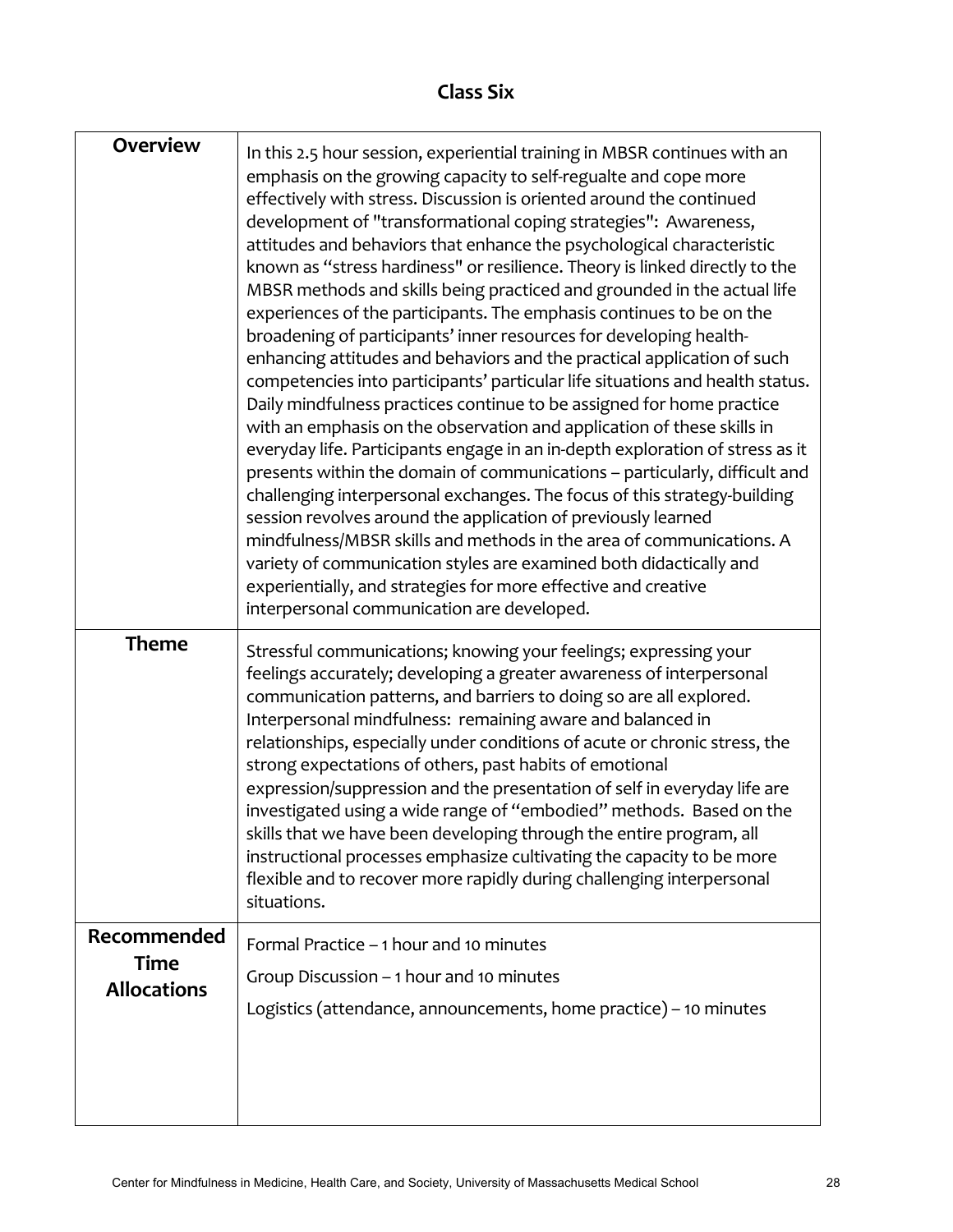| <b>Formal Practice</b>             | <b>Standing Yoga</b>                                                                                                                                                                                                                                                                                                                                                                                                              |
|------------------------------------|-----------------------------------------------------------------------------------------------------------------------------------------------------------------------------------------------------------------------------------------------------------------------------------------------------------------------------------------------------------------------------------------------------------------------------------|
|                                    | Sitting meditation                                                                                                                                                                                                                                                                                                                                                                                                                |
|                                    | Closing meditation                                                                                                                                                                                                                                                                                                                                                                                                                |
| <b>Informal</b><br><b>Practice</b> | Reminder during class discussions (both small and large group) of<br>mindfully listening and speaking                                                                                                                                                                                                                                                                                                                             |
| <b>Typical Class</b><br>Sequence   | <b>Standing yoga</b>                                                                                                                                                                                                                                                                                                                                                                                                              |
|                                    | Sitting meditation with less instruction/more silence: breath, body,<br>sounds, thoughts and emotions, choiceless awareness/open presence,<br>with option to return to breath at the end.                                                                                                                                                                                                                                         |
|                                    | Optional: return midway evaluations with comments. Possibility of using<br>anonymous quotes from participants' evaluations to identify and share<br>the experiences and learning discoveries of this particular group.                                                                                                                                                                                                            |
|                                    | Discuss the home practice, especially experiences with the recorded<br>45-minute sitting meditation. Explore: What did you notice about<br>responding more creatively in life and in the meditation practice itself?<br>Were there new responses? What surprised you? Where are you finding<br>the integration of mindfulness in your everyday life particularly<br>challenging or difficult?                                     |
|                                    | Discuss the upcoming "All Day" session. Explain the intentions underlying<br>this session and describe in detail the structure and format of the day,<br>including options for self-care and teacher availability. Discuss how to<br>work with extended periods of silence and practice. Provide suggestions<br>for preparing for the day, including what to bring: Lunch, loose fitting<br>clothes (layers), mat or blanket etc. |
|                                    | Optional: guided reflection - recall a situation from the Difficult<br>Communications Calendar. Examine habitual relational patterns and how<br>they are experienced in the mind and body and how they manifest as<br>behavior.                                                                                                                                                                                                   |
|                                    | Optional: Discuss in small groups or dyads                                                                                                                                                                                                                                                                                                                                                                                        |
|                                    | Activities and group discussion about difficult communications.                                                                                                                                                                                                                                                                                                                                                                   |
|                                    | There are a number of exercises that can be used to explore this topic.<br>Emphasis of most of the communications exercises used in class is<br>"embodiment" - engaging the body in its usual postural patterns<br>including gesture and voice tone etc. when in difficult interpersonal<br>situations as a means of exploring both familiar and more novel                                                                       |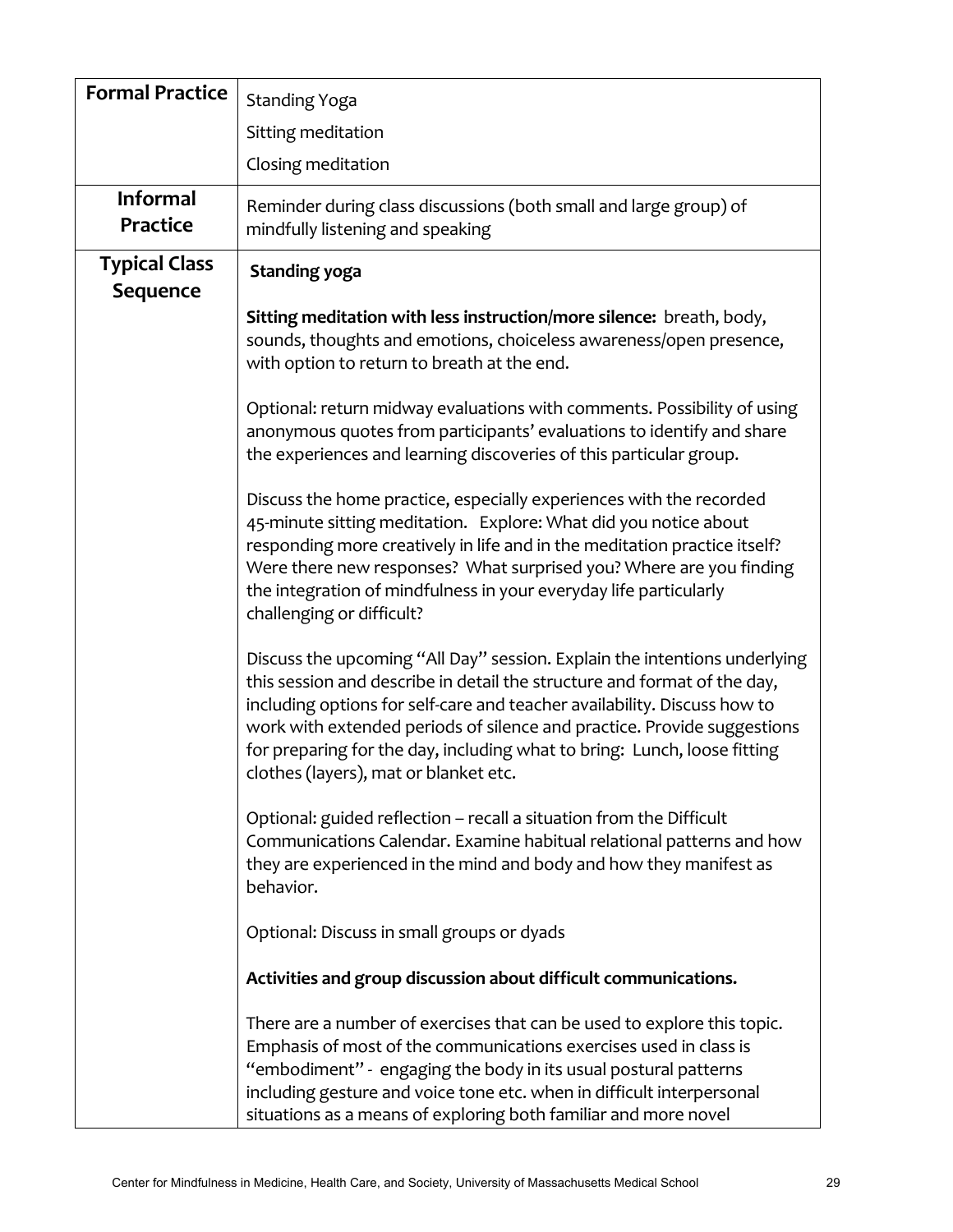| <b>Typical Class</b> | approaches to moments of difficult communication. This embodying                                                                                                                                                                                                                                                                            |
|----------------------|---------------------------------------------------------------------------------------------------------------------------------------------------------------------------------------------------------------------------------------------------------------------------------------------------------------------------------------------|
| <b>Sequence</b>      | process tends to catalyze awareness, thereby making both habitual and                                                                                                                                                                                                                                                                       |
| (continued)          | new responses more readily available for self-reflection and inquiry. The                                                                                                                                                                                                                                                                   |
|                      | dialogue and inquiry during these exercises allows a heightened                                                                                                                                                                                                                                                                             |
|                      | awareness of habitual patterns and behaviors, not only in the realm of                                                                                                                                                                                                                                                                      |
|                      | interpersonal communication, but also in one's intra-personal life. It is                                                                                                                                                                                                                                                                   |
|                      | essential to pause and reflect together on these experiences and to                                                                                                                                                                                                                                                                         |
|                      | notice how relational patterns are externalizations of internal mind and                                                                                                                                                                                                                                                                    |
|                      | body states. Participants make connections between their present-                                                                                                                                                                                                                                                                           |
|                      | moment experience of witnessing and/or participating in these exercises                                                                                                                                                                                                                                                                     |
|                      | and the personal cognitive, emotional and behavioral patterns with which                                                                                                                                                                                                                                                                    |
|                      | they have become familiar during the MBSR course. These exercises also                                                                                                                                                                                                                                                                      |
|                      | provide an opportunity for participants to experiment with new behaviors                                                                                                                                                                                                                                                                    |
|                      | and new ways of engaging interpersonally.                                                                                                                                                                                                                                                                                                   |
|                      | The intention behind engaging in any of the following (or any other)                                                                                                                                                                                                                                                                        |
|                      | communication exercises is the cultivation of awareness in intra- and                                                                                                                                                                                                                                                                       |
|                      | interpersonal situations. The particular form these exercises take is less                                                                                                                                                                                                                                                                  |
|                      | important than the essence of this intention and the potential of                                                                                                                                                                                                                                                                           |
|                      | integrating more effective patterns of communication into everyday life                                                                                                                                                                                                                                                                     |
|                      | (See: Meleo-Meyer, F, in D. McCown, D. Reibel, and M. Micozzi (Eds),                                                                                                                                                                                                                                                                        |
|                      | Resources for Teaching Mindfulness: A Cross-cultural and International                                                                                                                                                                                                                                                                      |
|                      | Handbook, 2017).                                                                                                                                                                                                                                                                                                                            |
|                      | Some of the options for communications exercises may include, but are<br>not limited to:                                                                                                                                                                                                                                                    |
|                      | Speaking and listening interpersonal practice: In dyads, participants are<br>given a topic based on class discussions and content. One speaks, one<br>listens, then reverse roles. The power of active listening is highlighted as<br>the listener reflects back what the speaker shared. Roles are then<br>reversed.                       |
|                      | Experiencing and exploring patterns of communication by physically<br>enacting and expressing different patterns and options (i.e. passive,<br>aggressive, assertive, etc.), then having class participants adapt postures<br>that express these communication options, possibly interacting in pairs,<br>small groups or the entire class. |
|                      | Aikido-based "pushing exercises": Two people demonstrating via role-<br>play the following:                                                                                                                                                                                                                                                 |
|                      | the initial contact when experiencing interpersonal conflict (taking<br>the hit)                                                                                                                                                                                                                                                            |
|                      | avoiding conflict/stepping aside/passive-aggressive<br>٠                                                                                                                                                                                                                                                                                    |
|                      | being submissive                                                                                                                                                                                                                                                                                                                            |
|                      | being aggressive                                                                                                                                                                                                                                                                                                                            |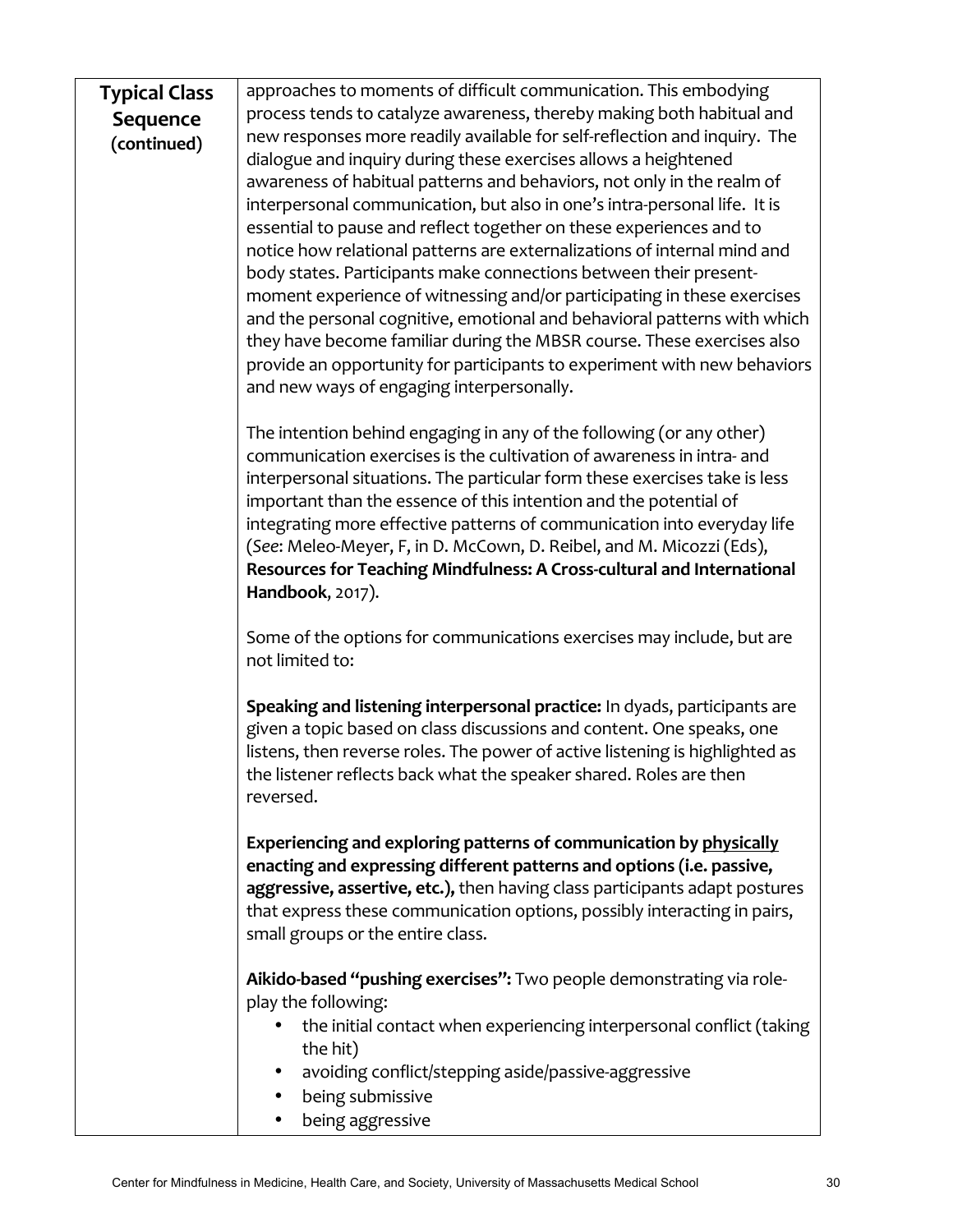| <b>Typical Class</b><br><b>Sequence</b> | engaged in an equal struggle<br>٠<br>assertive, "blending and entering," meeting aggression, staying<br>$\bullet$                                                                                                                                                                                                                                                                                                                                                                                                                                                                                                                                                                                                                                                                                                                                                                                                                                                                                                                                                                                                                                                                                                                          |
|-----------------------------------------|--------------------------------------------------------------------------------------------------------------------------------------------------------------------------------------------------------------------------------------------------------------------------------------------------------------------------------------------------------------------------------------------------------------------------------------------------------------------------------------------------------------------------------------------------------------------------------------------------------------------------------------------------------------------------------------------------------------------------------------------------------------------------------------------------------------------------------------------------------------------------------------------------------------------------------------------------------------------------------------------------------------------------------------------------------------------------------------------------------------------------------------------------------------------------------------------------------------------------------------------|
| (continued)                             | engaged and with eye and wrist contact, while stepping out of the<br>path of potential harmful emotional aggression                                                                                                                                                                                                                                                                                                                                                                                                                                                                                                                                                                                                                                                                                                                                                                                                                                                                                                                                                                                                                                                                                                                        |
|                                         | Demonstrate with a co-teacher or volunteer (choose carefully, it may<br>be beneficial to practice with the volunteer before class).                                                                                                                                                                                                                                                                                                                                                                                                                                                                                                                                                                                                                                                                                                                                                                                                                                                                                                                                                                                                                                                                                                        |
|                                         | The teacher invites class participants to share what is directly<br>٠<br>experienced as they watch each phase of the "pushing exercises."<br>The teacher highlights each option as a way of meeting challenges<br>(not only interpersonal communication): Taking the hit, avoiding,<br>aggressive—engaged in the struggle, and "blending and<br>entering." As participant safety is paramount, class participants<br>are not invited to engage with each other to physically practice the<br>Aikido. Emphasis on the-importance of centering in the moment,<br>taking a firm stand, not running away but not having to be in total<br>control, the importance of "entering and blending" while<br>simultaneously moving out of the direct path, making contact<br>(hand to wrist), turning, acknowledging the other person's point<br>of view, showing one's own point of view, staying in the process<br>without knowing where it is going or being fully in control,<br>maintaining mindfulness, openness, staying grounded and<br>centered.<br>The teacher invites class participates to share what is directly<br>$\bullet$<br>experienced as they watch each phase of the Aikido "pushing<br>exercises." The teacher highlights each. |
|                                         | Verbal aikido role play - similar to above, but done with dialogue<br>with volunteer.                                                                                                                                                                                                                                                                                                                                                                                                                                                                                                                                                                                                                                                                                                                                                                                                                                                                                                                                                                                                                                                                                                                                                      |
|                                         | Exploration of assumptions: Guided by instructor, participants face each<br>other in silence, and are led into noticing differences between<br>observation and assuming or interpreting/mind reading. This may be<br>followed by structured dialogue between participants                                                                                                                                                                                                                                                                                                                                                                                                                                                                                                                                                                                                                                                                                                                                                                                                                                                                                                                                                                  |
|                                         | Assign home practice                                                                                                                                                                                                                                                                                                                                                                                                                                                                                                                                                                                                                                                                                                                                                                                                                                                                                                                                                                                                                                                                                                                                                                                                                       |
|                                         | End with short AOB/sitting meditation                                                                                                                                                                                                                                                                                                                                                                                                                                                                                                                                                                                                                                                                                                                                                                                                                                                                                                                                                                                                                                                                                                                                                                                                      |
| <b>Home Practice</b>                    | Alternate Sitting Meditation recording with Body Scan and/or<br>Standing or Lying down Yoga recordings                                                                                                                                                                                                                                                                                                                                                                                                                                                                                                                                                                                                                                                                                                                                                                                                                                                                                                                                                                                                                                                                                                                                     |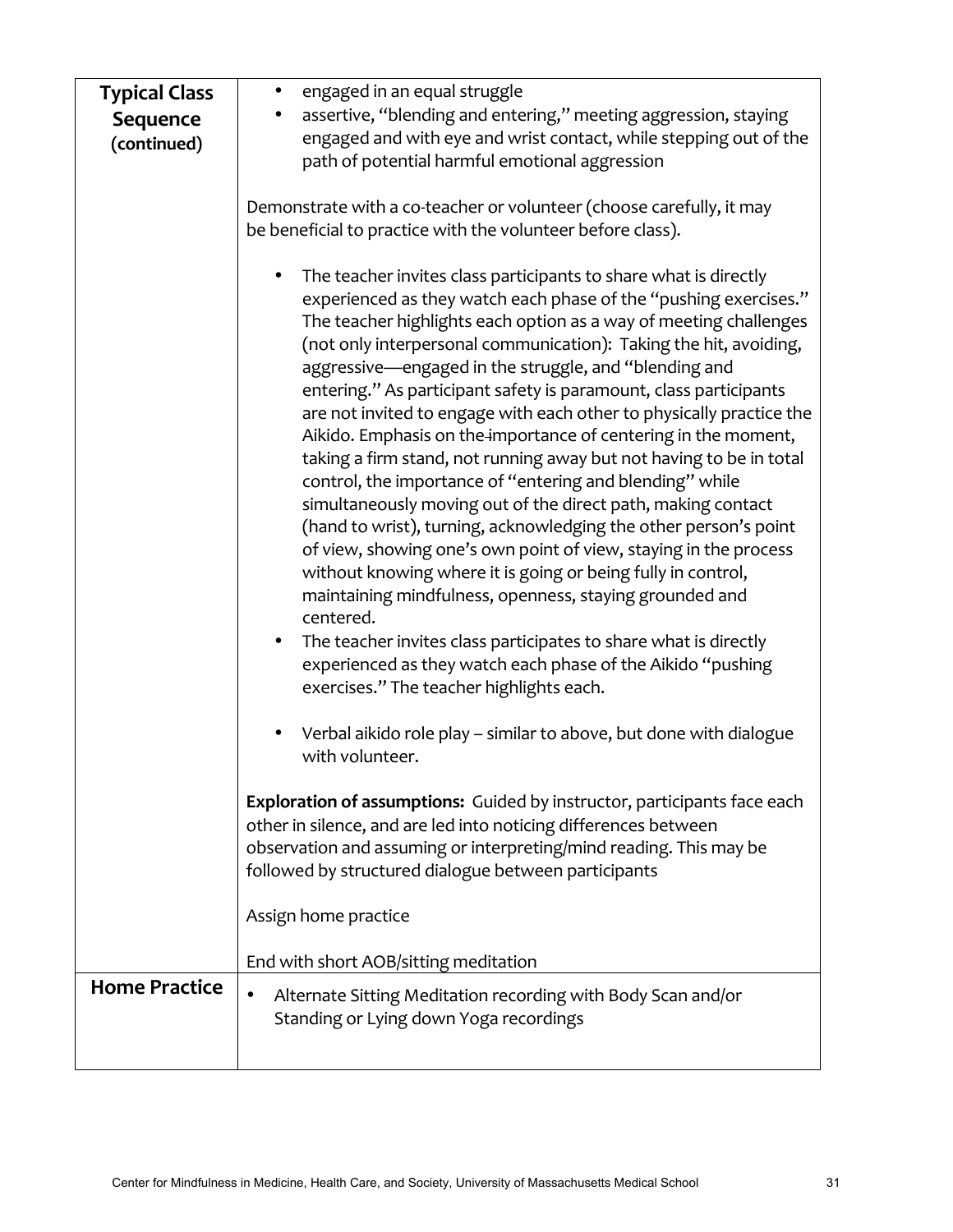# The "All Day" Class: A Silent Retreat

| <b>Overview</b>        | The intensive nature of this 7.5 hour session is intended to assist           |
|------------------------|-------------------------------------------------------------------------------|
|                        | participants in firmly and effectively establishing the use of mindfulness    |
|                        | across multiple situations in their lives, while simultaneously preparing     |
|                        | them to utilize these methods far beyond the conclusion of the program.       |
| <b>Theme</b>           | Cultivating a sense of presence from moment to moment, and being open         |
|                        | to any experience, whether evaluated as pleasant, unpleasant or neutral,      |
|                        | as an opportunity to practice mindful attention.                              |
|                        | Yoga                                                                          |
| <b>Formal Practice</b> | <b>Sitting Meditation</b>                                                     |
|                        | <b>Body Scan</b>                                                              |
|                        | <b>Walking Meditation</b>                                                     |
|                        | Mountain or Lake Meditation                                                   |
|                        | Eating Meditation (informal, at lunch)                                        |
|                        | Optional: Fast/Slow Walking*                                                  |
|                        | Loving-Kindness Meditation                                                    |
|                        | Visual meditation followed by mindful walking, possibly outdoors,             |
|                        | stopping and noticing one thing.                                              |
|                        | <b>Closing Meditation</b>                                                     |
| <b>Informal</b>        | Seamless continuity of moment-to-moment awareness, whether in formal          |
| <b>Practice</b>        | practice or transitioning                                                     |
|                        |                                                                               |
| <b>Typical Class</b>   | Typical Class Sequence (Note: Times are suggestions. Size of class and        |
| <b>Sequence</b>        | other factors may increase or decrease the times listed. However, these are   |
|                        | good approximations to keep in mind to both settle deeply into practice,      |
|                        | and also to offer both stillness and movement practice to care for the body.) |
|                        | Morning session options:                                                      |
|                        |                                                                               |
|                        | Brief sitting meditation in silence                                           |
|                        | Welcome, introduction of teacher(s), and guidelines for the day, including    |
|                        | silence, avoiding eye contact, self-care, availability of teachers, etc.      |
|                        |                                                                               |
|                        | Sitting meditation: focus on awareness of breathing (20')                     |
|                        |                                                                               |
|                        | Guided Yoga, with the option of ending with short body scan (45'-55')         |
|                        | Slow walking meditation: with introductory guidance (15'-30')                 |
|                        |                                                                               |
|                        | Sitting meditation: less guidance, more silence (30'-40')                     |
|                        | Slow walking meditation: less guidance (20')                                  |
|                        |                                                                               |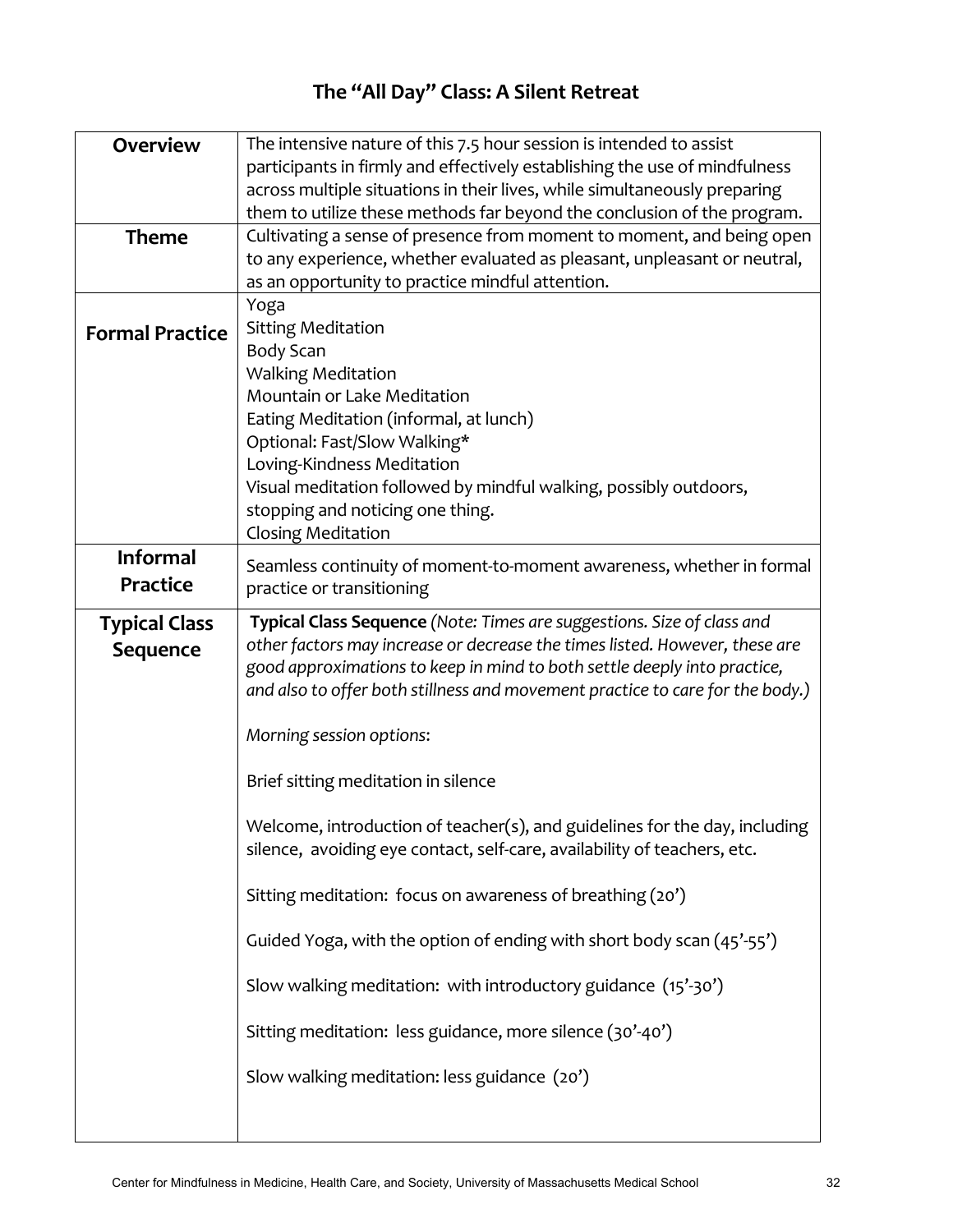| <b>Typical Class</b> | Mountain or Lake meditation -- These images are used to assist partici-                                                                                   |
|----------------------|-----------------------------------------------------------------------------------------------------------------------------------------------------------|
| <b>Sequence</b>      | pants in their understanding about how to creatively work with<br>themselves and use their innate capacity to cultivate particular human                  |
| (continued)          | qualities. The "mountain" and "lake" are metaphors (rather than                                                                                           |
|                      | visualizations) used to connect to aspects of themselves - their innate,                                                                                  |
|                      | inner reservoirs of stability, sovereignity, flexibility and fluidity. The                                                                                |
|                      | images are not intended to take participants out of the present moment                                                                                    |
|                      | to some other place or time. (25'-30')                                                                                                                    |
|                      | Talk – an opportunity to give encouragement or inspiration, with the                                                                                      |
|                      | option of telling a teaching story or reciting a poem and drawing out one                                                                                 |
|                      | or more of the core teaching elements of the curriculum. (10'-15')                                                                                        |
|                      | Lunch instructions (5')                                                                                                                                   |
|                      | Silent lunch (45' - 60')                                                                                                                                  |
|                      | Afternoon session options:                                                                                                                                |
|                      | Standing Yoga (30') or                                                                                                                                    |
|                      | Fast/slow walking exercise. The use of the Fast/Slow walking exercise                                                                                     |
|                      | may be eliminated entirely in favor of more silence and solitary practice                                                                                 |
|                      | (replaced with Standing Yoga), or used partially depending on the venue                                                                                   |
|                      | and population. We include it here for those who may have experienced it<br>or been well-trained in guiding it. Participant/patient safety is the primary |
|                      | concern. In a work environment, it may be skillful to use the fast walking                                                                                |
|                      | portions (first more mindlessly and automatically, then, moving—even                                                                                      |
|                      | very quickly—with awareness and intention) as an important point of                                                                                       |
|                      | learning and practice. This portion of the exercise can also be used in Class                                                                             |
|                      | 7, when the application of mindfulness in daily life is highlighted.                                                                                      |
|                      | This exercise requires specific, well-paced verbal guidance by the teach-                                                                                 |
|                      | er. Depending on the size of the group, assistants may also be needed to                                                                                  |
|                      | ensure safety. Include repeated instructions for noticing, in movement<br>and stillness, various mind-body experiences. Emphasize options for             |
|                      | meeting needs as they arise, and the possibility for moving in and out of                                                                                 |
|                      | the exercise. (Note: If people choose to sit out for part or all of the                                                                                   |
|                      | exercise, the teacher's guidance includes suggestions for active                                                                                          |
|                      | participation by noting mind-body experiences while sitting and                                                                                           |
|                      | continuous connection by the teacher(s) with people sitting down,<br>assuring and inviting them back into the exercise when it becomes slower             |
|                      | if the speed of movement has kept them from active participation.) (30')                                                                                  |
|                      | Begin with slow walking, gradually move to each person's usual walking                                                                                    |
|                      | pace, pause In the pauses, invite people to be attentive to body,                                                                                         |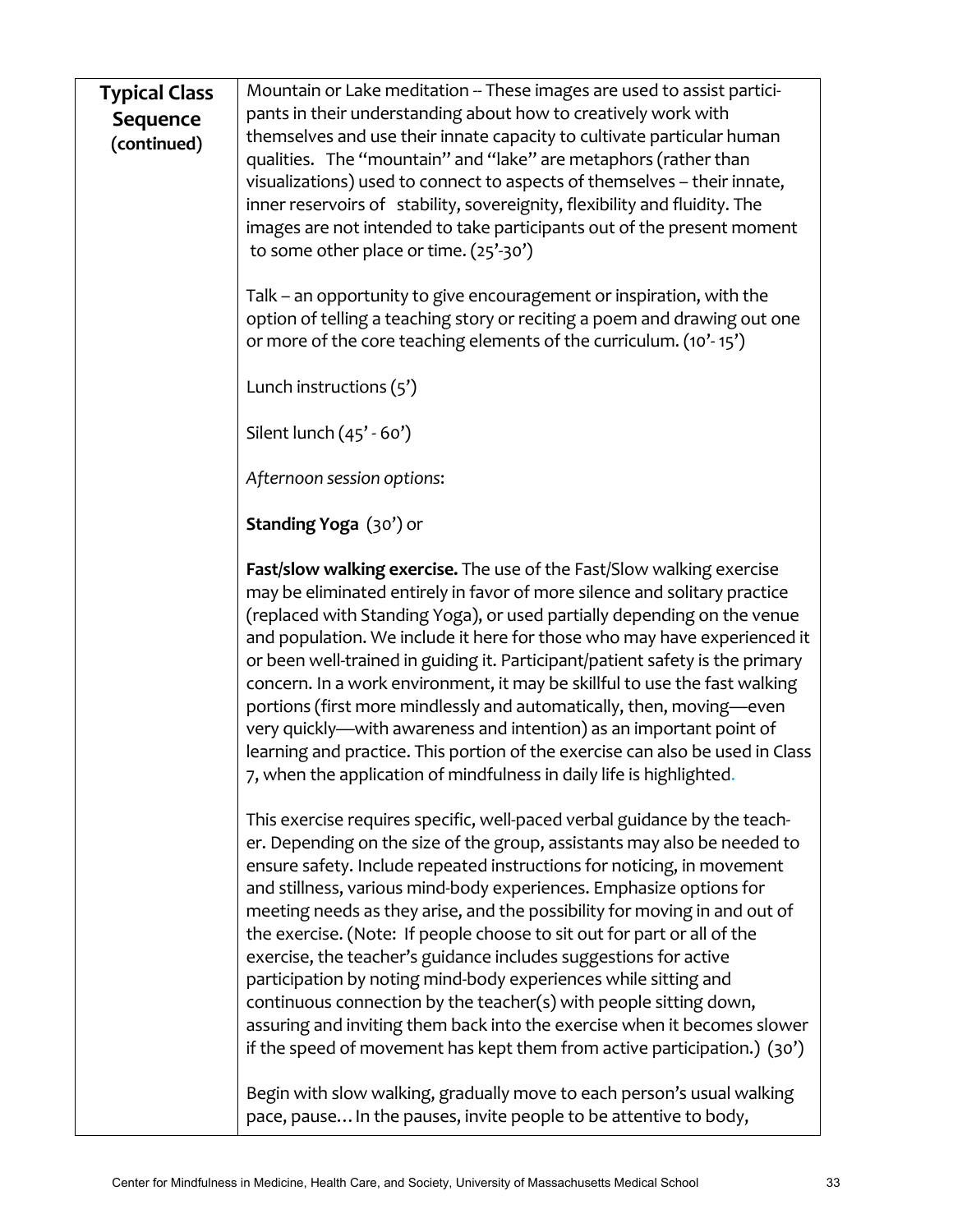| thoughts and emotions begin walking at a comfortable pace,<br><b>Typical Class</b>            |                                                                             |
|-----------------------------------------------------------------------------------------------|-----------------------------------------------------------------------------|
| incrementally increasing speed, with instructions to increase body tension<br><b>Sequence</b> |                                                                             |
| (continued)                                                                                   | (i.e. clench fists and tighten jaw) and moving towards deliberate           |
|                                                                                               | (imaginary) objectives (for example, being late and needing to              |
|                                                                                               | rush continue increasing pace, changing directions, then stopping and       |
|                                                                                               | inviting participants to be attentive to their entire experience. Then,     |
|                                                                                               | begin walking again at a regular pace with instructions for staying present |
|                                                                                               | and open increasing the pace, unclenching hands and jaws, calling to        |
|                                                                                               | mind the same deliberate (and imaginary) objectives but this time, with     |
|                                                                                               | presence and awareness, while continuing to walk faster, changing           |
|                                                                                               | directions, and again stopping. Teacher asks participants to reflect on     |
|                                                                                               | current mind-body experience and note if there are any differences          |
|                                                                                               | between the previous round of walking. (May end here or continue with       |
|                                                                                               | next portion).                                                              |
|                                                                                               |                                                                             |
|                                                                                               | Teacher gives instructions for very slowly walking forward with eyes        |
|                                                                                               | closed, keeping arms and hands at sides, gently leaning in when             |
|                                                                                               | participants make contact with others, pausing and experiencing the         |
|                                                                                               | contact before moving in another direction. Doing this for several          |
|                                                                                               | minutes, then stopping. The entire process can be repeated with             |
|                                                                                               | participants walking backwards and very slowly. After one or both           |
|                                                                                               | phases, teacher encourages participants to reflect on their mind-body       |
|                                                                                               | experience. Teacher gives further instructions to orient to center of room  |
|                                                                                               | (open eyes, notice where center of the room is, and "aim" the body          |
|                                                                                               |                                                                             |

towards that point, then return to eyes closed), and continues the invitation to walk slowly backwards, making contact with others and remaining in physical contact while moving towards the center of the room. (Note: in the interest of inclusion, provide options for stepping into contact or out of contact, as personal needs dictate.)

Loving-Kindness meditation: guidance using minimal talking, emphasis on spaciousness, ending in silence. (This meditation is used to help people recognize qualities of Loving-Kindness, friendliness, warmth and compassion, towards self and others, that are already present and capable of being cultivated.

Care is taken to recognize and affirm any resistance to the possibility that these qualities already exist within oneself or wished for others. It is not essential to offer classical phrases of Loving-Kindness practice as the feeling tone and sense of well-wishing can be conveyed more immediately and also more informally without specific phrasing. And simple phrases can also be introduced. (25'30')

### **Optional ending practices:**

"Noticing One Thing" visual meditation focusing on one's hand, and seeing, as if for the first time. This is followed by mindful walking, possibly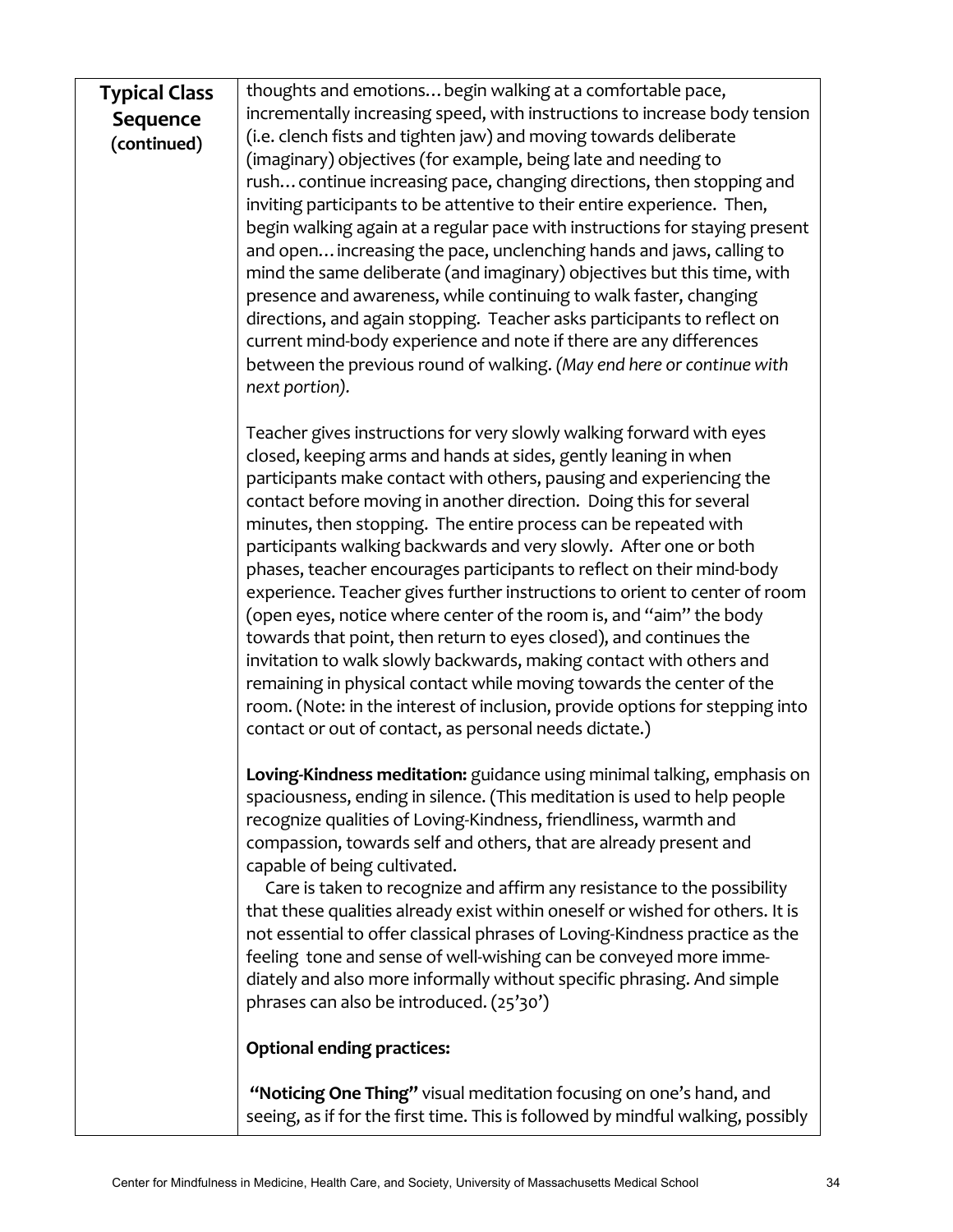| <b>Typical Class</b><br><b>Sequence</b><br>(continued) | outdoors, with intention placed on moving slowly, noticing what draws<br>one's attention, stopping and focusing on that object, lingering there,<br>exploring the object with openness to see what unfolds as one stays with<br>this object, then after some time, moving to another object that draws<br>one's attention. Teacher rings bells to bring participants back to room and<br>guides a contemplation on the memory of what was seen, followed by an<br>open awareness meditation. (25'-30') |
|--------------------------------------------------------|--------------------------------------------------------------------------------------------------------------------------------------------------------------------------------------------------------------------------------------------------------------------------------------------------------------------------------------------------------------------------------------------------------------------------------------------------------------------------------------------------------|
|                                                        | OR: Walking practice—inviting participants to move outside, aware of<br>the whole body, meeting the world, continuing the open receptivity of<br>loving-Kindness into walking practice.                                                                                                                                                                                                                                                                                                                |
|                                                        | OR: Brief sittings alternated with brief periods of walking and sitting in<br>other places in the room normally avoided or desired (highlighting the<br>possibility or invitation to feel grounded and in their "seat" even when<br>change occurs and especially if that change is undesirable, or, if the<br>change is desirable but not usually acted upon). This practice is akin to the<br>"Changing Seats" exercise in class 7. See more instruction in Class 7<br>"Typical Class Sequence."      |
|                                                        | Whatever ending practice is chosen and before silence is dissolved, aim to<br>have 10-15' of silent sitting.                                                                                                                                                                                                                                                                                                                                                                                           |
|                                                        | Dissolve the silence by whispering in pairs, then in groups of 4 (optional),<br>discussing what was learned and experienced during the day and how the<br>participants worked with challenges. (10'-15')                                                                                                                                                                                                                                                                                               |
|                                                        | Group discussion and dialogue -- Emphasize that the day is not meant<br>to be pleasant or unpleasant, but how one meets and works with what-<br>ever appears. Invite participants who had difficulties to speak about them<br>and feel supported, and assure everyone that there will be more time to<br>speak about their experience in the next class. End with brief "going<br>home talk" about transitioning to the rest of the day, evening, activities,<br>etc. $(20' - 25')$                    |
|                                                        | Sitting meditation $(5')$                                                                                                                                                                                                                                                                                                                                                                                                                                                                              |
|                                                        | Closing circle - Standing in circle, making eye contact with others, tuning<br>into feeling whole and embedded in the context of the larger group.<br>Option to reflect and find one word to describe the experience of the<br>moment. Encourage honest responses, acknowledging that this, too, will<br>change.                                                                                                                                                                                       |
|                                                        | Good-byes                                                                                                                                                                                                                                                                                                                                                                                                                                                                                              |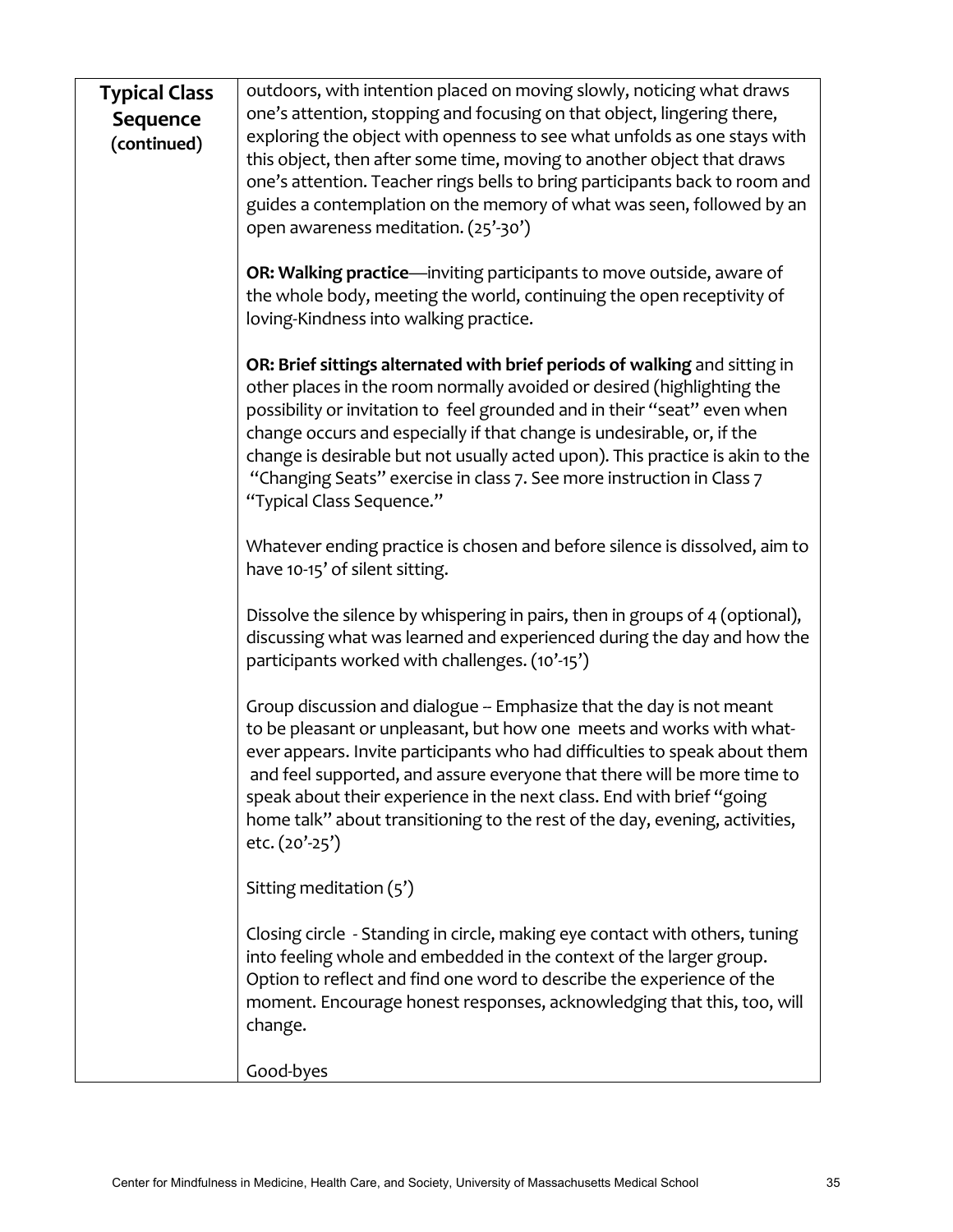# **Class Seven**

| <b>Overview</b><br>In this 2.5 hour session, experiential training in mindfulness continues. The<br>All Day Class (silent retreat) is reviewed and discussed. There may be a<br>continuation of the discussion of communication that began in class 6.<br>Participants are asked to exercise greater personal latitude in the choice<br>of formal mindfulness practices done as home practice during the week<br>leading up to class eight. Emphasis is on maintaining 45 minutes of daily<br>practice, without recorded instructions. Participants are encouraged to<br>create their own blend of the various practices. (For example, 20 minutes<br>of sitting, 15 minutes of yoga, 10 minutes of body scan.) The intention is<br>to further maintain the discipline and flexibility of a personal daily<br>mindfulness practice by encouraging people to become attuned to the<br>changing conditions in their lives and to ask themselves questions like:<br>"What is called for now/today? "What do I need to take care of myself<br>now?" |                                                                                                                                                                                                                                                                                                                                                                                                                                                                                                                                                                |  |  |
|-------------------------------------------------------------------------------------------------------------------------------------------------------------------------------------------------------------------------------------------------------------------------------------------------------------------------------------------------------------------------------------------------------------------------------------------------------------------------------------------------------------------------------------------------------------------------------------------------------------------------------------------------------------------------------------------------------------------------------------------------------------------------------------------------------------------------------------------------------------------------------------------------------------------------------------------------------------------------------------------------------------------------------------------------|----------------------------------------------------------------------------------------------------------------------------------------------------------------------------------------------------------------------------------------------------------------------------------------------------------------------------------------------------------------------------------------------------------------------------------------------------------------------------------------------------------------------------------------------------------------|--|--|
| <b>Theme</b><br>Integrating mindfulness practice more fully and personally into daily life.<br>Participants are asked to purposefully reflect on life-style choices that are<br>adaptive and self-nourishing as well as those that are maladaptive and<br>self-limiting.                                                                                                                                                                                                                                                                                                                                                                                                                                                                                                                                                                                                                                                                                                                                                                        |                                                                                                                                                                                                                                                                                                                                                                                                                                                                                                                                                                |  |  |
| Recommended                                                                                                                                                                                                                                                                                                                                                                                                                                                                                                                                                                                                                                                                                                                                                                                                                                                                                                                                                                                                                                     | Formal Practice - 1 hour and 35 minutes                                                                                                                                                                                                                                                                                                                                                                                                                                                                                                                        |  |  |
| <b>Time</b><br><b>Allocations</b>                                                                                                                                                                                                                                                                                                                                                                                                                                                                                                                                                                                                                                                                                                                                                                                                                                                                                                                                                                                                               | Group Discussion - 45 minutes                                                                                                                                                                                                                                                                                                                                                                                                                                                                                                                                  |  |  |
|                                                                                                                                                                                                                                                                                                                                                                                                                                                                                                                                                                                                                                                                                                                                                                                                                                                                                                                                                                                                                                                 | Logistics (attendance, announcements, home practice) - 10 minutes                                                                                                                                                                                                                                                                                                                                                                                                                                                                                              |  |  |
|                                                                                                                                                                                                                                                                                                                                                                                                                                                                                                                                                                                                                                                                                                                                                                                                                                                                                                                                                                                                                                                 | Sitting meditation options: Mountain, Lake or Loving-Kindness                                                                                                                                                                                                                                                                                                                                                                                                                                                                                                  |  |  |
| <b>Formal Practice</b>                                                                                                                                                                                                                                                                                                                                                                                                                                                                                                                                                                                                                                                                                                                                                                                                                                                                                                                                                                                                                          | Other options: Yoga (class choices), window, walking                                                                                                                                                                                                                                                                                                                                                                                                                                                                                                           |  |  |
| <b>Informal</b><br><b>Practice</b>                                                                                                                                                                                                                                                                                                                                                                                                                                                                                                                                                                                                                                                                                                                                                                                                                                                                                                                                                                                                              | Reminder during class discussions (both small and large group) of<br>mindfully listening and speaking                                                                                                                                                                                                                                                                                                                                                                                                                                                          |  |  |
| <b>Typical Class</b>                                                                                                                                                                                                                                                                                                                                                                                                                                                                                                                                                                                                                                                                                                                                                                                                                                                                                                                                                                                                                            | Options include one or both of the following exercises:                                                                                                                                                                                                                                                                                                                                                                                                                                                                                                        |  |  |
| <b>Sequence</b>                                                                                                                                                                                                                                                                                                                                                                                                                                                                                                                                                                                                                                                                                                                                                                                                                                                                                                                                                                                                                                 | Yoga Choices exercise: each participant does a standing body scan<br>1)<br>and identifies an area that needs attention. Individually and with the<br>group, explore yoga poses that address that area of the body, or<br>favorite yoga postures learned in the program. Each participant, with<br>help from the teacher, if necessary, guides participants in their chosen<br>pose. Emphasis is on using yoga in ordinary daily experience, not as a<br>special, rarified activity.<br>Exploring the familiar and the unfamiliar - Changing Seats: After<br>2) |  |  |
|                                                                                                                                                                                                                                                                                                                                                                                                                                                                                                                                                                                                                                                                                                                                                                                                                                                                                                                                                                                                                                                 | participants take their seats in the room, invite them to close their eyes<br>and notice how it feels to be sitting where they're sitting. Ask them to:                                                                                                                                                                                                                                                                                                                                                                                                        |  |  |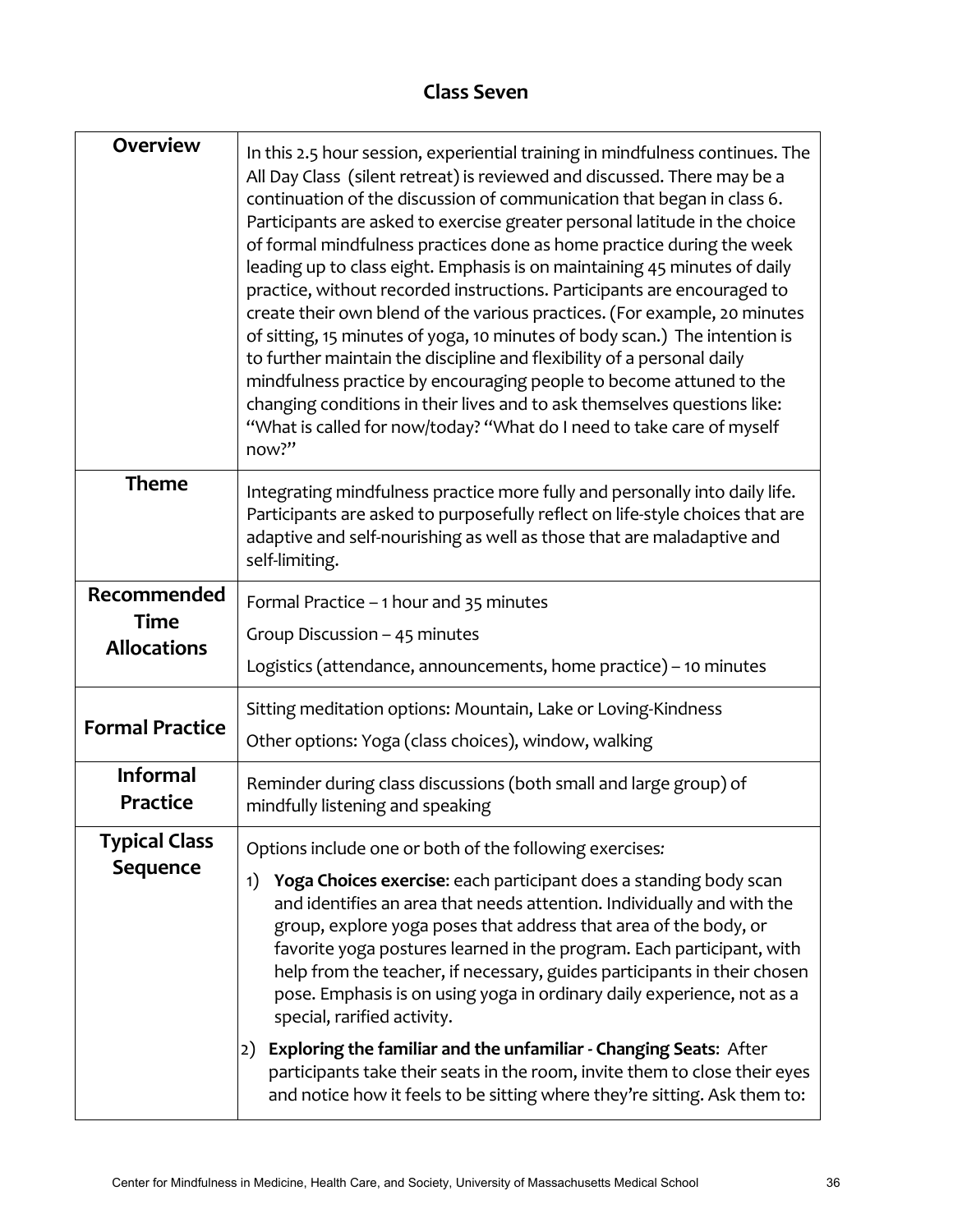# **Typical Class Sequence (continued)**

Pay attention to what's familiar—if this is a seat they choose often, or what's different if it's a new seat.

Notice physical sensations, thoughts, and/or emotions that may be present as they sit in this familiar or new place.

Then invite them to open their eyes, and get a sense of what the room looks like from this perspective. Is it the same room? Why did they choose to sit where they did when they came in? Scan the room for a seat in which they've never sat or where they think they won't like to sit. Ask participants to move to that seat, in silence, and to close their eyes and notice how it feels to be in the new place, with a new perspective, perhaps sitting near new people. Ask them to consider whether they tend to stay in the same places or to explore new places, making sure to emphasize that these are simply patterns, and that one pattern isn't better than the other. Can we be at home wherever we are? Mention awareness of choices of positioning oneself in a room, the idea of taking one's seat in the meditation (taking a stand when sitting, no matter where you are.) Invite awareness of attachment to place. Where am I in my life – in this moment? Where am I going? Possibly not knowing and knowing that! 

This changing of seats may be repeated again or even several times. Finally, invite participants to find a seat and establish themselves in a posture for sitting meditation, consciously choosing to return to "their" familiar seat or to explore being in a different place.

**Sitting meditation:** Choiceless awareness, using the breath as an anchor if lost; also possible to include aspects of Mountain, Lake or Loving-Kindness practice. Allow more silence.

Discuss the home practice and the all-day retreat in relation to automatic habitual stress reactions and mindfulness-mediated stress responses in meeting whatever was encountered including likes and dislikes. What did you see? What did you learn about yourself? Invite responses to different aspects of the all-day session, and what participants experienced afterwards. Connect the discussion to the experience of engaging in both the formal and informal meditation practices this week. Emphasis on importance of making the practice one's own. This week, no recordings for home practice. Encourage people to maintain the frequency and duration of practice (45 minutes per day) while choosing for themselves how best to practice on their own.

**Option:** Questions and observations about communication stemming from last week's session. If necessary, there is the option of continuing to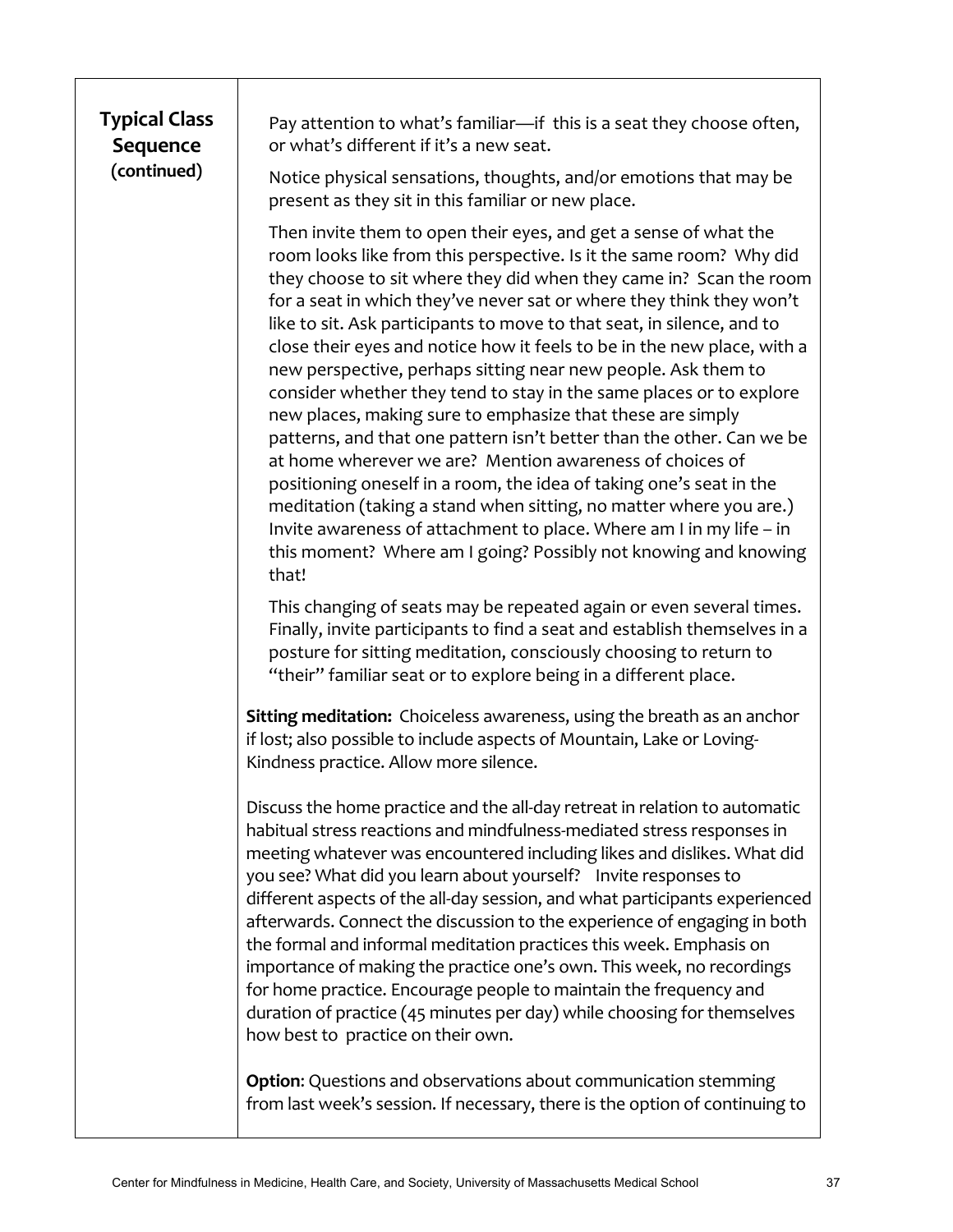| <b>Typical Class</b><br>Sequence<br>(continued)                                                                                                                                                                                                                                                                                                                                                                                         | explore communication through the exercises that are related to this<br>week's class discussion.<br><b>Option:</b> Introduce Fast/Slow Walking (see All-Day Instructions), using<br>variations as appropriate for venue and population.<br><b>Option:</b> Discuss theme of what we take in, not only food but any kind of<br>sensory experience, and patterns that are self-destructive and self-<br>nourishing. This may include investigating choices around use of<br>electronics and technology, cell phones, internet, and all media. May<br>choose to look at choices around time, priorities and values, continually<br>encouraging participants in their everyday lives to frequently experiment<br>with asking themselves the question: "What's called for now?" Explore if<br>and how mindfulness may impact seemingly neutral areas and habits of<br>our lives, bringing about unanticipated changes and emotions.<br>Assign home practice<br>End with short AOB |  |
|-----------------------------------------------------------------------------------------------------------------------------------------------------------------------------------------------------------------------------------------------------------------------------------------------------------------------------------------------------------------------------------------------------------------------------------------|-----------------------------------------------------------------------------------------------------------------------------------------------------------------------------------------------------------------------------------------------------------------------------------------------------------------------------------------------------------------------------------------------------------------------------------------------------------------------------------------------------------------------------------------------------------------------------------------------------------------------------------------------------------------------------------------------------------------------------------------------------------------------------------------------------------------------------------------------------------------------------------------------------------------------------------------------------------------------------|--|
| <b>Home Practice</b><br>No recordings this week. Practice formal sitting, yoga, walking and/or<br>$\bullet$<br>the body scan on your own, every day for 45 minutes. (Note: if this is<br>too difficult, suggest alternating between the recordings and self-<br>guidance every other day.)<br>Practice informally when you are not doing the above formal practices<br>٠<br>by being as aware and awake as possible throughout the day. |                                                                                                                                                                                                                                                                                                                                                                                                                                                                                                                                                                                                                                                                                                                                                                                                                                                                                                                                                                             |  |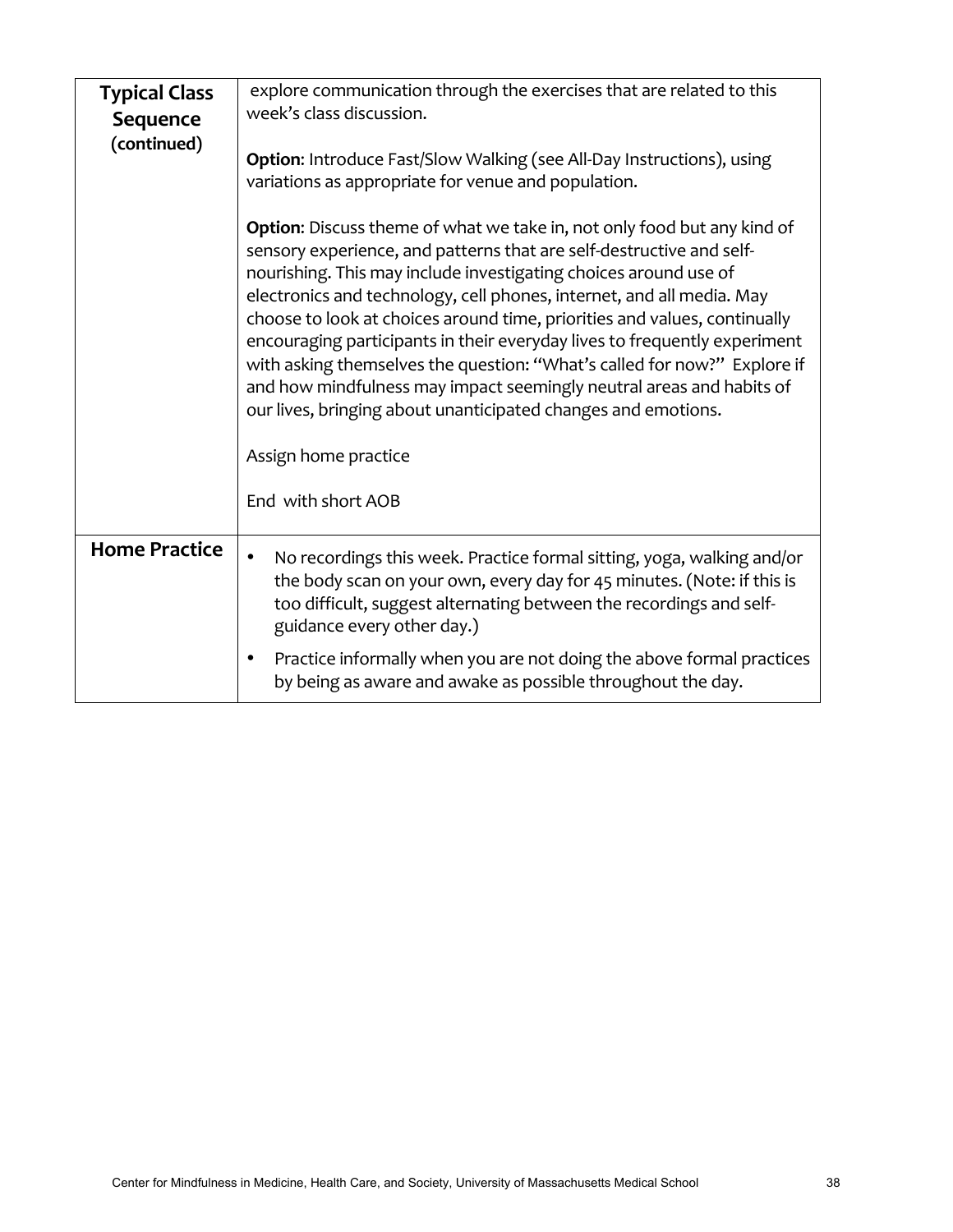# **Class Eight**

| <b>Overview</b>                    | In this 3-3.5 hour session, experiential mindfulness practice continues and<br>participants are given ample opportunity to inquire into and clarify any<br>lingering questions about the various practices and their applications in<br>everyday life. A review of the program is included with an emphasis on<br>daily strategies for maintaining and deepening the skills developed during<br>the course of the program. Time is also allotted for a satisfying closure by<br>honoring both the end of this program and the beginning of living one's<br>life informed with mindfulness. Participants have an opportunity to speak<br>to the group much as they did in the first class, but this time, to<br>acknowledge what has been most salient, what they are taking away, or<br>what has been discovered. It is important for all participants to know that<br>all their comments are welcomed in this segment of class 8. By example,<br>nothing may have been "salient." Perhaps they were completely<br>disappointed by the course or found the instructor defensive or<br>unavailable to them. This is not meant to be a time for testamonials but<br>instead, for open, honest appraisal of their experience of MBSR.<br>Note on length of last class: Even with smaller groups, a three-hour class |
|------------------------------------|------------------------------------------------------------------------------------------------------------------------------------------------------------------------------------------------------------------------------------------------------------------------------------------------------------------------------------------------------------------------------------------------------------------------------------------------------------------------------------------------------------------------------------------------------------------------------------------------------------------------------------------------------------------------------------------------------------------------------------------------------------------------------------------------------------------------------------------------------------------------------------------------------------------------------------------------------------------------------------------------------------------------------------------------------------------------------------------------------------------------------------------------------------------------------------------------------------------------------------------------------------------------------------------------------------------|
|                                    | offers ample time and opportunity for practice, discussion of home practice<br>and how participants will continue after the course is over, as well as time<br>for each person to speak to the whole group (Group Go Around) about their<br>learning and discoveries (as they did in the first class about their intentions<br>for attending). If class size exceeds 18, it may be more advantageous to<br>lengthen the last class a full hour longer than usual, to 3.5 hours.                                                                                                                                                                                                                                                                                                                                                                                                                                                                                                                                                                                                                                                                                                                                                                                                                                  |
| <b>Theme</b>                       | Keeping up the momentum and discipline developed over the past 7<br>weeks in the meditation practice, both formal and informal. Review of<br>supports to help in the process of integrating the learning from this<br>program over time: Local drop-in options, books, recordings, graduate<br>programs, free all-day sessions for graduates; local retreat and yoga<br>centers, and other pertinent resources available to support practice.                                                                                                                                                                                                                                                                                                                                                                                                                                                                                                                                                                                                                                                                                                                                                                                                                                                                    |
| Recommended                        | Formal Practice - 60 minutes or more                                                                                                                                                                                                                                                                                                                                                                                                                                                                                                                                                                                                                                                                                                                                                                                                                                                                                                                                                                                                                                                                                                                                                                                                                                                                             |
| <b>Time</b><br><b>Allocations</b>  | Group Discussion - 2 hours and 20 minutes                                                                                                                                                                                                                                                                                                                                                                                                                                                                                                                                                                                                                                                                                                                                                                                                                                                                                                                                                                                                                                                                                                                                                                                                                                                                        |
|                                    | Logistics (attendance, announcements, home practice) – 10 minutes                                                                                                                                                                                                                                                                                                                                                                                                                                                                                                                                                                                                                                                                                                                                                                                                                                                                                                                                                                                                                                                                                                                                                                                                                                                |
| <b>Formal Practice</b>             | Body Scan<br>Yoga<br><b>Sitting Meditation</b>                                                                                                                                                                                                                                                                                                                                                                                                                                                                                                                                                                                                                                                                                                                                                                                                                                                                                                                                                                                                                                                                                                                                                                                                                                                                   |
| <b>Informal</b><br><b>Practice</b> | Reminder during class discussions (both small and large group) of<br>mindfully listening and speaking                                                                                                                                                                                                                                                                                                                                                                                                                                                                                                                                                                                                                                                                                                                                                                                                                                                                                                                                                                                                                                                                                                                                                                                                            |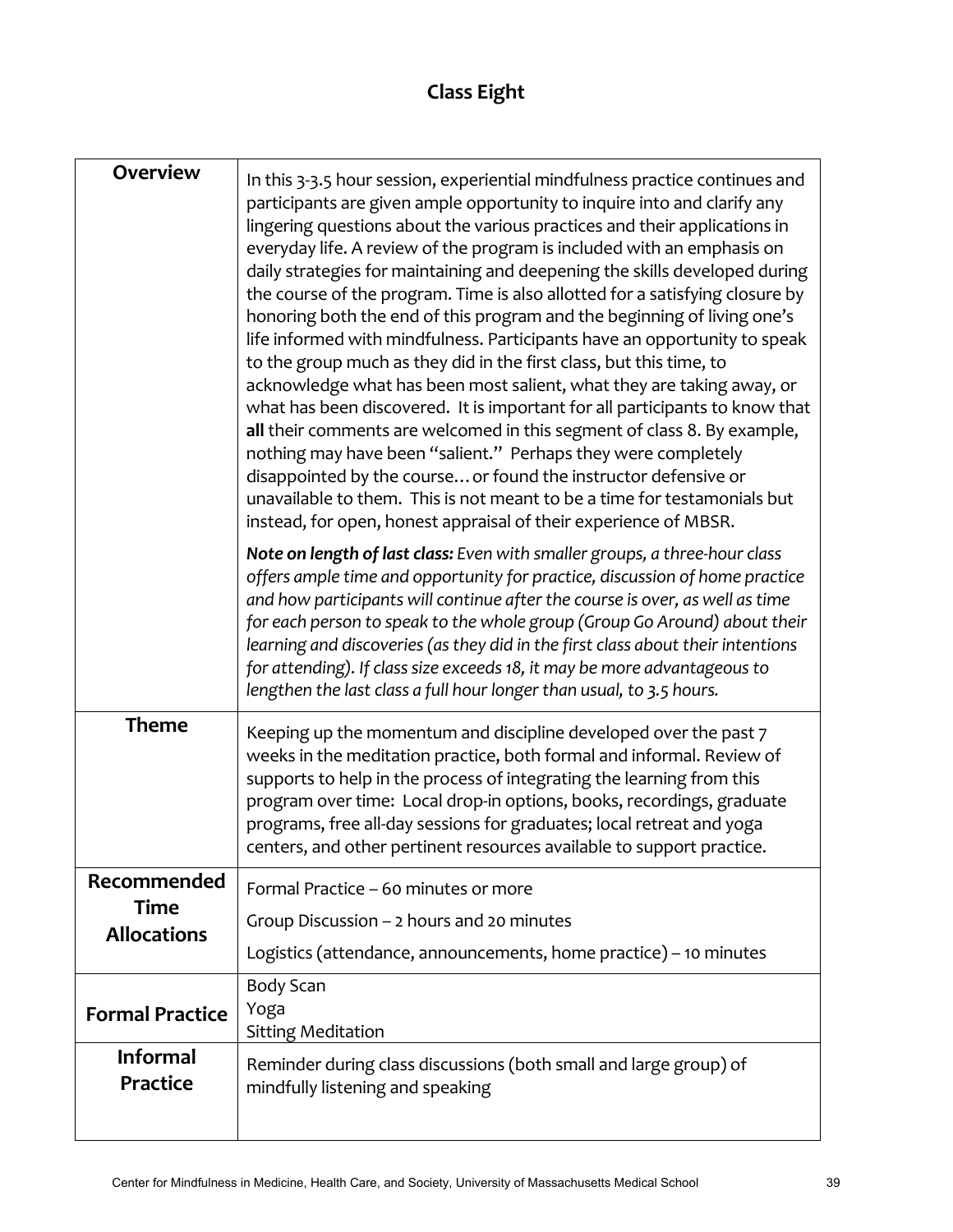| <b>Typical Class</b><br>Sequence                                                                                                                                                                            | Body scan (coming full circle, since this is how class one begins.)                                                                                                                                                                                                                                                                                                                                                                                                                                                                                                                                                                                                                                                                                                                                                                                     |  |  |  |
|-------------------------------------------------------------------------------------------------------------------------------------------------------------------------------------------------------------|---------------------------------------------------------------------------------------------------------------------------------------------------------------------------------------------------------------------------------------------------------------------------------------------------------------------------------------------------------------------------------------------------------------------------------------------------------------------------------------------------------------------------------------------------------------------------------------------------------------------------------------------------------------------------------------------------------------------------------------------------------------------------------------------------------------------------------------------------------|--|--|--|
| Yoga stretching, either guided or self-guided.                                                                                                                                                              |                                                                                                                                                                                                                                                                                                                                                                                                                                                                                                                                                                                                                                                                                                                                                                                                                                                         |  |  |  |
| Sitting Meditation, mostly silent.                                                                                                                                                                          |                                                                                                                                                                                                                                                                                                                                                                                                                                                                                                                                                                                                                                                                                                                                                                                                                                                         |  |  |  |
|                                                                                                                                                                                                             | <b>Optional</b> - Letter to Self:                                                                                                                                                                                                                                                                                                                                                                                                                                                                                                                                                                                                                                                                                                                                                                                                                       |  |  |  |
|                                                                                                                                                                                                             | Guided reflection – At the end of the formal meditation there can be a<br>a.<br>brief reflection invited about participation in the class. "What<br>happened? What do you want to remember about your learning<br>experience—in the class, with the practices, and in your life as a<br>whole? What is essential, that you don't want to forget?<br>b. Option of setting three short-term (3 months) and three long-term (3<br>years or more) goals that come out of your direct experience in the<br>program and with the meditation practice. Include potential obstacles<br>to reaching these goals and your strategies for working with them.                                                                                                                                                                                                       |  |  |  |
| Participants write letters that include one or both of these themes and<br>then seal them in envelopes which they self-address. Instructor collects<br>envelopes and will mail them sometime in the future. |                                                                                                                                                                                                                                                                                                                                                                                                                                                                                                                                                                                                                                                                                                                                                                                                                                                         |  |  |  |
|                                                                                                                                                                                                             | Guided reflection that incorporates some or all of the questions below. As<br>each participant completes their letter they are placed in pairs by the<br>instructor to discuss how the course has been for them. Examples of<br>questions: (1) Think back to why you originally chose to participate in this<br>program. What expectations di you have? Why did you choose to<br>complete the course? (2) What did you want/hope for? (3) What did you<br>get out of the program, if anything? What did you learn, if anything? (4)<br>What sacrifices did you make? What were the costs to you? What<br>obstacles did you encounter, if any, and what did you learn about yourself<br>in working with these obstacles? (5) If you are motivated to continue to<br>practice mindfulness how will you continue to practice when this program<br>is over? |  |  |  |
|                                                                                                                                                                                                             | Group dialogue and discussion: Discuss the experience of practicing<br>without recordings this week. Review the entire course and focus briefly<br>on salient features.                                                                                                                                                                                                                                                                                                                                                                                                                                                                                                                                                                                                                                                                                 |  |  |  |
|                                                                                                                                                                                                             | Activities below can be offered in the order best suited to the class. There is<br>merit in ending with community engagement (the Group Go-Round), having<br>covered the more didactic and/or conceptual and informational sections<br>beforehand, but this is up to the discretion of the teacher.                                                                                                                                                                                                                                                                                                                                                                                                                                                                                                                                                     |  |  |  |
|                                                                                                                                                                                                             |                                                                                                                                                                                                                                                                                                                                                                                                                                                                                                                                                                                                                                                                                                                                                                                                                                                         |  |  |  |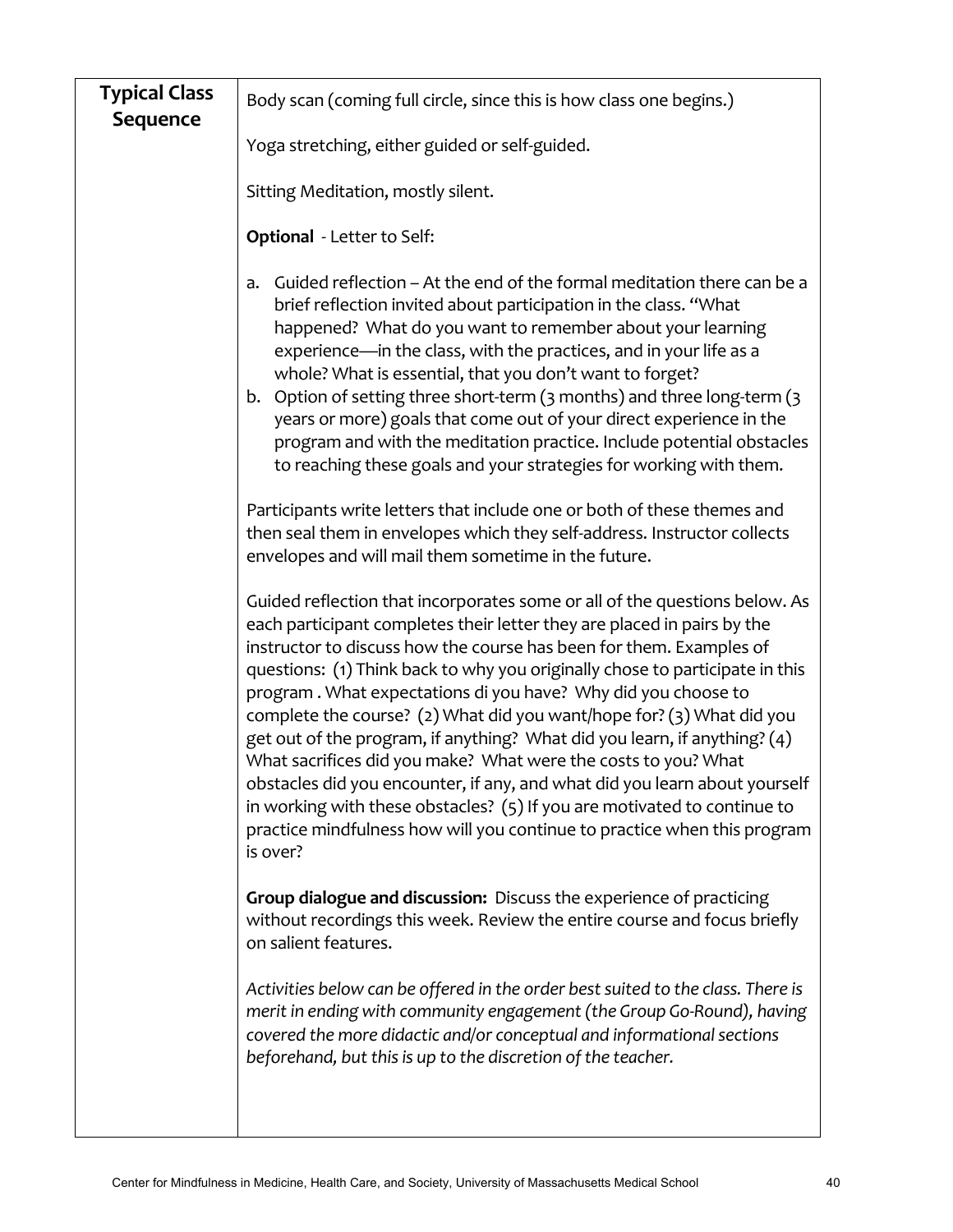| <b>Typical Class</b> | Home practice, Hints and Reminders: Review of final home practice sheet                                                                                                                                                                                                                                                                                                                                                             |  |  |  |
|----------------------|-------------------------------------------------------------------------------------------------------------------------------------------------------------------------------------------------------------------------------------------------------------------------------------------------------------------------------------------------------------------------------------------------------------------------------------|--|--|--|
| Sequence             | ("the rest of your life"), directions for accessing ongoing resources                                                                                                                                                                                                                                                                                                                                                               |  |  |  |
| (continued)          | (online, handouts, community, regional, internet, etc.)                                                                                                                                                                                                                                                                                                                                                                             |  |  |  |
|                      | <b>MBSR "Checklist":</b> Discuss the value of putting learning to immediate use<br>for continued practice. Using index cards or printed sheets, have<br>paricipants reflect on what critical items are necessary for continued<br>practice, i.e., dedicated space; cushion, bench or chair; yoga mat, timer;<br>etc. Individual time to write, followed by brief opportunity for group<br>share of intentions to continue practice. |  |  |  |
|                      | <b>Group Go Around:</b> Each participant shares their experience of the course<br>with the whole group, how they feel about the course ending, what they<br>have learned, how they will keep the momentum of their practice moving<br>and growing.                                                                                                                                                                                  |  |  |  |
|                      | Final meditation and acknowledgement of the ending of this particular<br>group.                                                                                                                                                                                                                                                                                                                                                     |  |  |  |
| <b>Home Practice</b> | Go back to the recordings if you wish. Keep up the practice and make<br>it your own                                                                                                                                                                                                                                                                                                                                                 |  |  |  |
|                      | Continue to work with bringing seamless attention to all your<br>٠<br>moments in order to be more present in your life                                                                                                                                                                                                                                                                                                              |  |  |  |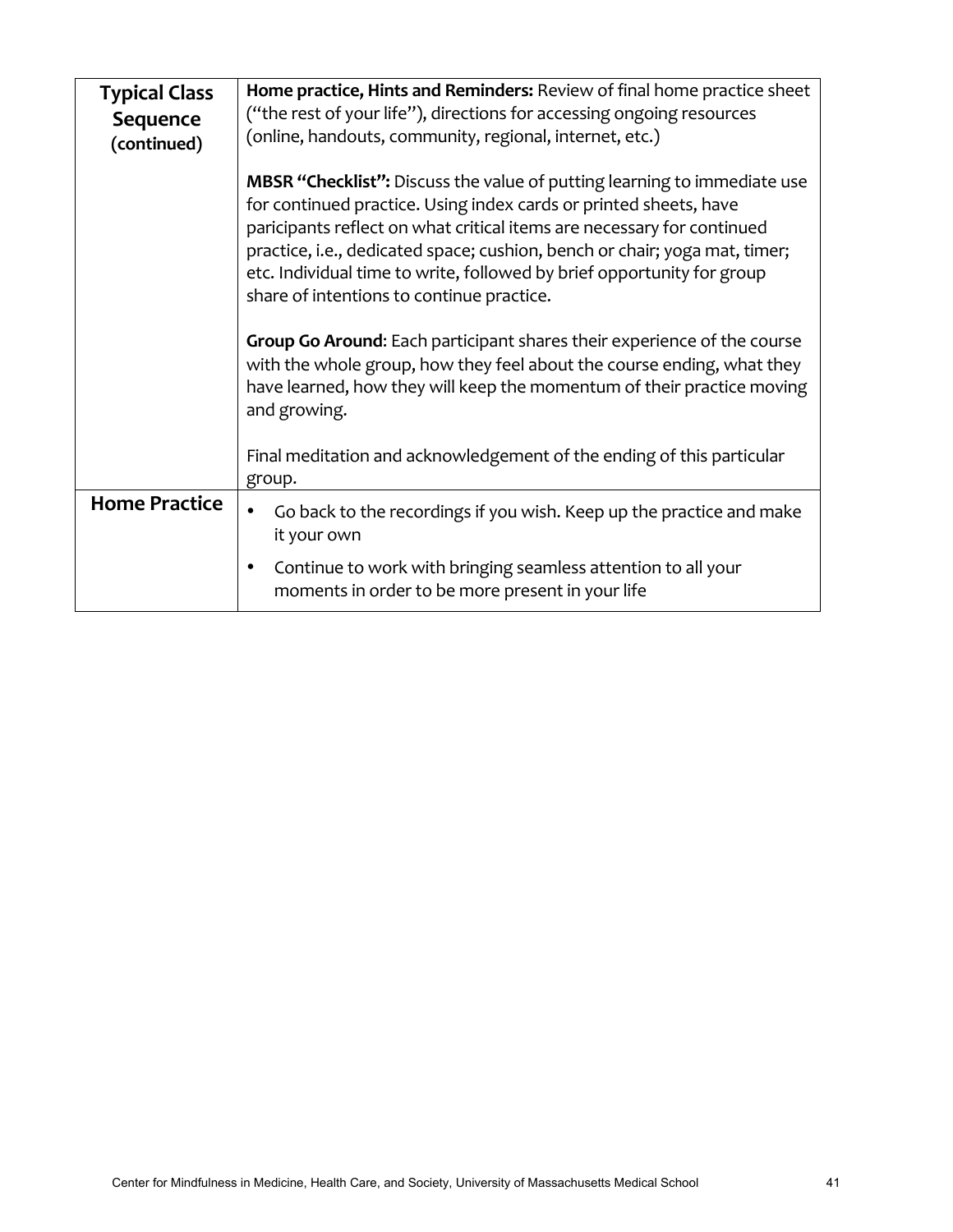### **Notes on The Curriculum**

### **Centrality of Practice**

Starting each class with a substantive period of formal practice can be very useful and expresses several intentions: It helps participants and the teacher to arrive and settle in to class, and familiarizes participants with the feeling of being present, awake, attentive and attuned to themselves and their surroundings. In addition, if a participant has not practiced at home, this formal practice period provides a strong and commonly shared experience from which participants can then speak and participate as fully as those who've engaged in the home practice more regularly.

This recommendation is not meant to be rigid or dogmatic. Rather, we are sharing with you a repeated observation in our MBSR classes at UMass. After a longer practice period, we have often noticed that the classroom dialogue is quintessentially different. It seems to us that the longer practice period provides people the opportunity to settle, i.e., 1) become grounded in the body, 2) listen more closely to body, mind and heart and 3) come to rest in one's own presence. This offers program participants more possibility of responding in ways that differ markedly from the usual "reporting" modes. People seem to more easily move from the *doing* mode to the *being* mode. This shared sense of *being* is enlivening; it tends to connect people to the actuality of their experience, enhances the sense of people recognizing our common humanity and assists MBSR participants to move out of their usual modes of speech to speech that supports and expresses transparency, insight and clarity.

### **Using the Curriculum**

While the curriculum is meant to enhance and support MBSR teachers in their teaching of the 8-week MBSR program, it is essential not to mistake this written document as a formulaic or operational manual in any sense.

In MBSR teacher education and training programs, we often liken the curriculum to the banks of a river: Providing a form and container for the flowing water. Without banks, a river would be something else entirely. To be a river, there needs to be banks. And with deep, firm banks, the water has a place to collect and flow and find its own depth. Thus, the curriculum contains the "essence" of the program—in this analogy, the water—which, at its most fundamental, serves as a conveyance for non-conceptual, non-dual awareness and wakefulness. This shows up in participants' discovery of deep inner resources that include: a growing recognition that they are far bigger than their ideas and opinions about themselves. This leads to a sense of disidentification with conditioned habits and patterns usually internalized as "me"; a greater tolerance for these patterns as they arise and a budding sense that they are capable of responding in fresh and novel ways to both familiar and unforeseen circumstances and situations.

While it may be tempting to consider the addition of variations, options, and otherwise worthwhile and even evidence-based interventional elements or modalities, it is highly recommended that teachers stay the course, as outlined here. First, fidelity to the written curriculum form has enormous implications for the rigor of MBSR research. Secondly, and perhaps more importantly, the robustness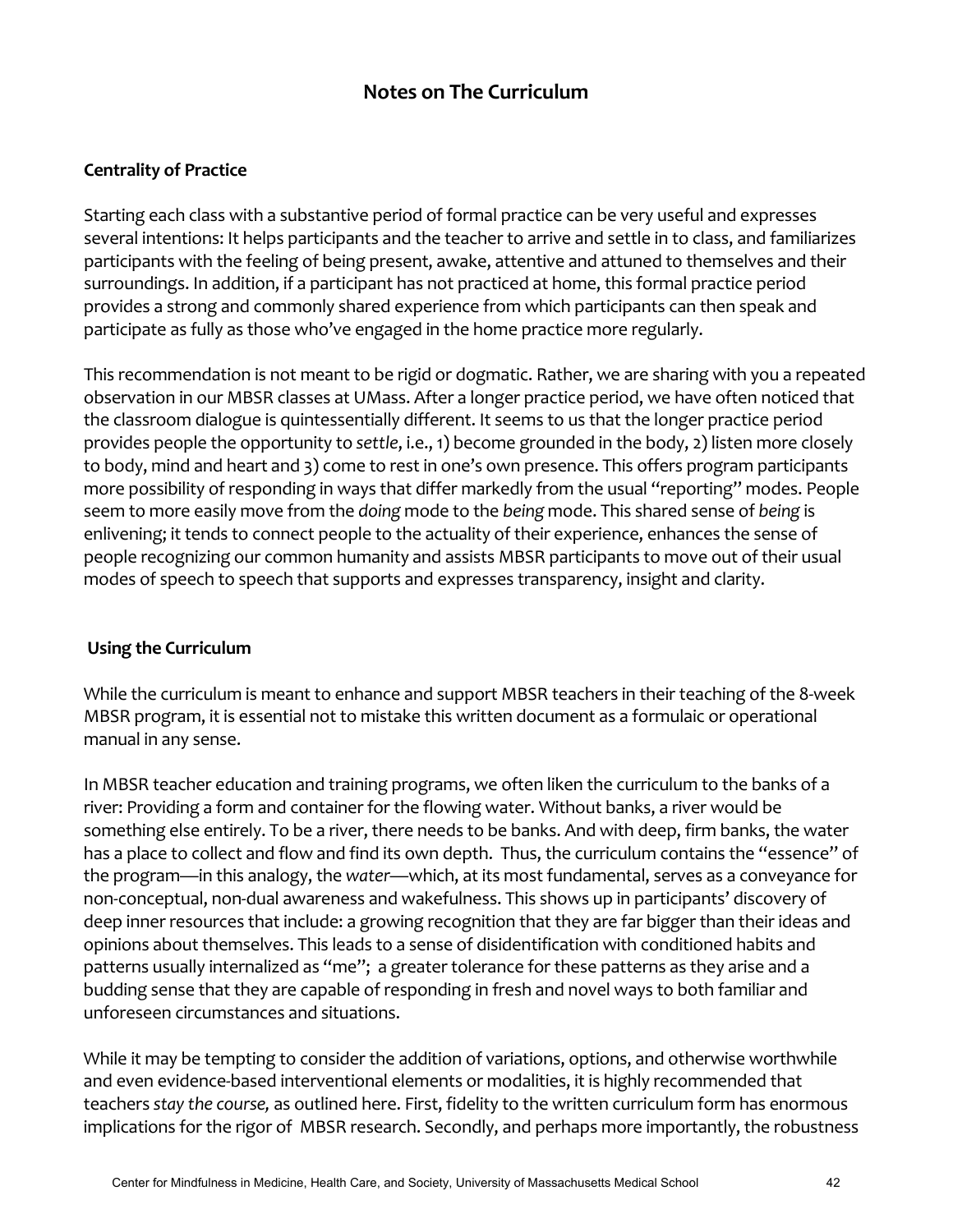and depth of the program is most certainly not dependent on novelty or variation. Rather, it is here that the depth and robustness of the *teacher* and his or her own meditation practice and how the teacher has applied that practice over the course of one's life, vividly shows itself.

In experienced hands, the components of the 8-week MBSR curriculum come alive through the *person* of the teacher. What shows up in the classroom is the authenticity and immediacy of the teachers' own contemplation and "encountering" of the explicit and implicit curriculum content. It is the teachers' lived experience of mindfulness as well as the content themes as they've made or make themselves known personally and uniquely, that fosters the direct and intimate connection with participants. This connection and interaction—through the conduit of the teachers' practice and exploration—is what makes the curriculum come alive, and where the "water"—to return to our river analogy, flows, ever new.

While there may be an occasion to introduce a variation on a practice, course theme, or activity that may represent or amplify the curriculum, before doing so, we recommend you reflect for a time, considering your intention for such changes or additions while simultaneously reflecting on and testing your understanding of each element of the curriculum as it currently stands. In our experience, this takes years of teaching, years of practice, and years of working closely with a wide array of program participants. So we urge you to go slowly, taking time for reflection and dialogue internally and, as well, with other teachers and supervisors, before adding new elements to the curriculum.

The teaching of MBSR takes nothing less than our willingness to meet ourselves and our lives directly, surrendering to not knowing—over and over again—and of being willing to listen and learn, shoulder-to-shoulder, with those who enter the classroom with us, in a spirit of humble enthusiasm and wonder.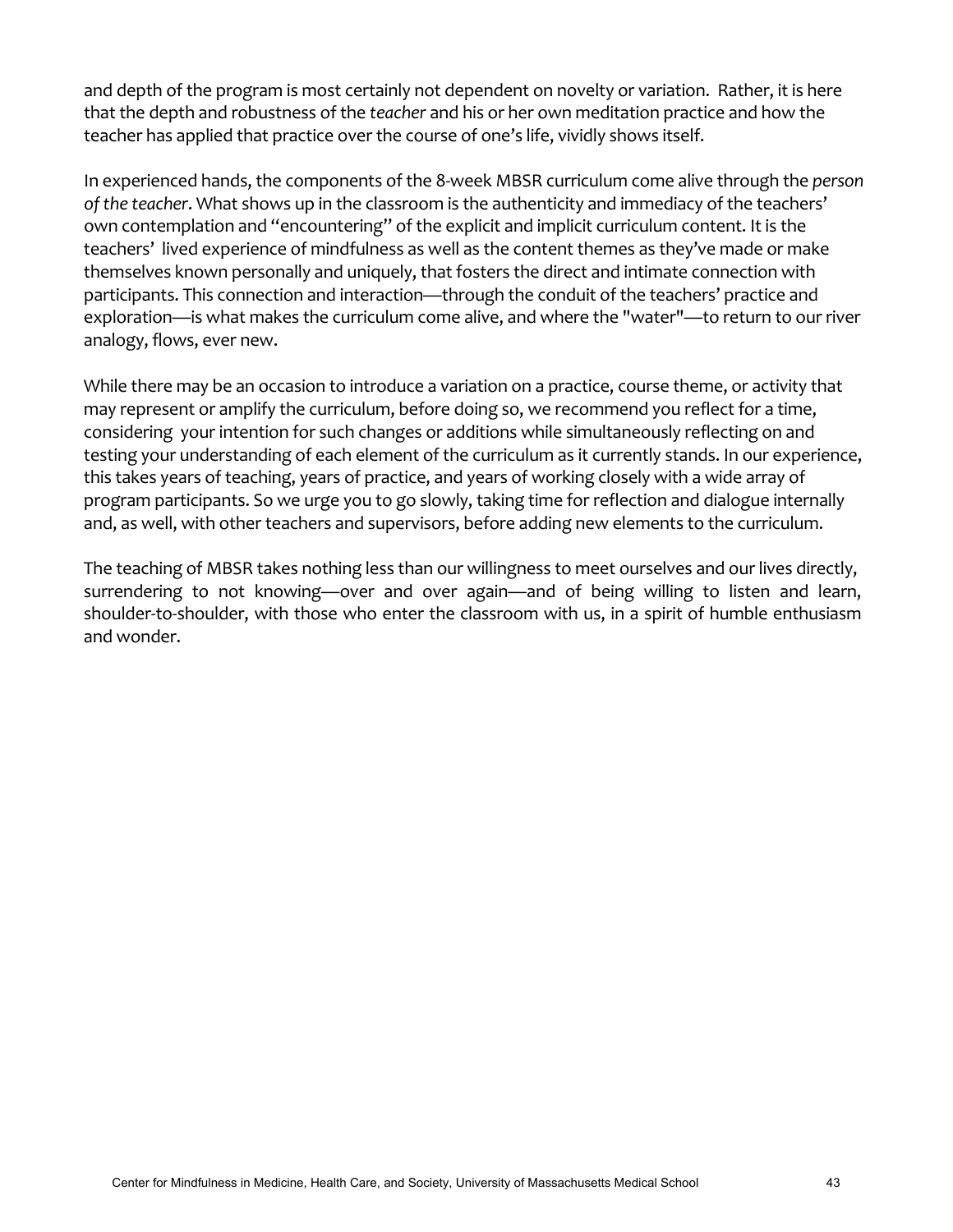# **Appendix A: Conducting Orientation Sessions** at the Center for Mindfulness in Medicine, Health Care and Society **University of Massachusetts Medical School**

Below is a detailed description of the Orientation Session as developed and delivered at the UMass *CFM.* This may be a useful guide. It is meant to provide offer a "taste" of how we conduct the *Orientation Session rather than as a strict template to be followed mechanically. .Certain elements* such as Teacher filming, the use of the Orientation Questionnaire and,participant interview procedures are unique to the Center's goals and setting and may not neccesarily apply to you in your situation or setting. The Overview at the beginning of this document highlights the areas that should be addressed, and the section labeled: Detailed Logistics, focuses on the specifics that participants need to know in order to make an informed decision about their potential participation in the MBSR program. Different venues and constraints will necessitate modifications, and some of those have been noted in the text below.

**Greet participants** as they arrive in the room, and be available to answer questions.

- \* Remind people to stop filling out the paperwork at the STOP page on the Orientation Questionnaire (See page Appendix B)
- $\cdot$  After around 15 minutes, or when a few people have reached the STOP page of the paperwork, you can begin the orientation
- $\cdot$  Reassure people who have not finished the paperwork that there will be time after the orientation to complete it, and that you will give extra instructions for the pages after the STOP page
- $\div$  Remind people where the bathrooms are, and to turn off their cell phones

**Introduce yourself** again, and welcome everyone.

**Give an overview** of the whole orientation, including the following information:

- $\cdot$  There will be time at the end to complete the paperwork
- $\dots$  Everyone will meet briefly with you or with another teacher after the orientation *(a followup* phone call at a future date may substitute for an inperson meeting)
- $\cdot$  Everyone must have a brief interview before enrolling in the program
- $\cdot$  There may be some waiting before their interview
- $\cdot$  Encourage people to use this time to meet other people in their class -- the experience of waiting can be a practice of mindfulness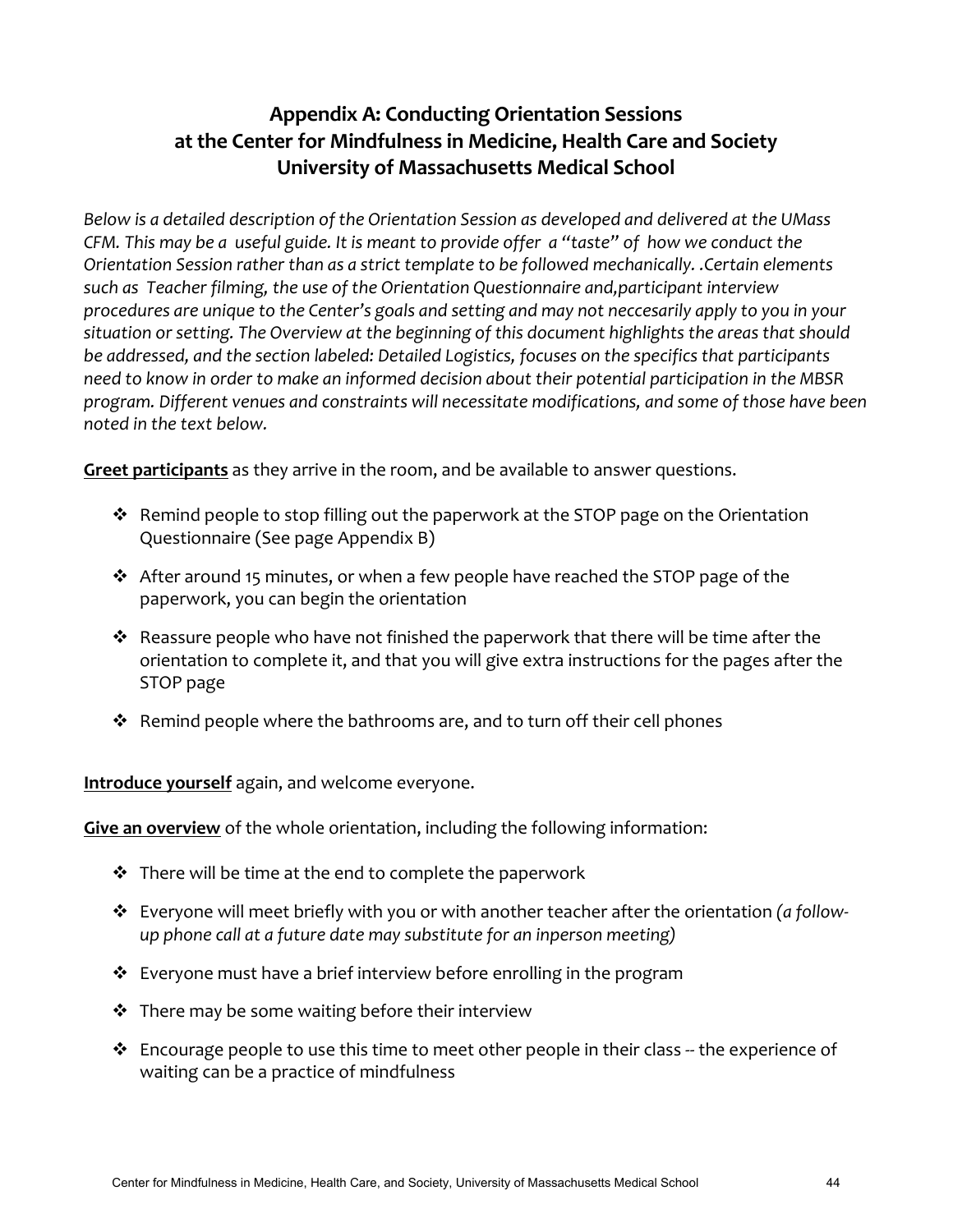**Give a brief history** of the Stress Reduction Program and the Center for Mindfulness in Medicine, health Care, and Society, including the following points:

- $\diamond$  First principle: Establish safety and confidentiality at the beginning of the Orientation **Session**
- $\cdot$  The program has always been considered a complement to medical treatment. It is not "alternative medicine."
- ❖ It was founded in 1979 by Jon Kabat-Zinn
- ❖ Saki Santorelli is the current executive director
- \* There have been just over 24,000 graduates from the UMass clinic *(as of 2017)*
- $\cdot$  UMass Medical School is a forward thinking learning community and teaching institution. Furthering the educational mission of UMASS, the CFM has a professional MBSR teacher education program under the banner of *Oasis Institute*. Therefore, there may be some "teachers-in-training" in your classes. Like you, they will be taking the program as participants. They will also be meeting in a small group seminar to learn more about teaching MBSR.
- $\cdot$  Similarly, UMass is a research institution. This is why we ask participants to complete pre, post and follow-up assessments of the MBSR program. Many studies conducted here and at other academic medical centers have demonstrated the benefits of mindfulness and MBSR for people expereincing a wide range of conditions and life challenges and we remain keenly interested in improving our program content and processes.

**Introduce mindfulness** and mention some or all of the following points:

- $\cdot$  Mindfulness is innate; it arises and is known as we pay attention, on purpose, in the present moment, nonjudgmentally.
- $\cdot$  In this practice, we cultivate a sense of curiosity, exploration, kindness and basic friendliness to whatever we experience
- $\cdot$  Mindfulness helps us to wake up to our lives rather than being driven on auto-pilot
- $\cdot$  In this practice, we notice how the mind moves to the past or future; as soon as this is noticed, we bring it back with gentleness and firmness, to an experience in the present moment, such as the feeling of the breath in the body. The movement of the mind involved in past and future thinking sometimes creates unnecessary suffering, unproductive striving, and a wasting energy that could be employed in healing, problem solving, and a greater enjoyment of life
- $\diamond$  Offer **a short (a few minutes) guided meditation**, to allow people to have a "taste" of mindfulness. You can begin with some movement practice, offering the same cautions as one would with any yoga sequence offerenced in class. Can also guide participants to be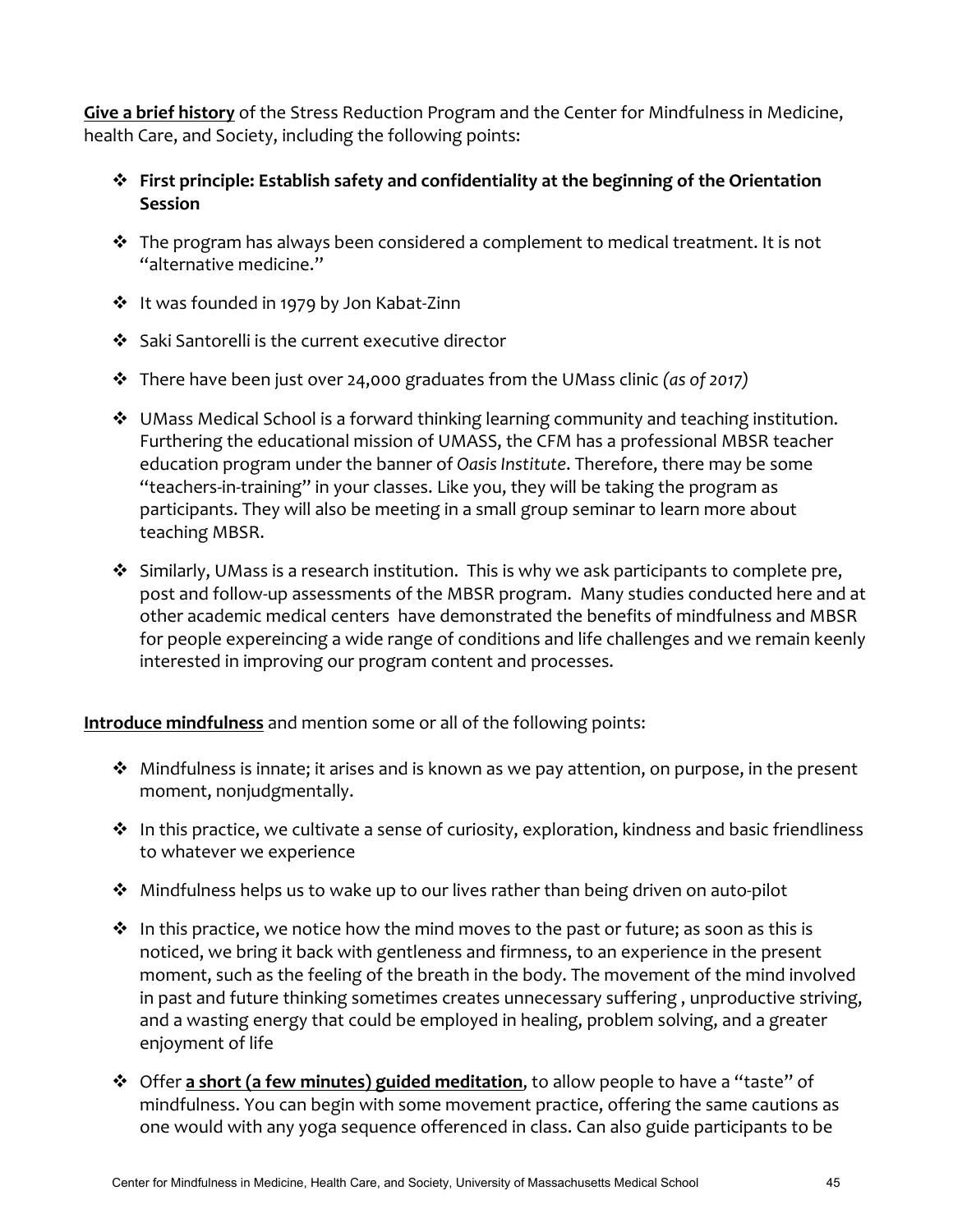aware of sensations in the body, the breath, other sense perceptions, emotions and thoughts 

### **Group introductions**

- $\cdot$  Explain that we will be going around the room and that everyone can take a moment to introduce themselves
- \* Mention the strong emphasis on confidentiality and safety, both in this Orientation session and during the entire MBSR course
- $\cdot$  Encourage people to be brief, to say their names, where they're from, how they heard about the program, and/or to comment on the brief meditation
- $\cdot$  You can interact with people as they introduce themselves, using this format as a way of connecting with program candidates and delivering more information about the program
- $\cdot$  *Note:* It's helpful to avoid asking people "why" they have come, since that will be explored in the first class of the program, and this will keep the orientation a bit lighter in tone. However, you may decide that you want to deepen the experience of the Orientation Session by making it *more personal and asking people to be more self-revealing. There are positives and negatives to* both approaches. The deeper questioning can lead to a strong bonding experience for the *group. On the other hand, some participants may find a strongly emotional Orientation Session* to be somewhat disorienting—expecting a more neutral or less emotional experience.

### **Logistics of the MBSR Course:**

- $\cdot$  The course meets every week for 8 weeks, either in the morning or evening, for 2.5 to 3.5 hours
- ◆ There is an "All-Day" class (a silent retreat day) between the 6<sup>th</sup> and 7<sup>th</sup> week on a weekend day, from 8:45 a.m.– 4:30 p.m. (Note: The all-day class begins at 9:00 AM, but given that our all-day class integrates as many as 150 participants and teachers from multiple MBSR courses, as well as past MBSR program "graduates"—we invite participants to arrive 15 minutes early to find a place to comfortably settle in for the day). It is also possible for the All-Day class to be *conducted after Class 5,to accommodate scheduling conflicts.*
- $\cdot$  In each class we will learn and practice different forms of mindfulness practice: yoga, sitting, body scan, walking meditation and mindful eating
- $\clubsuit$  We will learn about stress, and explore our own behavioral, physical, emotional and cognitive stress patterns and more skillful responses to these reactive stress patterns, as well as more mindful ways to communicate and choose nourishing behaviors and activities
- $\cdot$  In each class there will be periods of mindfulness practice, group discussions and talks, small group discussions, and practices and exercises related to that week's topics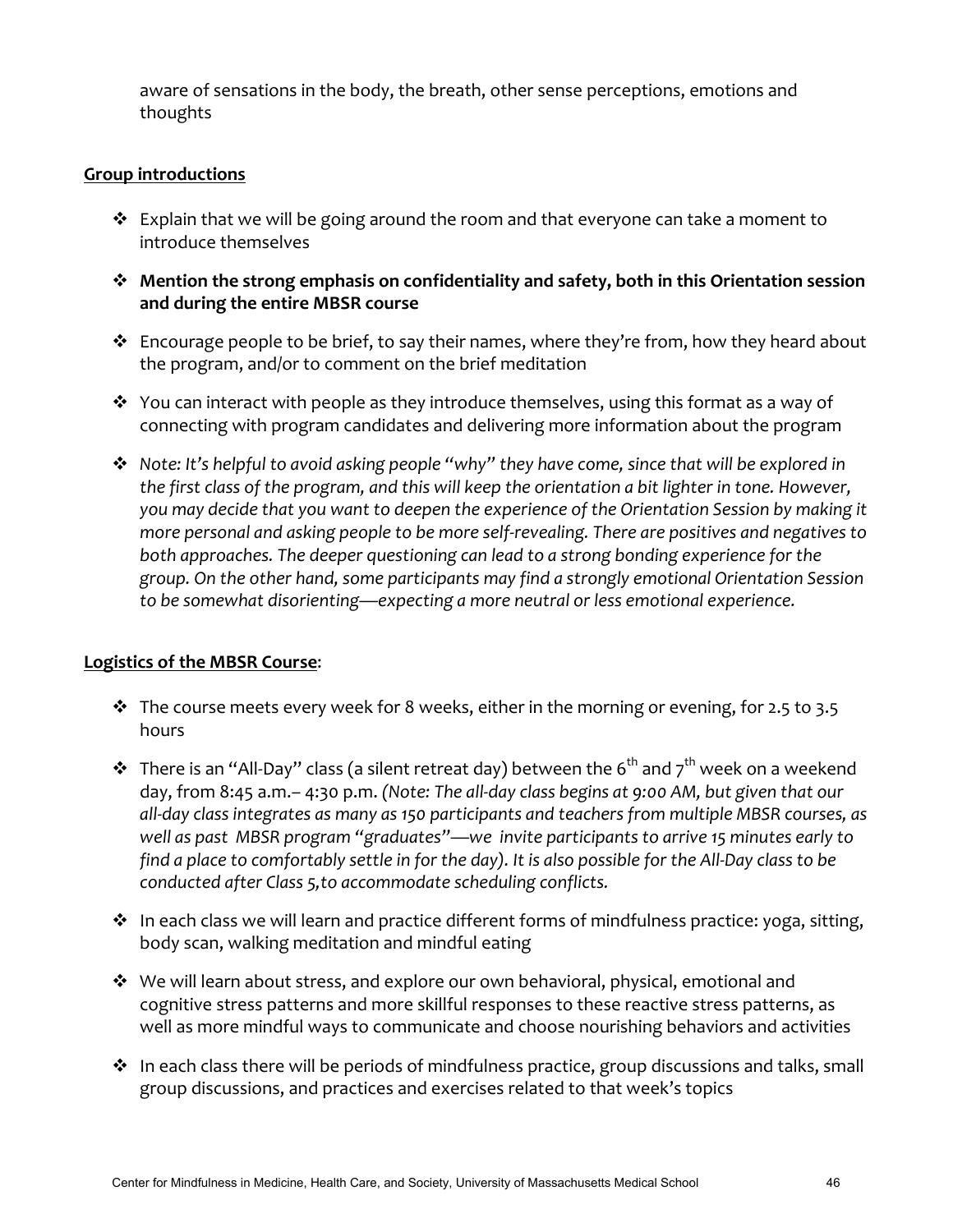- $\cdot$  You will receive CD's or MP3s with meditation and yoga practices, and a practice manual, along with weekly home practice sheets with details of your home practice
- $\cdot$  There will be around 25 35 people in each class. (Class sizes may vary to as few as 15 and as many as  $40)$
- $\cdot$  Wear comfortable clothing, and avoid perfumed toiletries
- $\cdot \cdot$  There are no scheduled breaks, but you can bring water, food or medicine as needed. We encourage you to have a meal before your class
- \* Expect your daily home practice to be at least 1 hour per day, or longer. Make sure that you can set aside this time for daily practice
- $\div$  Highlight the commitment required, and that the program is challenging
- $\div$  Encourage attendance at all 9 classes, including the All Day. If someone has to miss a class, there are possibilities for making up the class that week on another day. If someone misses or anticipates missing 3 or more classes, we encourage them to drop out and take the entire program again in another cycle when they are able to make the time commitment
- $\cdot$  Emphasize the importance of arriving on time, noting any constraints around entering the building (e.g., at UMass CFM, the door to the building is locked in the evening after 6:30 PM)
- $\cdot$  Call your own teacher if you are unable to attend class, need to make up in another class, or know you will be late for class. Your teacher will notify the teacher in the make-up class that you will be attending that class
- $\cdot$  Explain the inclement weather policy, and encourage people to set aside two more weeks for class, especially in the winter cycle
- $\cdot$  Explain about class recordings of teachers for ongoing learning and MBSR teacher competency development. Be explicit that this is only for teacher development and assessment and that only other MBSR teachers and teacher-trainers will be viewing. Let people know which classes that cycle will be recorded, and also that participants/patients will need to sign an Informed Consent document before the first class.

**Explain the risks and benefits of the program.** (Note: it is only after these have been explained that *the participant can sign the informed consent agreement).* 

### **Physical risks:**

- $\cdot$  The primary physical risk is connected to practicing mindful yoga
- $\cdot$  Taking care of oneself is at the core of practicing mindfulness
- $\cdot$  If you hear guidance that you know is not healthy for your body or condition, or if you are feeling pain, please disregard the teacher and either modify the pose or rest and imagine doing the pose
- ❖ Explore your limits; go to your own edge, but not beyond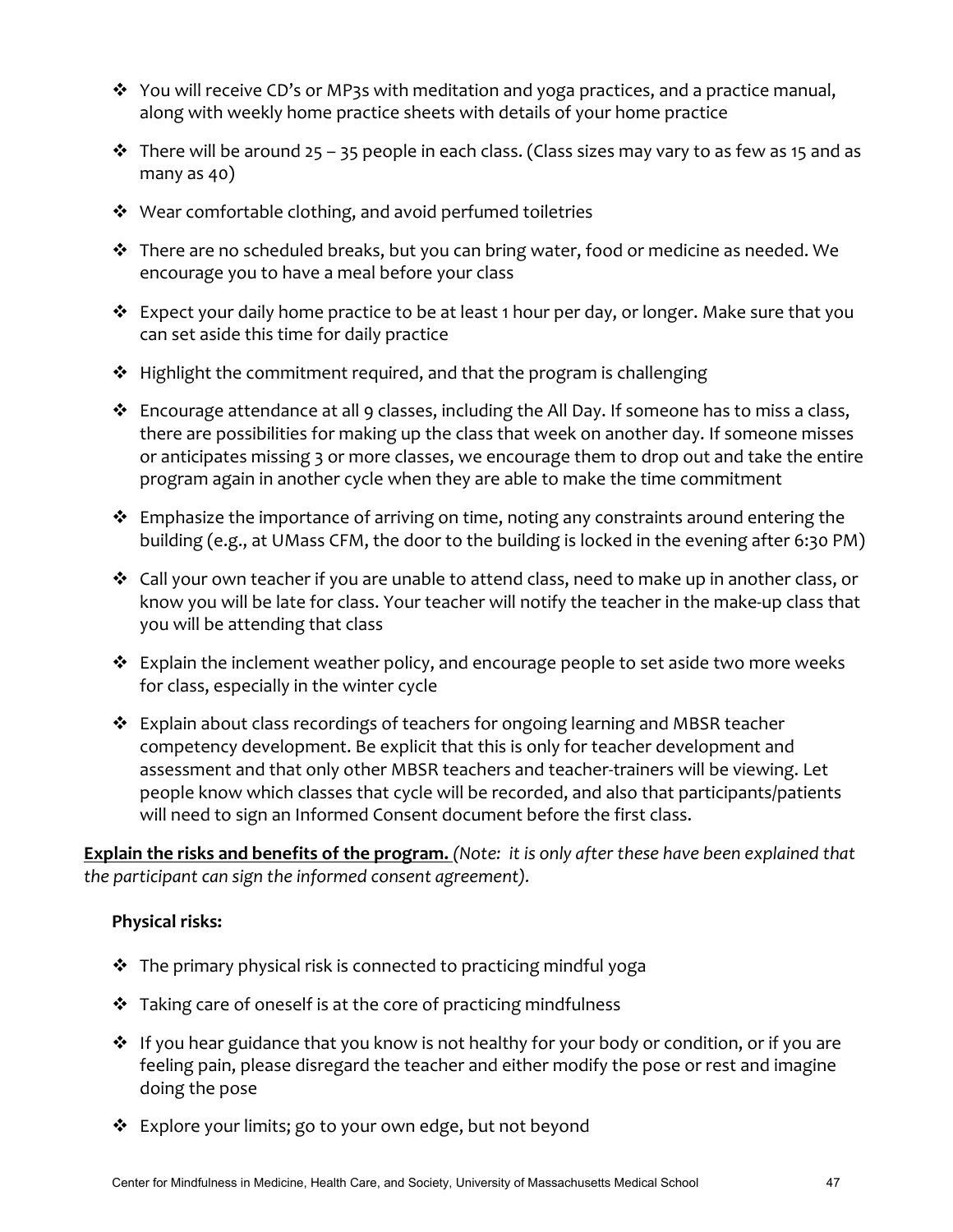- $\cdot \cdot$  Because we are embodied and Yoga is a tangible and direct means of teaching participants about mindfulness of the body, being aware of the body from moment to moment is emphasized more than proper form
	- a. The teacher can help you with making modifications
	- b. It's also a good idea to ask your doctor or physical therapist to review the postures in the practice manual, and to make an "x" through postures that are not suitable for you

### **Emotional risks:**

- $\clubsuit$  Feelings of sadness, anger, fear, could seem stronger at the beginning because you may be paying attention in a conscious way for the first time
- $\cdot$  A history of trauma, abuse, significant recent loss or major life changes, or addiction to substances may heighten these reactions. Please tell your interviewer if this is true for you, and we can determine together whether or not it makes sense for you to take this class
- $\cdot$  You may find that you make discoveries about yourself that you may not like
	- $\cdot$  You may be challenged, and find yourself facing the unknown
	- $\cdot$  If at any time during the course you notice strong emotions or heightened awareness that feels distressing or is a concern, contact your teacher. He or she may suggest adaptations to practice to support you. It may also be helpful for your teacher to speak with your therapist if you are seeing one, with your permission. This can assist your teacher in better supporting you.

Other people in your life:

- $\cdot$  It may be a challenge to set aside the space and time to do this practice, so it's important to request support from your family, friends and/or co-workers
- $\cdot$  You may find that you change patterns of reactivity, behavior and communication, and your family, friends and/or co-workers may be uncomfortable with these new behaviors or attitudes
- $\dots$  You may find that your relationships change

### **Time:**

 $\cdot$  Finding time to practice mindfulness can be challenging: it is normal to have the thought or idea that "I don't have the time to practice." Indeed, no one has the time; to follow through on your commitment to yourself in the context of theis course, you'll have to "make the time" to practice. TThis will require an immediate change in lifestyle (i.e. less TV, less reading etc.) Interestingly, and counter-intuitively, people sometimes report that setting aside time for practice increases their sense of spaciousness during the rest of their day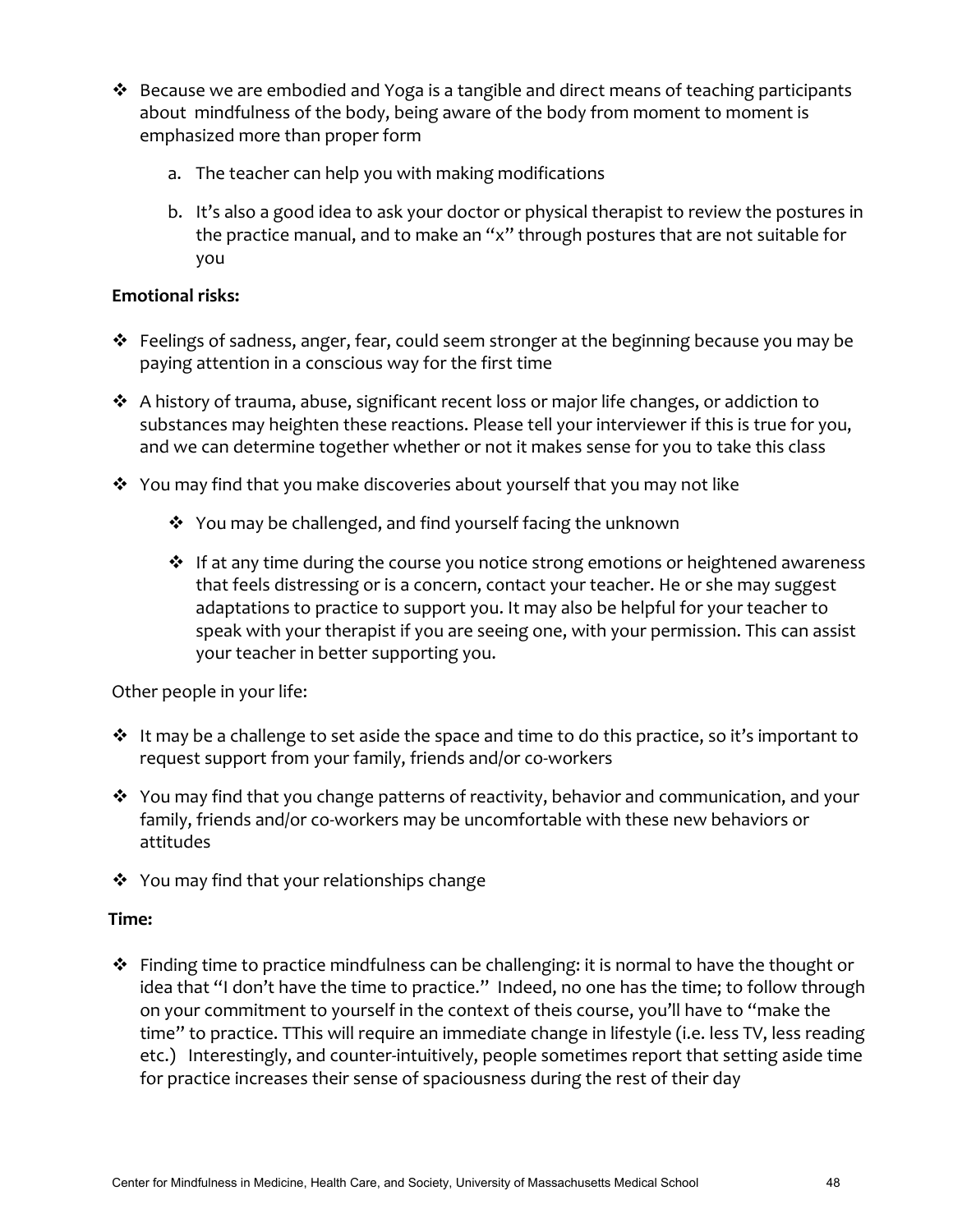### **Benefits:**

- $\cdot$  Increased awareness and concentrationNew ways to cope more effectively with your own condition, difficulty, pain or suffering
- ❖ Learning to take better care of yourself
- $\cdot$  Some people report a quieter mind, a sense of balance and enhanced wellbeing
- $\cdot$  Many physical health benefits have been suggested in scientific research, although there is no guaranteed health outcome

Invite additional questions.

#### **Finishing the pre-evaluation forms (Orientation Questionnaire, Appendix B):**

- $\cdot$  Explain the last few pages of the pre-evaluation form (past the STOP page, listing their course goals)
- $\cdot$  Ask that everyone complete all of their paperwork, including their registration form
- $\cdot$  Encourage participants to take a few moments to pause and contemplate what they would have liked to accomplish at the end of the 8 weeks. Make sure that the 3 goals are *manageable and doable*
- $\cdot$  Invite the interviewing teacher(s) into the room and introduce him or her to the group
- $\cdot$  Explain that everyone will meet with one of the interviewing teachers to review their forms and have a brief, private conversation
- $\cdot$  Once they have completed their interview, support staff will assist them in enrolling in the class time of their choice.
- $\clubsuit$  Ask if there is anyone who is definitely not enrolling or is undecided, and suggest that they come in for a brief interview anyway to discuss their decision

Thank everyone for their presence and participation.

#### **Individual Meetings and Review of Paperwork**

The **main intentions** of the individual meetings and review of paperwork are:

- $\cdot$  To determine whether the program is a good match for the participant/patient at this time
- $\cdot$  To screen the participant for suitability for the MBSR program
- $\cdot$  To allow the participant to ask questions that may not have been suitable or comfortable for them to ask about in the large group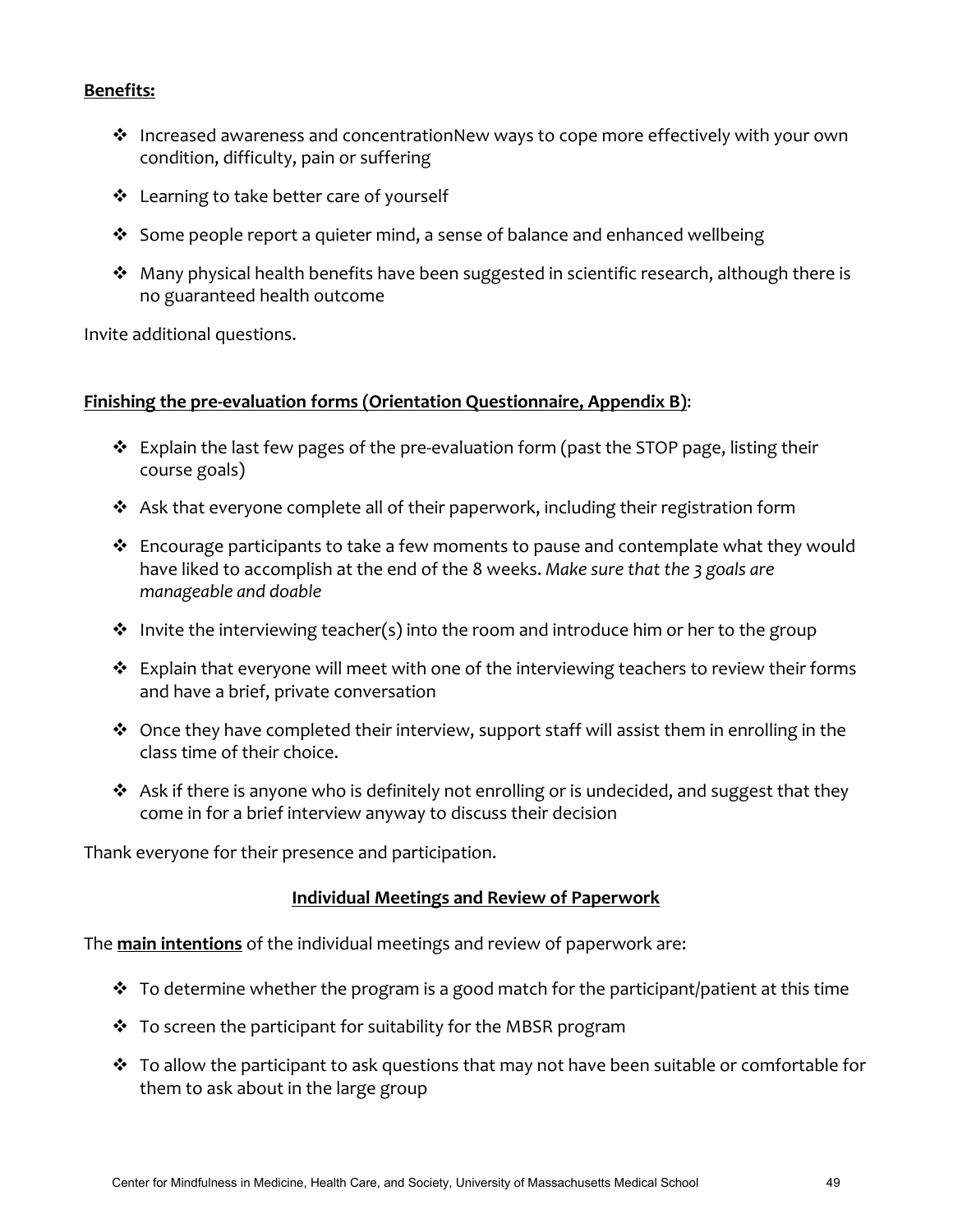- $\cdot$  To ensure that the participant has all the necessary information to make an informed decision about enrolling in an MBSR course
- $\cdot$  To review Orientation Questionnaire for pertinent information regarding concerns or issues related to the exclusionary criteria
- $\cdot$  If the MBSR program is not appropriate for the candidate at this time, to provide therapy referrals and other resources that fit the candidates current needs

### **Conducting the brief individual interview**

**Introduce yourself** again. Thank the participant for waiting, if necessary.

Explain that:

- $\dots$  You will be taking a few moments to **review** their Orientation Questionnaire to make sure that it is **complete**
- $\diamond$  **You may ask the candidate questions** based on any responses to the Orientation Questionnaire that raise concerns about their participation in the program
- $\dots$  **The participant may ask any questions** that they did not want to ask in the large group
- $\diamond$  If the conversation needs to be **longer than a few minutes**, because of concerns regarding the exclusionary criteria, ask if the participant can wait until after other people have been seen, to candidly speak with them about these concerns.
- **❖** Review the paperwork for **completion**
- **↓** Make sure that **the class day and time** is filled in on the front page
- $\cdot \cdot$  If the Orientation Questionnaire is complete, place your initials on the front page. If it is not complete, ask the participant to complete the questionnaire. If there are several incomplete answers please have the candidate complete the questionnaire before commencing the interview
- **E** Especially regarding **suicidality**: If someone is suicidal, ask if the person is currently having thoughts of suicide or has had them in the past day or two. If they are suicidal, ask if they have a plan (indicative of "active suicidality"). If the interviewing teacher does uncover active suicidal ideation with intent or plan, immediate action is required to have the person evaluated by a licensed mental health professional immediately. If one is not available, the interviewer is required to dial 911 to have the person transported to an emergency room for immediate evaluation, and have a teacher sit with the person until emergency personnel arrive. The interviewing teacher should ask if they are in therapy and if a release has been signed, notify the therapist. Explain the exclusionary criterion related to suicidality, and document the conversation.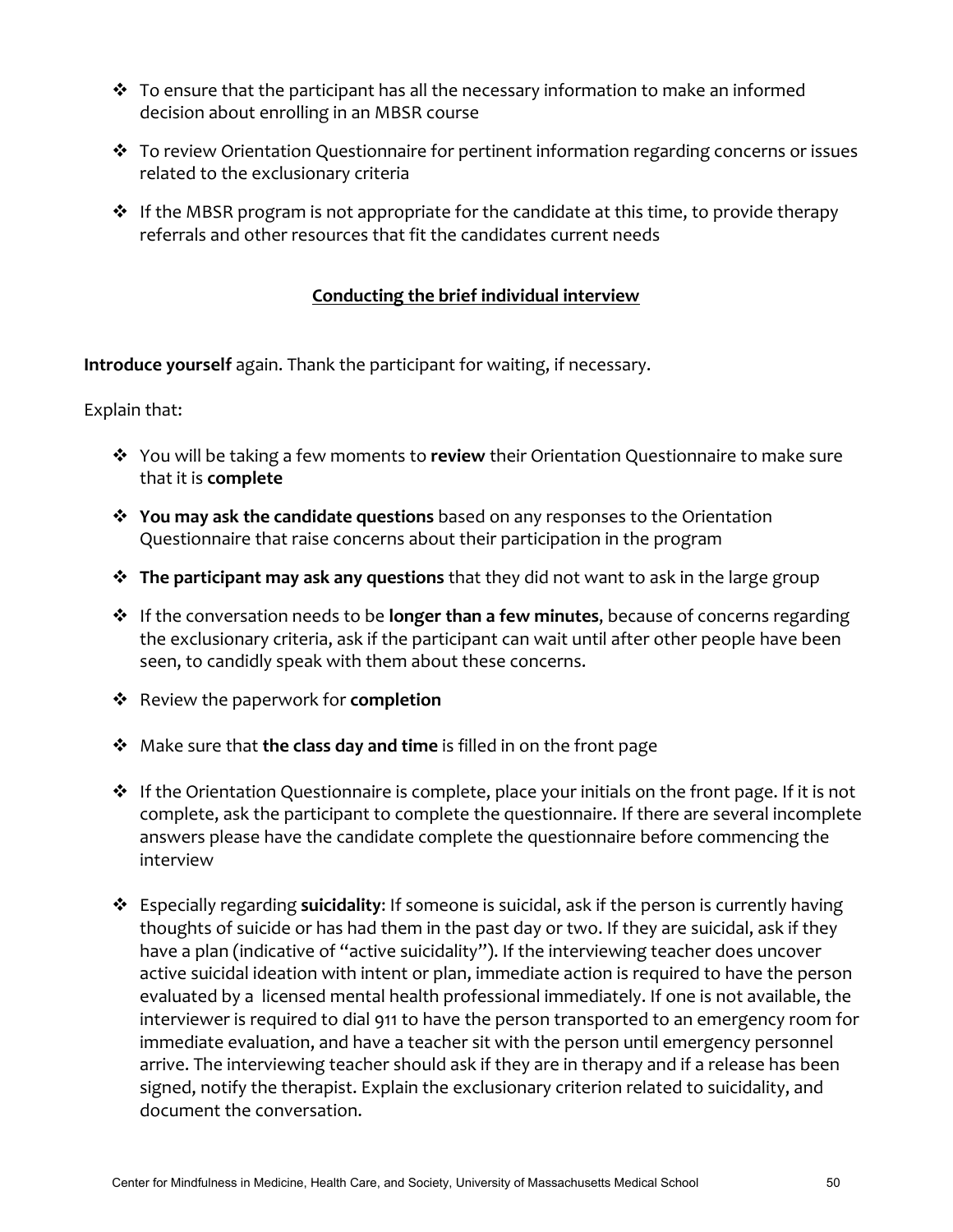- \* You may also discuss any sense you have of the person's **behavior in the Orientation Session** which may affect their full participation in the MBSR program. Observed behaviors such as agitation, interrupting, dominating the group, inappropriate behavior, extreme shyness or nervousness are important to follow up about with the person in question.
- $\cdot$  Discuss any other concern(s) related to information on the Orientation Questionnaire, your sense of the participant, clinical judgment, and potential of the exclusionary criteria.

For an outline and explanation of the exclusionary criteria, see the list at the end of this section. If there is a **concern or a special need**, do the following:

- 1. If the participant will be in your own class, ask them to wait until the end of the interviewing period so that you can take extra time to explain any concerns. If the participant understands these concerns, and seems strongly motivated and meets the exceptions to the exclusionary *criteria, you may accept the participant into your class. If the exclusionary criteria is* psychological in nature and the participant is in therapy, have the participant sign the release of information form so that you can speak with the participant's therapist. Attach the release of *information form to the Orientation Questionnaire.*
- 2. **Document your concerns** and conclusions on the information form ("SRP interview notes") and attach it to the pre-evaluation form. For example, if someone has checked "suicidality" and you *check* for suicidality and find that there is no active suicidal ideation and no intention to *commit suicide, make a note of this conversation, and sign your initials. (Note: In the interest of transparency, use language that is acceptable to the participant.)* Attach the SRP interview *notes to the pre-evaluation form*
- 3. If the participant will be in another teacher's class, do the same procedure as in #1 and #2 *above and also explain to the participant that they will need to have a second interview with* the MBSR teacher whose course they will be attending.
	- a. Call the participant's teacher and give them the information about the participant on *the phone or in person. For reasons of confidentiality, do not put this information in an email, for reasons of confidentiality.*
	- *b.* Inform the support staff to await enrolling the participant until after the second *interview.*
	- *c.* The participant's teacher will notify the support staff after the second interview if they *decide* that the participant can safely enroll in the course.
- \* Thank the participant for taking the time to come to the Orientation Session and interview
- **\*** Express your **appreciation** to them for their decision to assume greater responsibility for their own health and wellbeing
- \* After the interview, the support staff will register appropriate participants, collect tuition and, if necessary, make adjustments to the financial agreement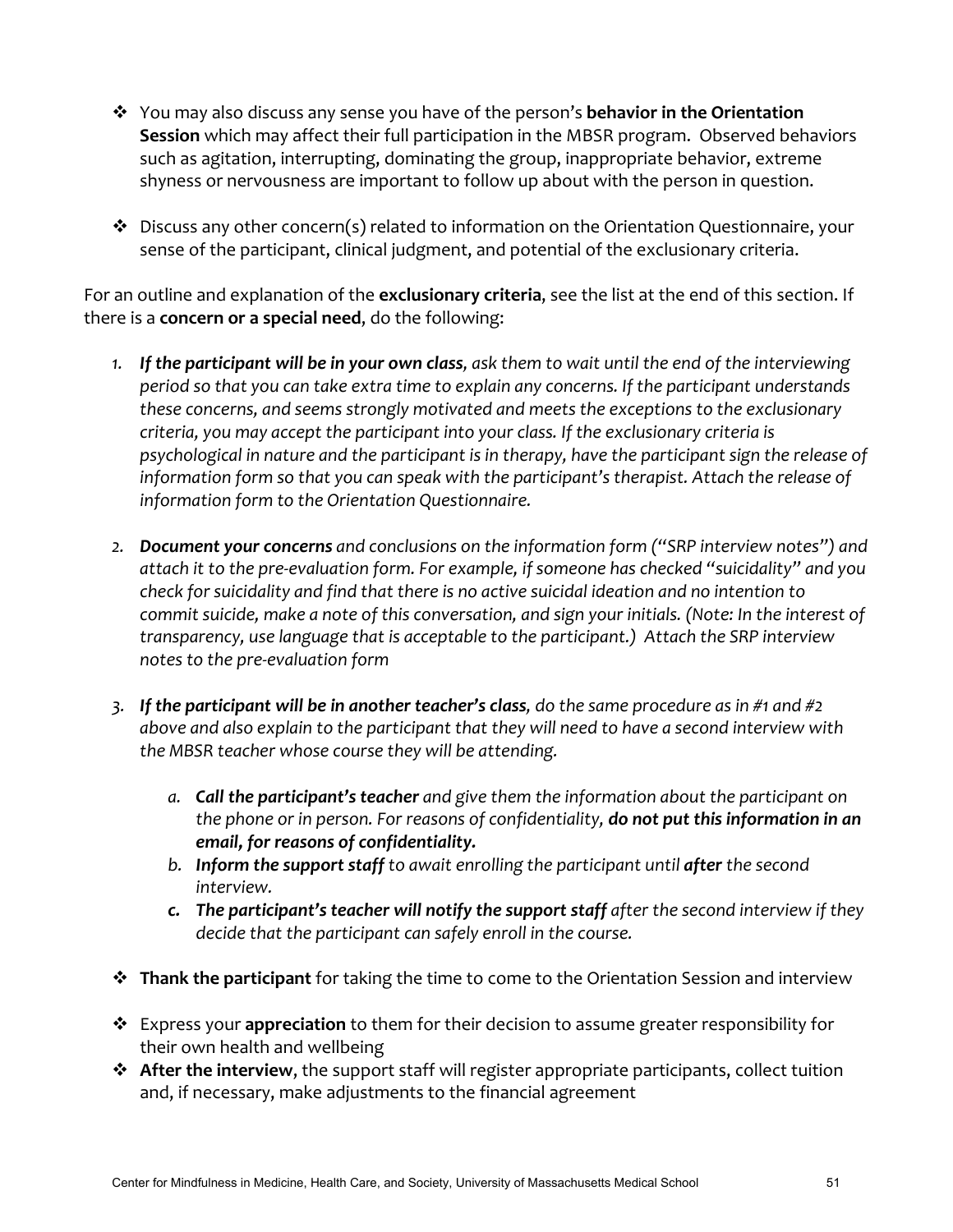### **Screening Criteria for Exclusion from the Stress Reduction Program**

#### Lifestyle Issues:

- ❖ Addiction to substances
- $\triangleleft$  Addicts new to recovery (less than one year)
- $\cdot$  Inadequate comprehension of language in which course is taught

*Exceptions:* In terms of addiction, if someone is in recovery less than one year and seems highly *motivated, or is in a supportive treatment environment, they may attend class.* 

*If* there is a problem with language comprehension, provisions can be made for interpretation services. The same holds true for hearing impairment.

### *Psychological issues:*

Based upon psychological issues and presentation, if a teacher is NOT confident about accepting a participant, refer these concerns directly to the CFM Medical Director.

- v Suicidality
- $\div$  Psychosis (not treatable with medication)
- v PTSD
- $\cdot$  Depression or other major psychiatric diagnosis (if it interferes with participation in course)
- $\cdot$  Social anxiety (difficulty with being in a classroom situation)

Exceptions: Anyone who is highly motivated and receiving therapy and/or medication for these diagnoses may be permitted to sign up for the class. However, in these cases, it is essential that the *teacher* state clearly that they will establish, remain in, and have active and ongoing collaboration with the participant's current mental healthcare provider. A release of information must be acquired.

#### **Attitudinal Issues:**

- $\cdot \cdot$  Inability to comprehend the nature and limitations of program (wanting a "quick fix" without investing time and energy)
- $\cdot$  Inability to commit to attending classes (if someone is going to miss three or more classes they are referred to another cycle)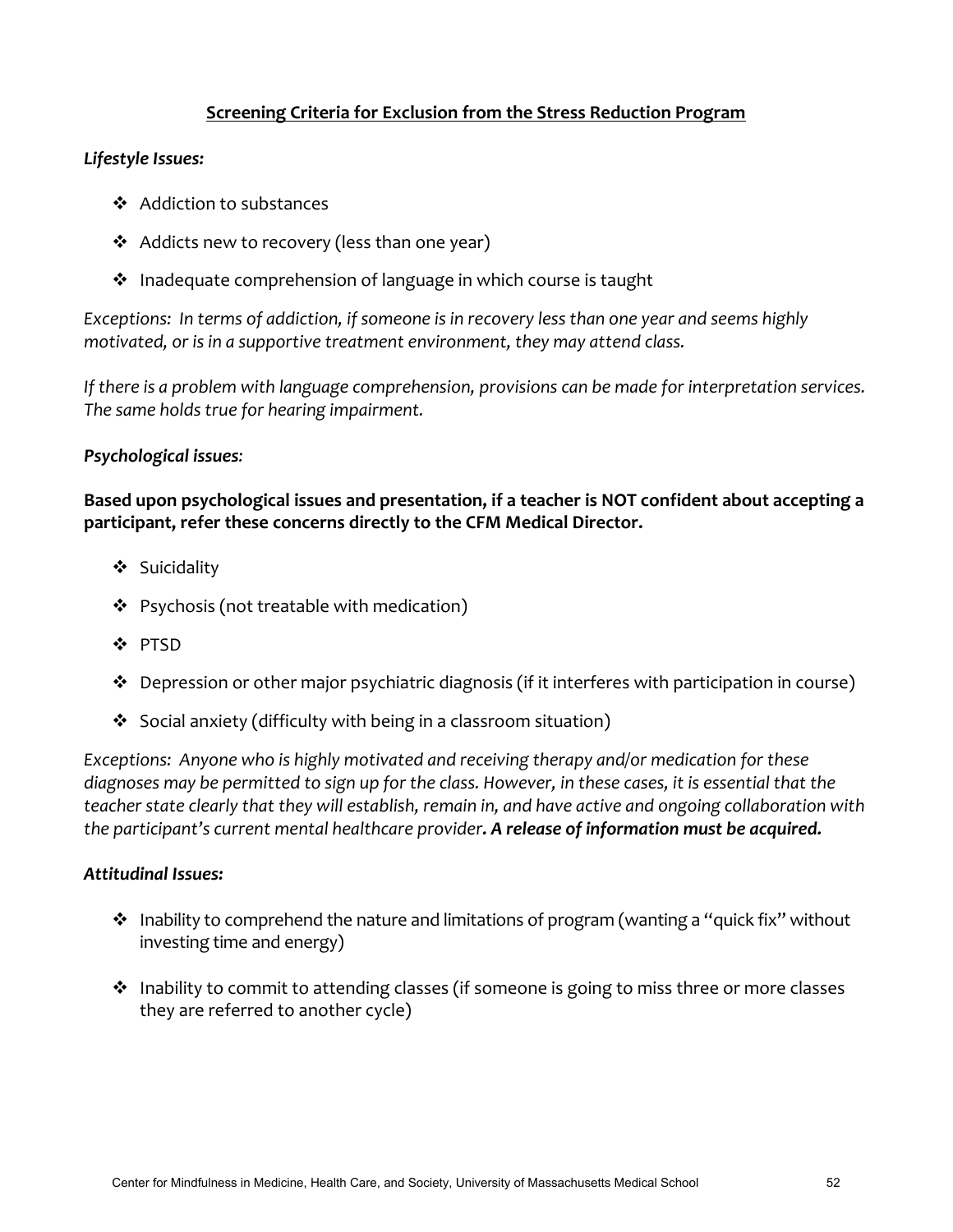### **Physical Issues:**

◆ Inability to physically attend classes (this does not refer to physical impairment, which is not an exclusion criterion, but to the simple inability to actually get to class, because of being bedridden or homebound)

*Note:* Final decisions regarding these exclusion criteria are subject to the clinical judgment of the *instructor.*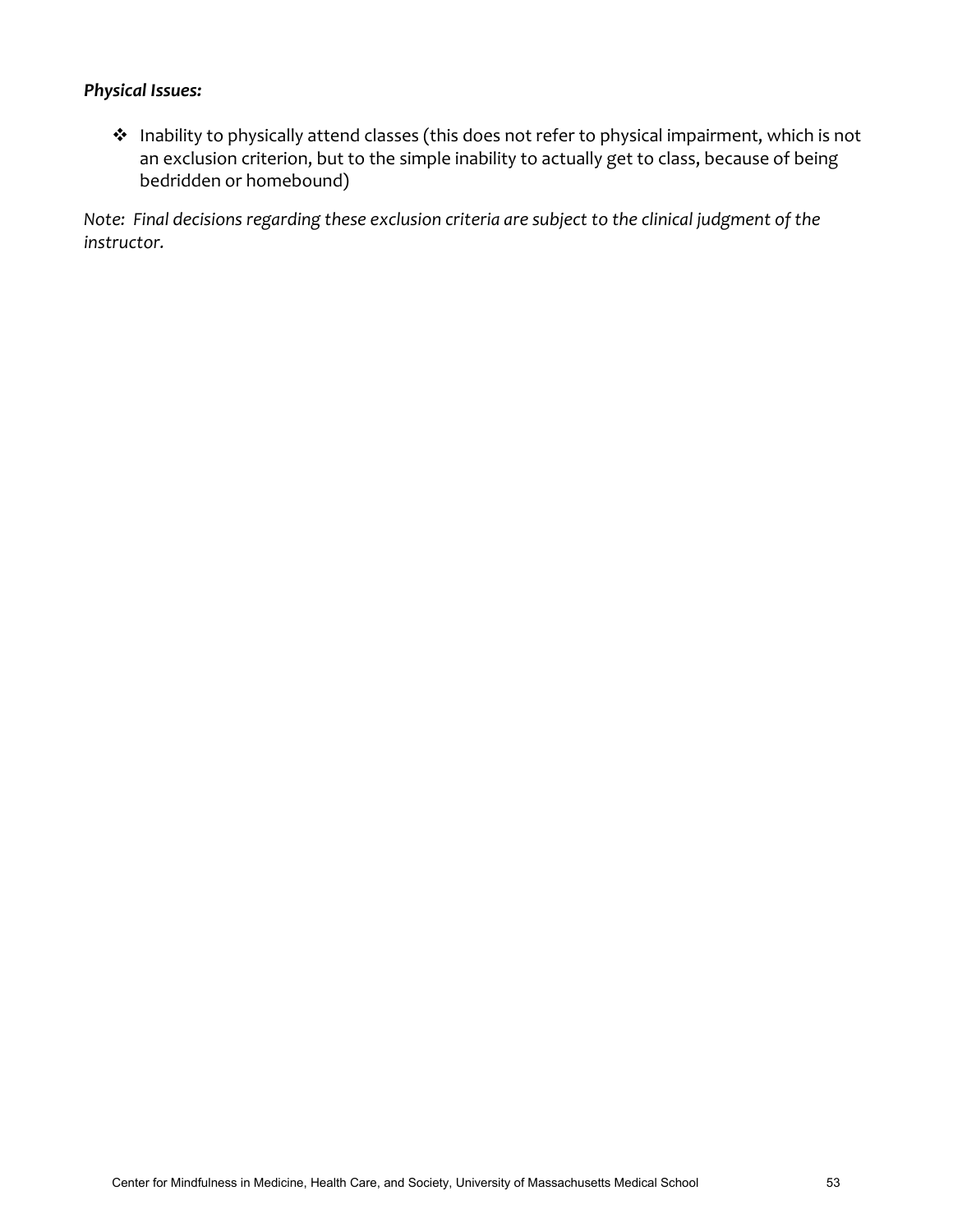### **Appendix B: Orientation Questionnaire**

DATE

Class Chosen: \_\_\_\_\_\_\_\_\_

# **Orientation Questionnaire (OQ)**

# **Center for Mindfulness in Medicine, Health Care, & Society™**

**Mindfulness-Based Stress Reduction Program (MBSR)**

**University of Massachusetts Medical School Division of Preventive & Behavioral Medicine**

**Thank you, for filling out these forms. We realize the personal nature of these questions. Please be assured that the completed forms are kept in strict confidence.** 

| E-Mail: |                                                                        |                                                                |
|---------|------------------------------------------------------------------------|----------------------------------------------------------------|
|         | Telephone# Home ()                                                     |                                                                |
|         |                                                                        |                                                                |
|         | $Cell$ $( )$<br>(Please indicate best tel. $#$ to leave you a message) | Office use only                                                |
|         | <b>Center for Mindfulness</b><br>in Medicine, Health Care, and Society | University of<br>Massachusetts<br><b>UMASS.</b> Medical School |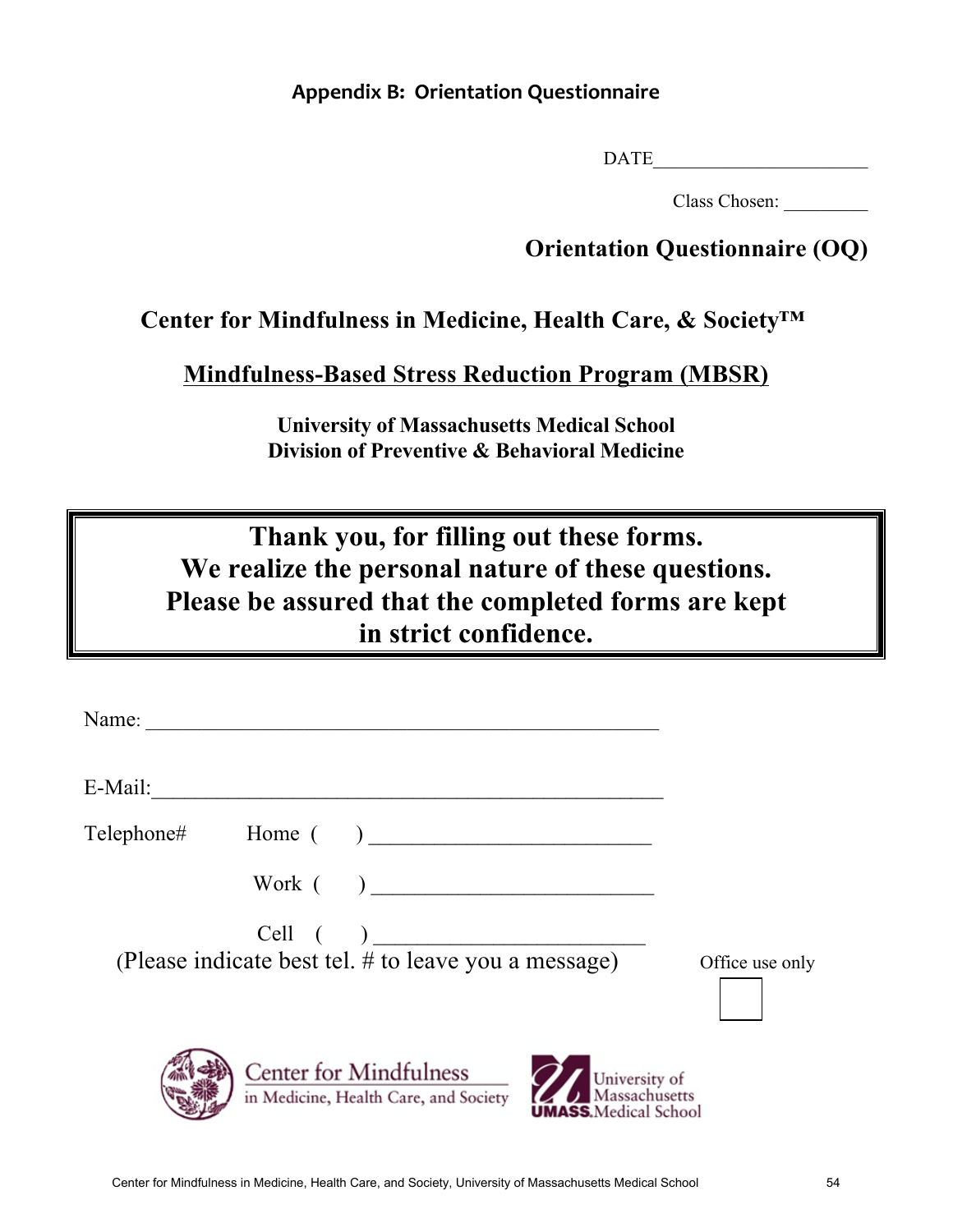|  |  | 1. What is your main reason for participating in the MBSR Program? |
|--|--|--------------------------------------------------------------------|
|  |  |                                                                    |

| 4. Family Information: (please circle)<br>Single Married Not Married Living with Partner Separated Divorced Widowed |
|---------------------------------------------------------------------------------------------------------------------|
| 5. Do you have children? (Yes/No)                                                                                   |
|                                                                                                                     |
|                                                                                                                     |
|                                                                                                                     |
| 8. Do you smoke? _______ 9. Caffeinated drinks per day: ______<br>10. Do you exercise?                              |
| 11. Do you use drugs or alcohol?<br>How much? $\qquad \qquad$                                                       |
| 12. Do you have a history of substance abuse?                                                                       |
| 13. Do you take prescription medications? (Please list):                                                            |
| 14. Are you currently engaged in psychotherapy?                                                                     |
| 15. If no, have you been in therapy during the last three years?                                                    |

 $\mathcal{L}_\text{max} = \mathcal{L}_\text{max} = \mathcal{L}_\text{max} = \mathcal{L}_\text{max} = \mathcal{L}_\text{max} = \mathcal{L}_\text{max} = \mathcal{L}_\text{max} = \mathcal{L}_\text{max} = \mathcal{L}_\text{max} = \mathcal{L}_\text{max} = \mathcal{L}_\text{max} = \mathcal{L}_\text{max} = \mathcal{L}_\text{max} = \mathcal{L}_\text{max} = \mathcal{L}_\text{max} = \mathcal{L}_\text{max} = \mathcal{L}_\text{max} = \mathcal{L}_\text{max} = \mathcal{$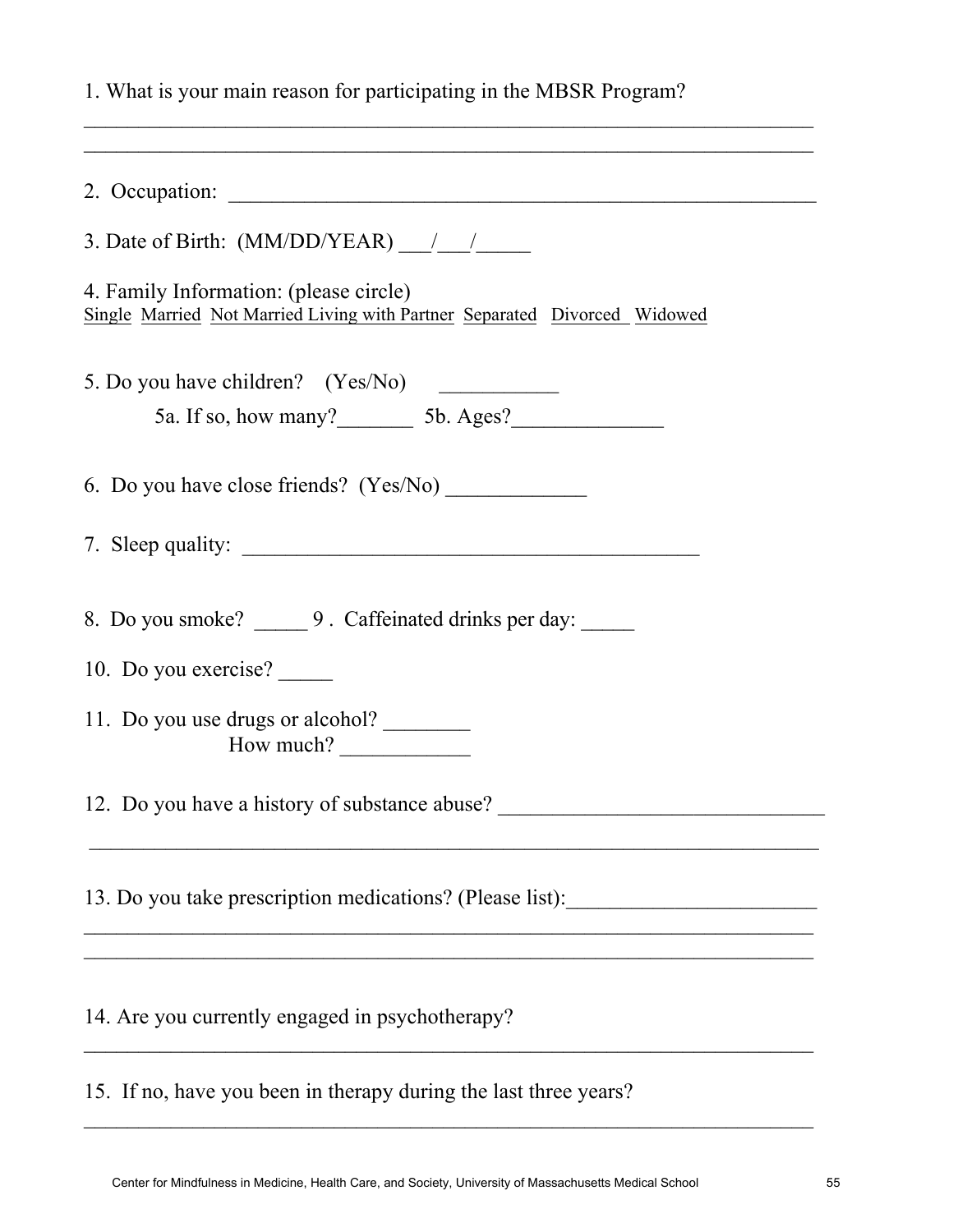# 16. Previous overnight hospitalizations? (Year)

Medical/Surgical

Psychological

During the last MONTH have you:

| a. Considered suicide?                        | YES        | NO  |
|-----------------------------------------------|------------|-----|
| b. Sought psychiatric help?                   | <b>YES</b> | NO  |
| c. Had thoughts of death or dying?            | <b>YES</b> | NO  |
| d. Had urges to beat, injure or harm someone? | <b>YES</b> | NO  |
| e. Had urges to smash or break things?        | <b>YES</b> | NO. |
| f. Had spells of terror or panic?             | YES        | N() |

 $\_$  , and the contribution of the contribution of  $\mathcal{L}_\mathcal{A}$  , and the contribution of  $\mathcal{L}_\mathcal{A}$ 

Please take a moment as you respond to the following three questions.

 $\_$ 

17. What do you care about most?

18. What gives you the most pleasure in your life?

19. What are your greatest worries?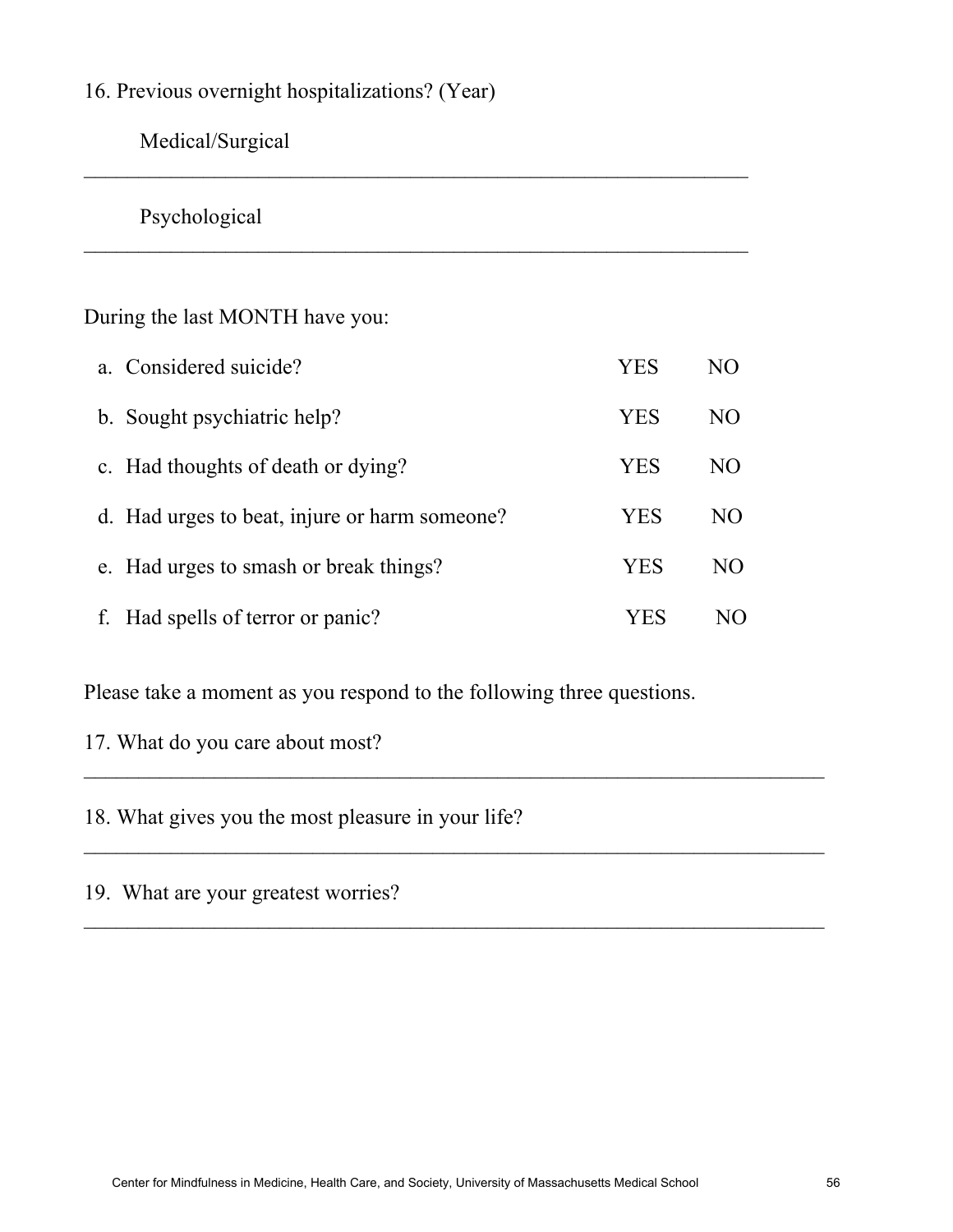Date:

How did you learn about this program?

We are interested in knowing how you learned about our program. Would you help us by checking off any and all of the ways you first learned about the Mindfulness-Based Stress Reduction Program?

| Primary Care Physician                                                                                          |
|-----------------------------------------------------------------------------------------------------------------|
| Physician's first and Last Name                                                                                 |
| Other Health Care Provider                                                                                      |
| <b>Specialty Physician</b>                                                                                      |
| Psychologist/Social worker/Psychotherapist                                                                      |
| <b>Primary Care Nurse Practitioner</b><br>Other Health Care Provider's First and Last Name                      |
| Harvard Pilgrim Health Care                                                                                     |
| Tufts Health Plan                                                                                               |
| I received an appointment reminder with information<br>regarding the Mindfulness-Based Stress Reduction Program |
| Jon Kabat-Zinn's Book                                                                                           |
| Saki Santorelli's Book                                                                                          |
| Friend/Relative that took the class                                                                             |
| Television                                                                                                      |
| Article from                                                                                                    |
| Google Ad                                                                                                       |
| Other (please describe):                                                                                        |
| Center for Mindfulness in Medicine, Health Care, and Society                                                    |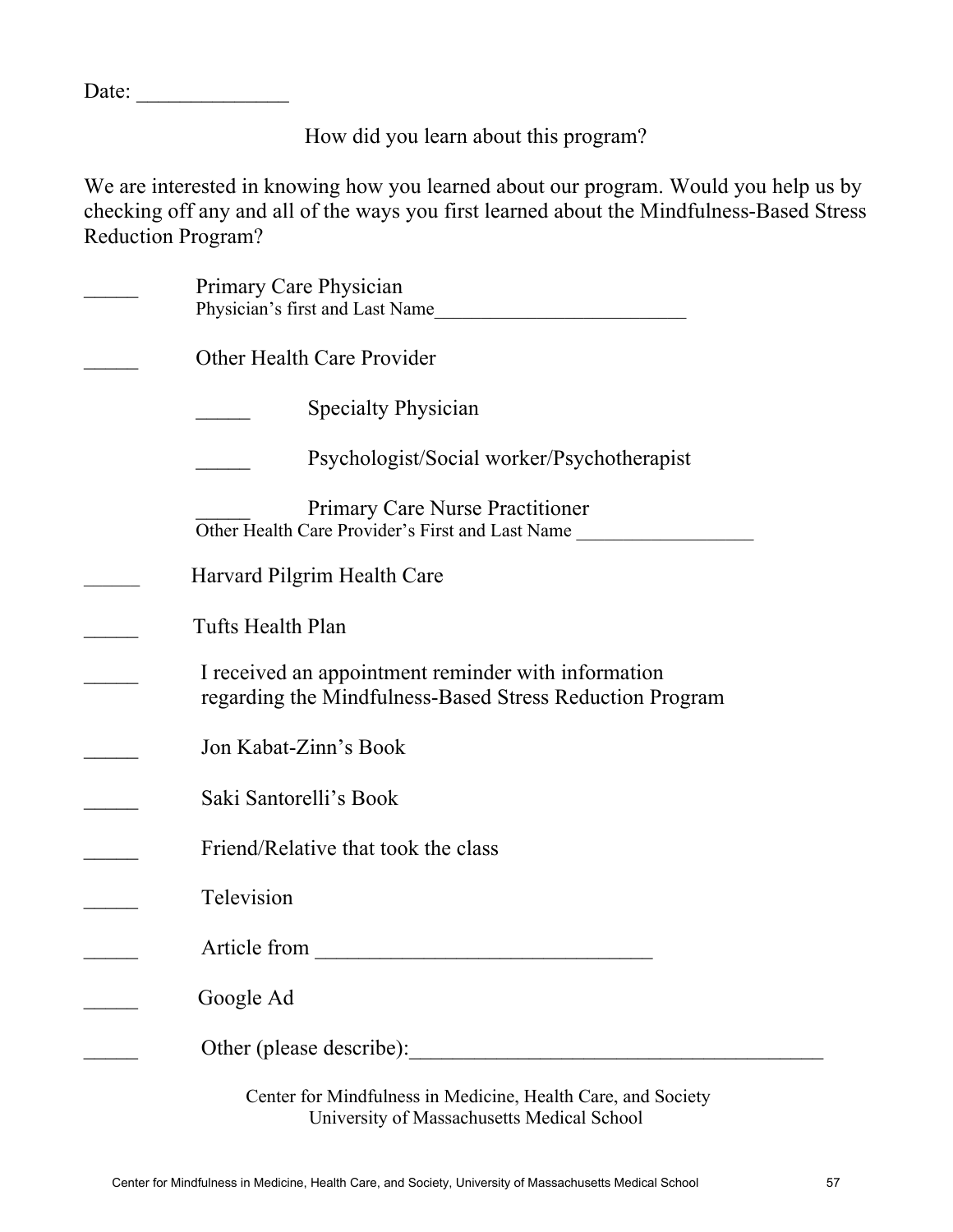

# This is a good time to STOP… and await further directions from your Orientation Session Instructor.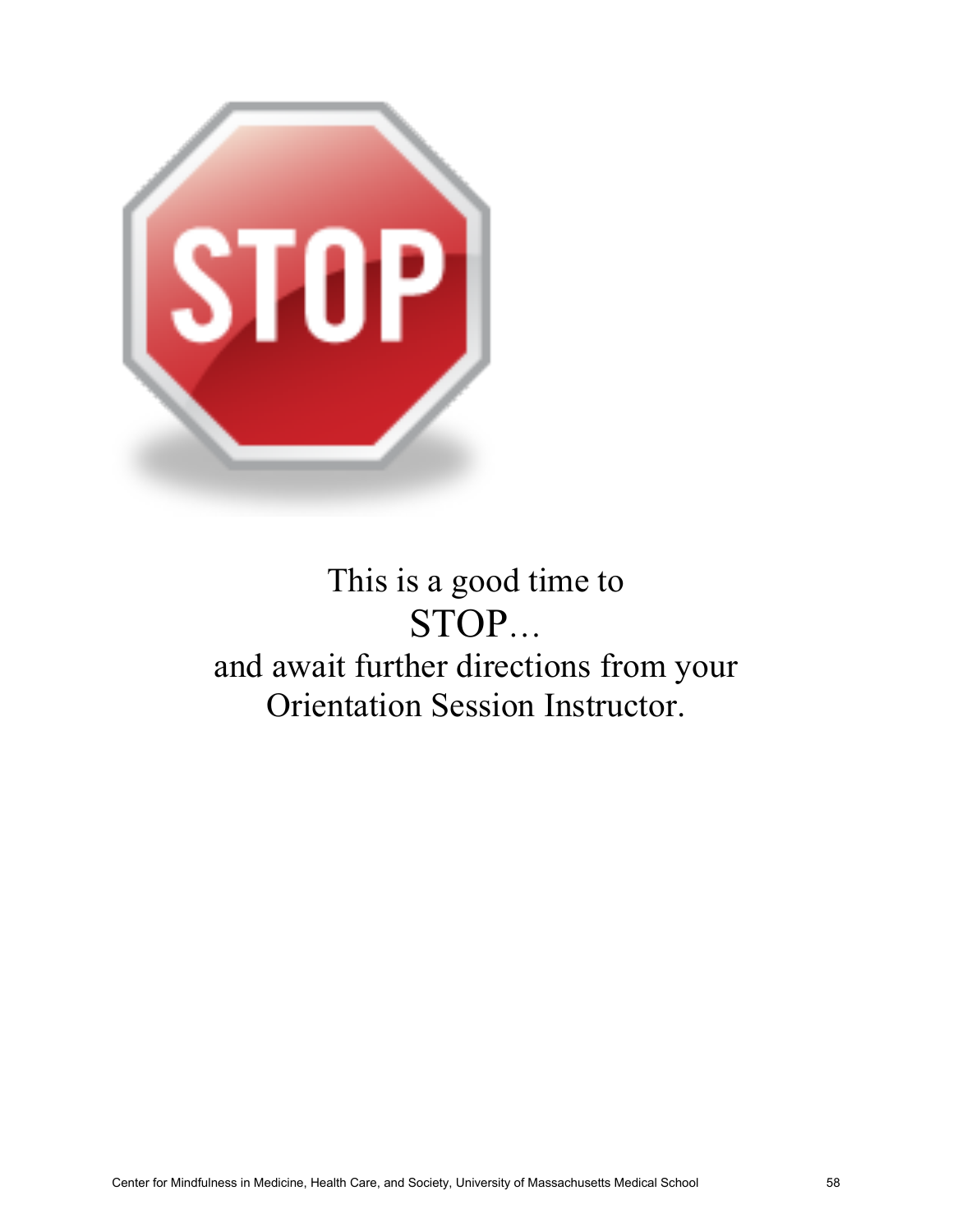Please list three personal goals you have for taking the Mindfulness-Based Stress Reduction Program: